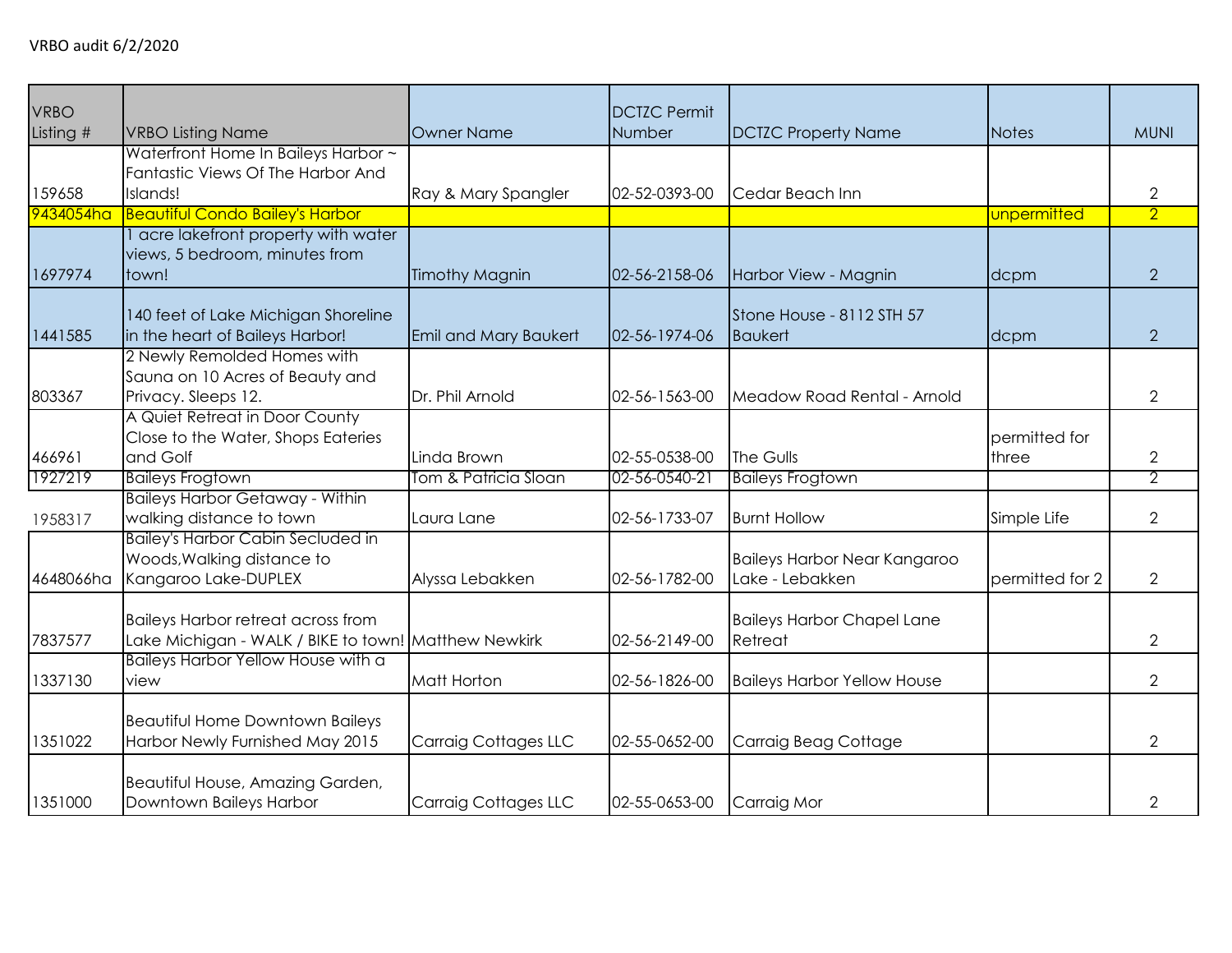|         | <b>Beautiful Lakeside Cabin - Great</b>     |                                                  |               |                                   |                     |                |
|---------|---------------------------------------------|--------------------------------------------------|---------------|-----------------------------------|---------------------|----------------|
|         | Location & Amenities (Canoe,                | <b>Ryan and Maureen</b>                          |               |                                   |                     |                |
| 767152  | Kayak, Boat, etc)                           | Sundeen                                          | 02-56-1562-00 | Sundeen Lakeside Retreat          |                     | $\overline{2}$ |
|         | Bella Villa Log Home, One of a Kind         |                                                  |               |                                   |                     |                |
| 69122   | Secluded Retreat                            | Saturnino Jauregui                               | 02-56-1058-00 | <b>Bella Villa Log Home</b>       |                     | $\overline{2}$ |
|         |                                             |                                                  |               |                                   |                     |                |
|         | Century Old Door County in-Town             |                                                  |               |                                   |                     |                |
| 294539  | Farmhouse with Shore Access                 | Joan Holliday                                    | 02-56-0542-00 | <b>Orchard House</b>              |                     | $\overline{2}$ |
|         | Charming 100yr. log home with               |                                                  |               | Sunset Shores Resort - Kangaroo   |                     |                |
| 510375  | upscale modern conveniences.                | <b>David Hass</b>                                | 02-56-1953-00 | Kabin Unit #6                     |                     | $\overline{2}$ |
|         |                                             |                                                  |               |                                   |                     |                |
|         | Comfort and Beauty tucked                   | East Shorewood Cottage                           |               |                                   | permitted for       |                |
| 221533  | between the Trees                           | Homeowners Assoc.<br><b>Sunset Shores Resort</b> | 02-55-0130-00 | <b>East Shorewood Cottages</b>    | 10<br>permitted for | $\overline{2}$ |
| 663478  | Cozy waterfront living at bargain<br>price! | Condo Assoc                                      | 02-56-1952-00 |                                   | five                | $\overline{2}$ |
|         |                                             |                                                  |               | Sunset Shores Resort - Tiger Lily |                     |                |
|         | Door County Baileys Harbor Large            |                                                  |               | Baileys Large Home for Families - |                     |                |
| 1436478 | Home for Families and Groups                | Pelican Bay LLC                                  | 02-56-2016-00 | Nguyen                            |                     | $\overline{2}$ |
|         | Door County Cabin in the Woods,             |                                                  |               | Door County Cabin in the          |                     |                |
| 824979  | <b>Baileys Harbor</b>                       | Karen Berndt                                     | 02-56-1564-00 | Wooods & Tranquil Condo           | permitted for 2     | $\overline{2}$ |
|         |                                             |                                                  |               |                                   |                     |                |
|         |                                             | East Shorewood Cottage                           |               |                                   | permitted for       |                |
| 221526  | Enjoy the Quaint Lakefront Cottage          | Homeowners Assoc.                                | 02-55-0130-00 | <b>East Shorewood Cottages</b>    | 10                  | $\overline{2}$ |
|         | Enjoy the Quiet Die of the Door             |                                                  |               |                                   |                     |                |
|         | County Peninsula, 165' of Lake              |                                                  |               |                                   |                     |                |
| 661048  | Michigan Shore                              | Janet Batzli                                     | 02-55-0557-00 | The Haven on North Bay            |                     | $\overline{2}$ |
|         |                                             |                                                  |               |                                   |                     |                |
|         | Enjoy the True Get-Away at                  | <b>East Shorewood Cottage</b>                    |               |                                   | permitted for       |                |
| 221540  | Evergreen                                   | Homeowners Assoc.                                | 02-55-0130-00 | <b>East Shorewood Cottages</b>    | 10                  | $\overline{2}$ |
|         | Escape to Kangaroo Lake with 300            | William and Heather                              |               |                                   |                     |                |
| 1913205 | feet of private shoreline!                  | Anderson                                         | 02-56-2259-06 | Kangaroo East Shore Lodge         |                     | 2              |
|         | Executive vacation home on                  |                                                  |               | Tretinyak - Blue on Roo-7571      |                     |                |
| 1046385 | Kangaroo Lake                               | Anne Tretinyak                                   | 02-56-1829-00 | South Kangaroo Lake Drive         |                     | $\overline{2}$ |
|         |                                             |                                                  |               |                                   |                     |                |
|         | Fabulous Log Cabin on Kangaroo              |                                                  |               |                                   |                     |                |
| 230613  | Lake in Door County WI                      | William Andersen                                 | 02-55-0394-00 | Log Cabin on Kangaroo Lake        |                     | $\overline{2}$ |
|         | Fabulous New Two Bed, Two Bath              |                                                  |               |                                   |                     |                |
| 1351028 | Cottage On Kangaroo Lake                    | Carraig Cottages LLC                             | 02-56-1052-00 | Carraigeen Cottage                |                     | $\overline{2}$ |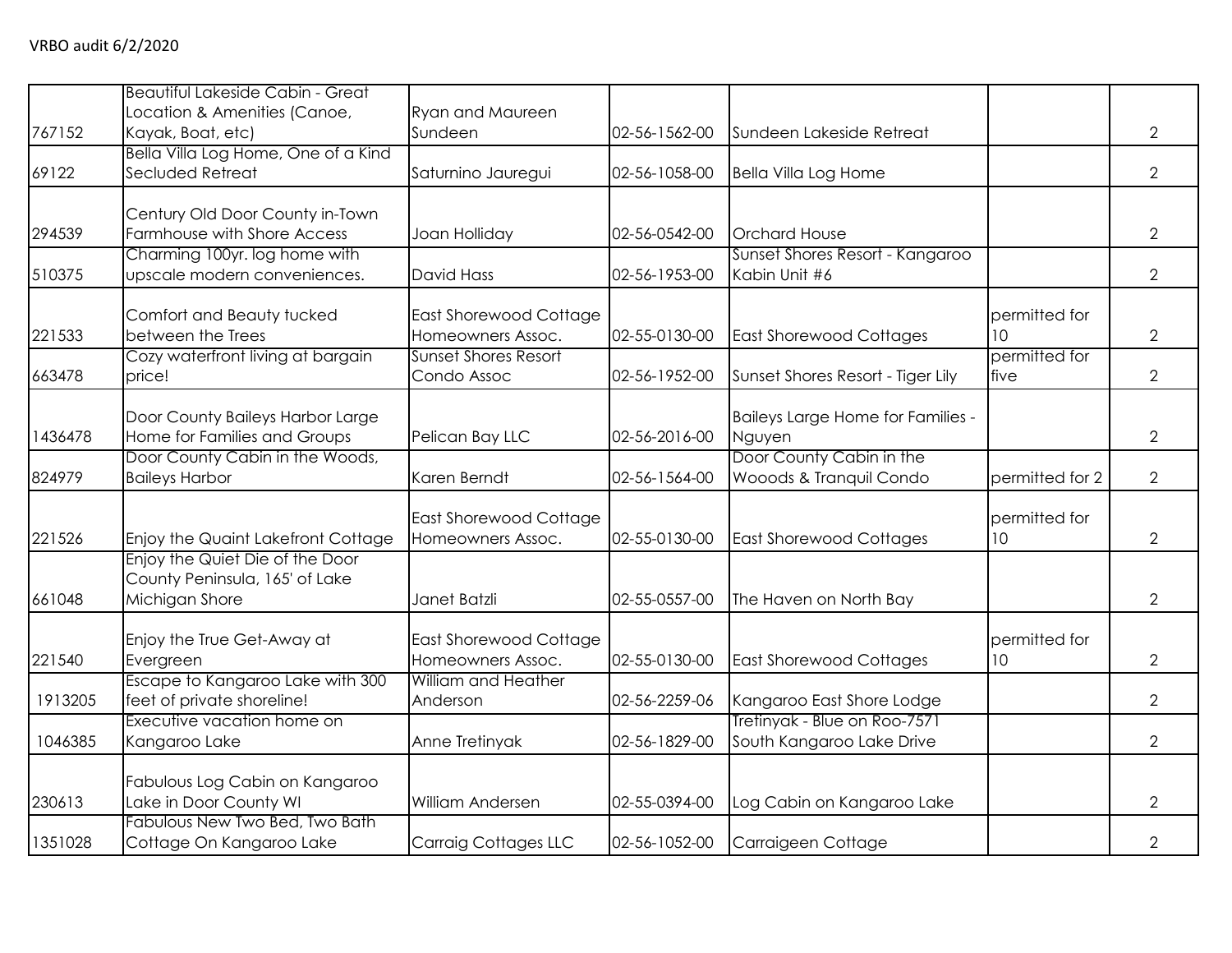| 221452    | Get away at this Quaint Cottage<br><b>Tucked Behind Beautiful Fern Bed</b>                | East Shorewood Cottage<br>Homeowners Assoc. | 02-55-0130-00 | <b>East Shorewood Cottages</b>           | permitted for<br>10                             | $\overline{2}$ |
|-----------|-------------------------------------------------------------------------------------------|---------------------------------------------|---------------|------------------------------------------|-------------------------------------------------|----------------|
| 221542    | Get Away from it all at this Rustic<br>and Romantic Cottage                               | East Shorewood Cottage<br>Homeowners Assoc. | 02-55-0130-00 | <b>East Shorewood Cottages</b>           | permitted for<br>10 <sup>°</sup>                | 2              |
| 1623317   | Havngård House- a historic and hip<br>house in the center of Door County<br>action!       | Kurt Heggland                               | 02-56-2104-00 | <b>Havngard House</b>                    |                                                 | 2              |
| 1891001   | <b>Howard House</b>                                                                       | Jacinda Dufin                               | 02-56-1935-20 | <b>Howard House</b>                      | Esposito-<br><b>DOCO</b><br>Vacation<br>Rentals | $\overline{2}$ |
| 1270494   | Kangaroo lake water frontage<br>opening June 2018                                         | Michael Servais                             | 02-56-1893-00 | <b>Island View Lake House</b>            |                                                 | $\overline{2}$ |
| 93251     | Lake Living at its best                                                                   | <b>Sunset Shores Resort</b><br>Condo Assn   | 02-56-1950-00 | Sunset Shores Resort - Chalet Unit<br>#3 |                                                 | $\overline{2}$ |
| 1190668   | Lake-house With The Best View Of<br>Cana Island And It's Lighthouse You<br>Can Find!      | Stephen Clemnti Jr.                         | 02-56-1820-00 | <b>Boreal Beach House</b>                | permitted for 2                                 | $\overline{2}$ |
| 4924765ha | Lakeview Cottage in Downtown<br><b>Baileys Harbor</b>                                     | Pamela Schmitz                              | 02-56-1876-00 | <b>Baileys Harbor Beach House</b>        |                                                 | $\overline{2}$ |
| 1368115   | Large Beautiful 6 bedroom home<br>right on the lake sleeps 30 in Baileys<br>Harbor, WI    | Cana Cove LLC - Kevin<br>Kleinert           | 02-56-1694-00 | Cana Cove                                |                                                 | $\overline{2}$ |
| 723507    | Large Home on Kangaroo Lake                                                               | William and Heather<br>Andersen             | 02-56-1543-06 | Kangaroo Lake Retreat                    | dcpm                                            | $\overline{2}$ |
| 82233     | Million Dollar View, Affordable Price                                                     | <b>Judy Stang</b>                           | 02-56-1949-00 | Lakeside Cottage Sunset Shores<br>Resort |                                                 | $\overline{2}$ |
| 640511    | New Million Dollar Property, 250'<br>Private Shoreline on 3.5 Acres                       | Chris Warecki                               | 02-56-1312-00 | All Creatures Lane - Warecki             | permitted for 3                                 | $\overline{2}$ |
| 1958317   | *New Listing* Baileys Harbor<br>Getaway - Within walking distance<br>to town              | Laura Lane                                  | 02-56-1733-07 | <b>Burnt Hollow</b>                      | Simple Life                                     | $\overline{2}$ |
| 467927    | Newly remodeled, 2 Acres W/200'<br>Private Waterfront, Huge Deck, 5<br><b>Star Rating</b> | Chris Warecki                               | 02-56-1312-00 | All Creatures Lane - Warecki             | permitted for 3                                 | 2              |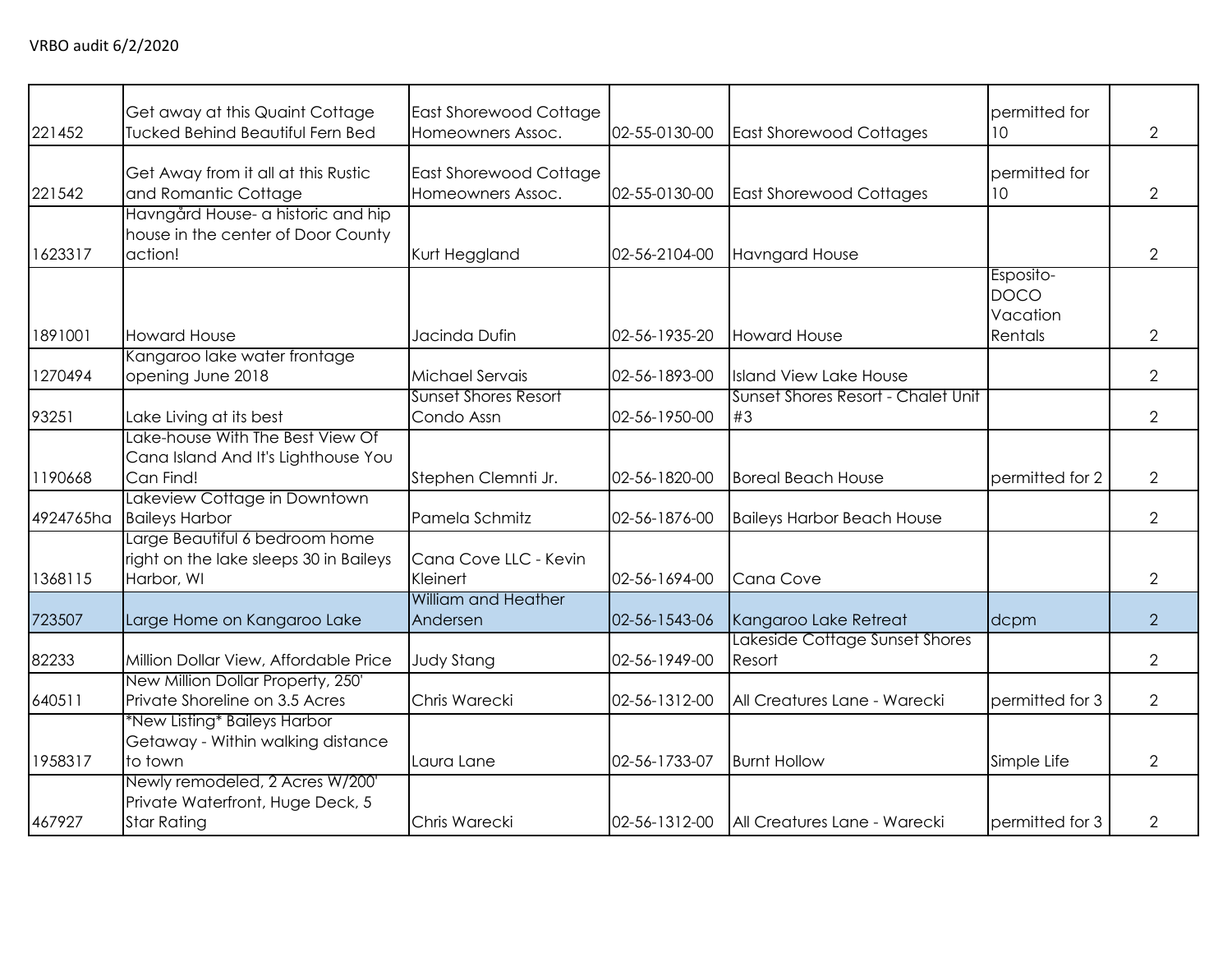|           | Newly renovated with over 250 feet    |                          |               | Secluded Waterfront Home on         |                 |                |
|-----------|---------------------------------------|--------------------------|---------------|-------------------------------------|-----------------|----------------|
| 1357038   | of Shoreline!                         | Eva McKee                | 02-56-1850-06 | North Bay                           | dcpm            | $\overline{2}$ |
|           |                                       |                          |               |                                     |                 |                |
|           | North Unit Cabin Bailey's Harbor      |                          |               | <b>Baileys Harbor Near Kangaroo</b> |                 |                |
| 4706534ha | Door County Near Kangaroo Lake        | Alyssa Lebakken          | 02-56-1782-00 | Lake - Lebakken                     | permitted for 2 | 2              |
| 460436    | Peace in the Pines                    | Ricardo M Ochoa          | 02-56-1297-00 | <b>Peace in the Pines</b>           |                 | $\overline{2}$ |
|           | Private Cottages situated on a rock   |                          |               |                                     | Permitted for   |                |
|           | bluff located in downtown baileys     |                          |               |                                     | two - temp 4    |                |
| 968606ha  | harbor                                | Pam Schmitz              | 02-56-2178-00 | <b>Baileys Harbor on the Rocks</b>  | listings        | 2              |
|           | Private Cottages situated on a rock   |                          |               |                                     | Permitted for   |                |
|           | bluff located in downtown baileys     |                          |               |                                     | two - temp 4    |                |
| 7968596ha | harbor                                | Pam Schmitz              | 02-56-2178-00 | <b>Baileys Harbor on the Rocks</b>  | listings        | 2              |
| 220857    | Private Peninsula                     | Dennis & Jeff Hickey     | 02-56-0200-06 | <b>Heggland House</b>               |                 | $\overline{2}$ |
| 854909    | Private Water front estate!           | Cole Family LLC          | 02-56-1607-06 | <b>Schook Shack</b>                 | dcpm            | $\overline{2}$ |
|           |                                       |                          |               |                                     |                 |                |
|           | Quintessential Door County cottage    |                          |               |                                     |                 |                |
| 1077847   | just steps from the water!            | Jeffrey & Tamara Wiswell | 02-56-1696-06 | Kangaroo Lake Road Cottage          | dcpm            | $\overline{2}$ |
|           | Remodeled, 250' waterfrontm 6         |                          |               |                                     |                 |                |
|           | wooded acres, huge deck with view     |                          |               |                                     |                 |                |
| 699521    | of Cana Island                        | Chris Warecki            | 02-56-1312-00 | All Creatures Lane - Warecki        | permitted for 3 | $\overline{2}$ |
|           | Sand, Sand, and More Sand on Lake     |                          |               |                                     |                 |                |
| 1279183   | Michigan!                             | Alexandra Pape           | 02-56-1903-00 | Lyons Woods                         |                 | $\overline{2}$ |
|           |                                       |                          |               |                                     |                 |                |
|           | South Lane Cottage #1, with a living  |                          |               |                                     |                 |                |
| 1596072   | room view of Lake Michigan.           | <b>Matt Horton</b>       | 02-56-1826-00 | <b>Baileys Harbor Yellow House</b>  | permitted for 3 | $\overline{2}$ |
|           |                                       |                          |               |                                     |                 |                |
|           | Spring, Summer or Fall, Great Place   | East Shorewood Cottage   |               |                                     | permitted for   |                |
| 221546    | to Get Away from it All               | Homeowners Assoc.        | 02-55-0130-00 | <b>East Shorewood Cottages</b>      | 10              | 2              |
|           |                                       |                          |               |                                     |                 |                |
|           | Stay at this cozy cottage perfect for | East Shorewood Cottage   |               |                                     | permitted for   |                |
| 219987    | couples!                              | Homeowners Assoc.        | 02-55-0130-00 | <b>East Shorewood Cottages</b>      | 10              | $\overline{2}$ |
|           |                                       |                          |               |                                     |                 |                |
|           | Stone Cottage, Nestled In The         | Dennis & Tamara Zee/     |               |                                     |                 |                |
| 1209428   | Woods in Door County - Call for rates | William & Lesley O'Kane  | 02-56-1824-00 | <b>Stone Cottage</b>                | charnetski      | $\overline{2}$ |
|           | Stone Ridge on 4.2 Wooded             |                          |               |                                     |                 |                |
|           | Acres/Firepit, 4 Bedrooms, 2.5 Baths, |                          |               |                                     |                 |                |
| 791464    | Sleeps 14 & Pets                      | <b>Stone Ridge</b>       | 02-56-0272-13 | Mel Fogel                           | dreamland       | 2              |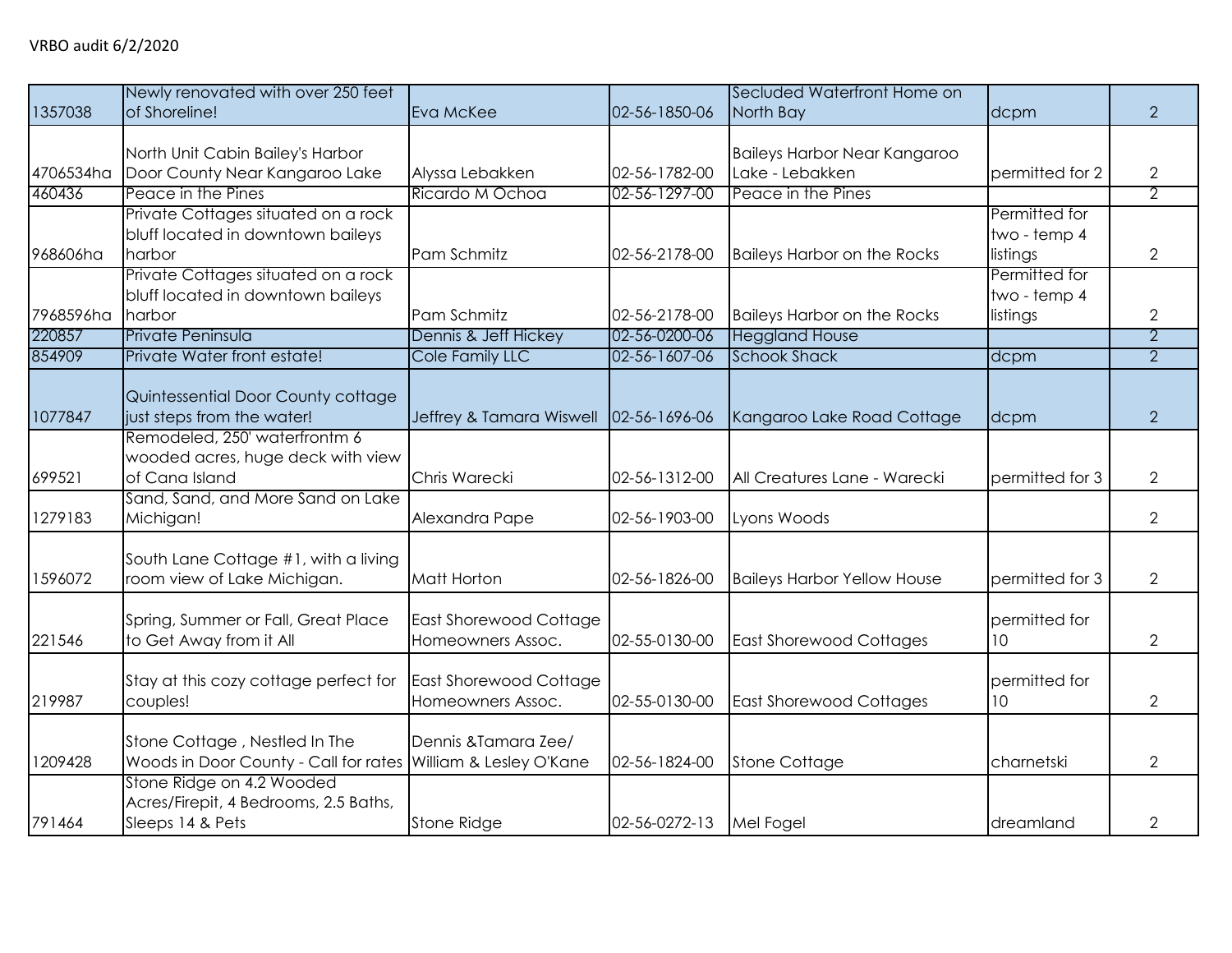|           | Stunning Lake Michigan Home,                                        |                                |               |                                  |                 |                |
|-----------|---------------------------------------------------------------------|--------------------------------|---------------|----------------------------------|-----------------|----------------|
| 1960481   | Sleeps 20! Close to Cave<br>Point/Whitefish Dunes!                  | Dune Alright                   | 02-56-2268-07 | Rebecca Taylor                   | Simple Life     | $\overline{2}$ |
|           |                                                                     | Tom and Michele                |               |                                  |                 |                |
| 1435263   | The Oaks at Baileys Bluff                                           | Schaefer                       | 02-56-1983-00 | Oaks at Baileys Bluff - Schaefer |                 | $\overline{2}$ |
|           | Three Bedroom Lake House with                                       | <b>Family Style Contractor</b> |               |                                  |                 |                |
| 418647    | <b>Boat Dock</b>                                                    | <b>LLC</b>                     | 02-56-0339-06 | Our Place on Kangaroo Lake       | dcpm            | $\overline{2}$ |
|           |                                                                     | <b>Sunset Shores Resort</b>    |               |                                  |                 |                |
| 160403    | Updated interior, perfect getaway!                                  | Condo Assn                     | 02-56-1951-00 | Sunset Shores Resort Sunflower   |                 | $\overline{2}$ |
|           | Watch the Amazing Door County                                       | <b>East Shorewood Cottage</b>  |               |                                  | permitted for   |                |
| 221528    | Sunsets from Hickoy's Porch                                         | Homeowners Assoc.              | 02-55-0130-00 | <b>East Shorewood Cottages</b>   | 10              | $\overline{2}$ |
|           | Waterfront 2-Story Log Cottage,                                     |                                |               |                                  |                 |                |
| 400026    | Decks, Beach, Canoe & Firepit                                       | Donna & Peter Steffen          | 02-56-0899-00 | Steffan Log House                |                 | $\overline{2}$ |
|           | Waterfront Baileys Harbor Studio on                                 |                                |               |                                  |                 |                |
| 4840107ha | Lake Michigan!                                                      | James Dillenburg               | 02-56-1257-00 | Shalom Stone                     |                 | $\overline{2}$ |
|           | Waterfront Log Cabin with Boat                                      |                                |               |                                  |                 |                |
| 221358    | House and Pier                                                      | Natalie & Terry McAllister     | 02-56-0885-06 | Rocky Bottom Ledge               | dcpm            | $\overline{2}$ |
|           |                                                                     |                                |               |                                  | Part of Sunset  |                |
| 309037    | Water's Edge Cottage                                                | <b>Tim Hodkiewicz</b>          | 02-55-0497-00 | Water's Edge Cottage             | <b>Shores</b>   | $\overline{2}$ |
|           | Wild Cedars - Cana Island - Lake                                    |                                |               |                                  |                 |                |
| 1563963   | Michigan - Distinctive New Home<br>Wildwood Beach House Has A Large | Stephen Clemnti Jr.            | 02-56-1820-00 | <b>Boreal Beach House</b>        | permitted for 2 | $\overline{2}$ |
|           | Private Sandy Beach On The Shore                                    |                                |               |                                  |                 |                |
| 882335    | Of Lake Michig                                                      | Laura Thometz                  | 02-56-1640-06 | <b>Wildwood Beach Home</b>       | dcpm            | $\overline{2}$ |
| 1102901   | You Won't Want To Leave -- +                                        | Deb Homan                      | 02-56-1468-00 | Merlin's Lake House - Homan      |                 | $\overline{2}$ |
|           | Your Family will Love the Beautiful                                 |                                |               |                                  |                 |                |
|           | Lake View at This Comfortable                                       | East Shorewood Cottage         |               |                                  | permitted for   |                |
| 221522    | Cottage                                                             | Homeowners Assoc.              | 02-55-0130-00 | <b>East Shorewood Cottages</b>   | 10              | $\overline{2}$ |
|           |                                                                     |                                |               |                                  |                 |                |
|           | <b>Beautiful Lakefront Home in</b>                                  |                                |               |                                  |                 |                |
| 343303    | Southern Door County                                                | Robert & Mary O'Neil           | 06-56-1147-00 | O'Neil - 290 Clar Lin            |                 | 6              |
|           |                                                                     | Door County Clay Banks         |               |                                  |                 |                |
| 1244408   | Door County Retreat                                                 | Retreat                        | 06-56-1866-00 | Darelynn M Louscher              |                 | 6              |
| 754723    | Enjoy your own secluded beach                                       | Mark Ciepluch                  | 06-56-0901-00 | White Sands Hideaway             |                 | 6              |
|           | 2 Bedroom, 1 Bath Home Away From                                    | Jonathon Pesek - Pesek         |               |                                  |                 |                |
| 1206658   | Home - Overlooks the lake                                           | Realty                         | 08-53-1856-00 | Landmark Resort - Pesek          |                 | 8              |
|           |                                                                     |                                |               |                                  |                 |                |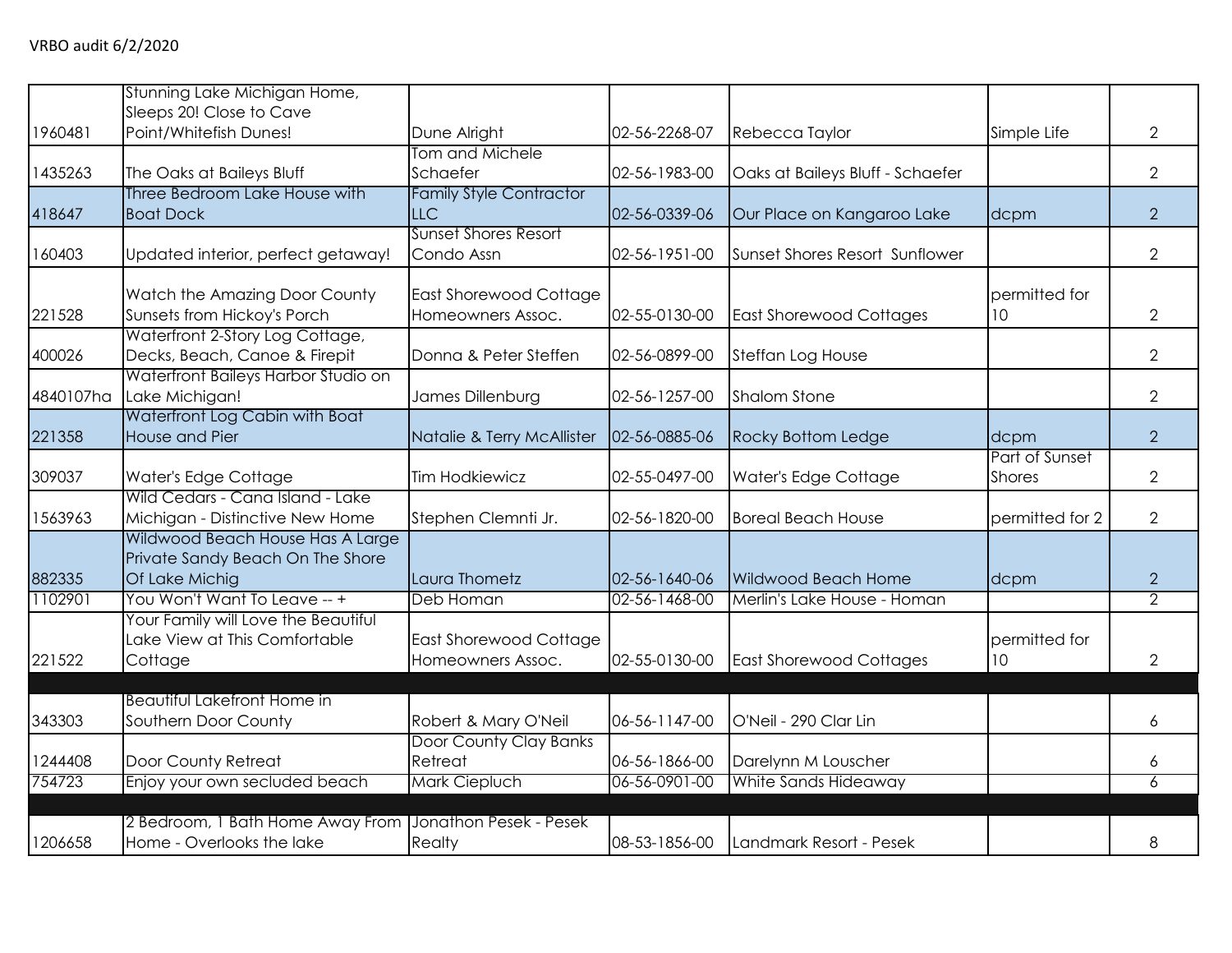| 1400614   | <b>Bay View Bungalow</b>                                                            | Dean Hellwing                                     | 08-53-1984-00 | Landmark Bay View Bungalow                           |                 | 8              |
|-----------|-------------------------------------------------------------------------------------|---------------------------------------------------|---------------|------------------------------------------------------|-----------------|----------------|
| 1457421   | <b>Bay View Escape In Door County</b>                                               | <b>Zanky Properties LLC</b>                       | 08-53-2007-00 | Ladmark Zanky                                        |                 | $\overline{8}$ |
| 1684505   | <b>Blue Skies Bungalow at the</b><br>Landmark Resort!                               | Lucille and Todd Baker                            | 08-53-2156-00 | Landmark Resort - Blue Skies<br>Bungalow #4213       | moving to 00    | 8              |
| 751221    | <b>Breathtaking Water View Condo -</b><br>Almost Everything New!                    | Michael & Leigh Dicks                             | 08-53-1554-00 | Landmark Dick's Rental                               |                 | 8              |
| 963491    | Cozy 1br Woodview! Landmark<br>Resort                                               | <b>Brian Wiegand</b>                              | 08-53-1688-00 | Landmark Resort - Door County<br>Getaweays           | permitted for 4 | 8              |
| 1050857   | COZY WOODVIEW! Landmark<br>Resort, EGG HARBOR - Updated,<br>Cozy, 1 Bdrm Woodview C | <b>Brian Wiegand</b>                              | 08-53-1688-00 | Landmark Resort - Door County<br>Getaweays           | permitted for 4 | 8              |
| 1696273   | Door County Getaway @Landmark<br>Resort                                             | Michal & A. Monika Chiu                           | 08-53-2031-00 | Landmark Resort #2230 & #2308 ·<br>Chiu              | permitted for 2 | 8              |
| 1629282   | Door County Happy Place                                                             | Michal & A. Monika Chiu                           | 08-53-2031-00 | Landmark Resort #2230 & #2308 -<br>Chiu              | permitted for2  | 8              |
| 1880751   | Door County Paradise-2 Bedroom At<br>The Landmark Resort #2332                      | Jerold and Jennifer<br>Schuetz                    | 08-53-2267-00 | Landmark Resort - Schuetz - Unit<br>2332             |                 | 8              |
| 1065393   | overlooking Green Bay                                                               | Matt Pidgeon                                      | 08-53-1754-00 | Landmark Pidgeon                                     |                 | 8              |
| 1737228   | Hotel Condo with Great Water Views Dennis Joyce                                     |                                                   | 08-53-2231-00 | Landmark Resort - Joyce #2317                        |                 | 8              |
| 423455    | Landmark 2-BR King Beds, 2-Bath                                                     | Curtis Rudy                                       | 08-53-1346-00 | Landmark - Rudy - Units 1303,<br>4218 and 2332       | permitted for 2 | 8              |
| 7083628ha | Landmark Resort, 2 bedroom, 1 bath<br>sleeps 6. Lowest rates.                       | Harry & Sharon Achino                             | 08-53-1140-00 | Achino - Landmark                                    |                 | 8              |
| 7521534ha | Light & Bright Bay View Retreat                                                     | Nomad Ventures LLC                                | 08-53-1990-00 | Landmark Resort - Nomad<br>Ventures LLC - #1110      | permitted for 3 | 8              |
| 843029    | Magnificent Water View Condo-<br>Completely Remodeled!                              | Jeffrey Petsinger                                 | 08-53-1617-00 | Landmark Resort - Petsinger                          |                 | 8              |
| 1183567   | Modern, newly updated condo in<br>scenic Egg Harbor! Heart of Door<br>County        | David and Carrie<br>Counihan                      | 08-53-1783-00 | Landmark Resort - #3202-<br>Counihan                 |                 | 8              |
| 9264023ha | NEW! 'The Landmark' Resort Condo -<br>1 Mi to Beach!                                | Whitefishbayside llc                              | 08-53-2224-00 | Landmark Resort -<br>Whitfishbayside LLC - Unit 2224 |                 | 8              |
|           | NEW! Condo w/Resort Amenities,<br>9254419ha   1Mi to Beach + Golf                   | Mister Kaplan<br>Investments LLC - John<br>Jordan | 08-53-2212-00 | Landmark Resort- Mister Kaplan<br>Invest Unit 1220   | evolve          | 8              |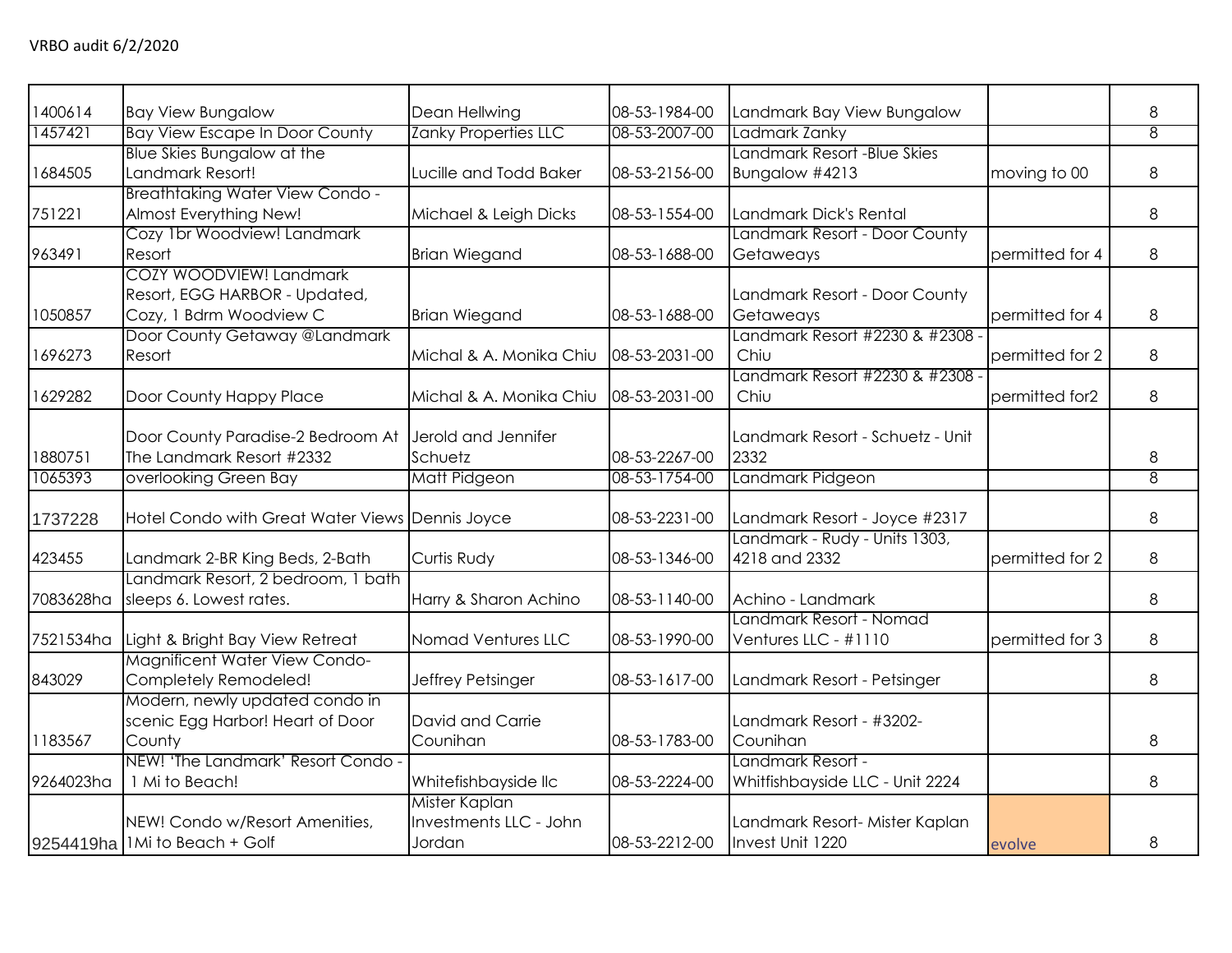| 7692101ha | NEW! Landmark Resort Condo w/<br>Spectacular Views!                            | Good Faith Financial                                                        | 08-53-1970-00 | Landmark Resort Good Faith<br>Financial Unit #2324 | <b>Evolve</b>   | 8 |
|-----------|--------------------------------------------------------------------------------|-----------------------------------------------------------------------------|---------------|----------------------------------------------------|-----------------|---|
| 7849217ha | Newly Updated Lake View Escape                                                 | Nomad Ventures LLC                                                          | 08-53-1990-00 | Landmark Resort - Nomad<br>Ventures LLC - #1110    | permitted for 3 | 8 |
| 809045    | OFFSEASON special Nov to mid-May<br>book 2 get 1; book 3 get 2.                | Landmark Resort- Callen                                                     | 08-53-1623-00 | John and Sue Callen                                |                 | 8 |
| 1281266   | Landmark Resort (Family-friendly<br>Condo)                                     | Mark Lorenzo                                                                | 08-53-1832-00 | Quaint Door County Haven-<br>Landmark Lorenzo      |                 | 8 |
| 1497704   | Seas the Bay in Egg Harbor - the<br>perfect summer getaway!<br>Landmark condo! | Michael White                                                               | 08-53-1834-07 | Landmark Resort - White - Unit<br>1102             | simple life     | 8 |
| 7849206ha | Serene Lake View Condo                                                         | Nomad Ventures LLC                                                          | 08-53-1990-00 | Landmark Resort - Nomad<br>Ventures LLC - #1110    | permitted for 3 | 8 |
| 1452844   | Spectacular Water View Condo, at<br>The Landmark Resort                        | Tod & Kathleen Kerscher                                                     | 08-53-2013-00 | Landmark Resort - Kerscher                         |                 | 8 |
| 513963    | Stunning waterview condo at the<br>Landmark Resort in Egg Harbor               | <b>Curtis &amp; Carrie Downes</b>                                           | 08-53-1344-00 | Landmark Downes #2207                              |                 | 8 |
| 476628    | Updated 1 bedroom king, book now<br>for winter fun in door county              | Michael Kostiuk                                                             | 08-53-0676-00 | Landmark Resort -MJK Rentals                       |                 | 8 |
| 1212725   | Wonderful place to relax for your<br>family in the heart of Door County        | Ditched LLC -Izabela<br><b>Ditchen Sims</b>                                 | 08-53-1822-00 | LandmarkDitched                                    |                 | 8 |
| 1646828   | 4 bedroom sunset views!                                                        | Brian & Krista Callaghan                                                    | 08-56-2056-06 | Chateau Sunset                                     | dcpm            | 8 |
| 1507889   | 5 bedroom waterfront home with<br>stunning views!                              | Aymee and David<br><b>Balison - Balison Joint</b><br><b>Revocable Trust</b> | 08-56-2034-06 | White Cliff Landing                                | dcpm            | 8 |
| 822530    | A newly renovated cottage on the<br>green bay waters                           | Daniel & Wanda Kupsco                                                       | 08-56-1566-06 | <b>Sunset Sanctuary</b>                            | dcpm            | 8 |
| 375676    | overlooking green bay close to<br>beach                                        | Tim & Mary Kelley                                                           | 08-56-0305-00 | Kelley House                                       |                 | 8 |
| 403451    | Bayside Log Home Waterfront, WiFi,<br>3 bedrooms, Direct TV, Fire Pit          | Laurel Key                                                                  | 08-56-1037-07 | <b>Bayside Log Home</b>                            | simple life     | 8 |
| 1518746   | <b>BRAND NEW CUSTOM BUILT HOME -</b><br>Egg Harbor Retreat                     | John and Susie Plumb                                                        | 08-56-1895-00 | Secret Meadow                                      |                 | 8 |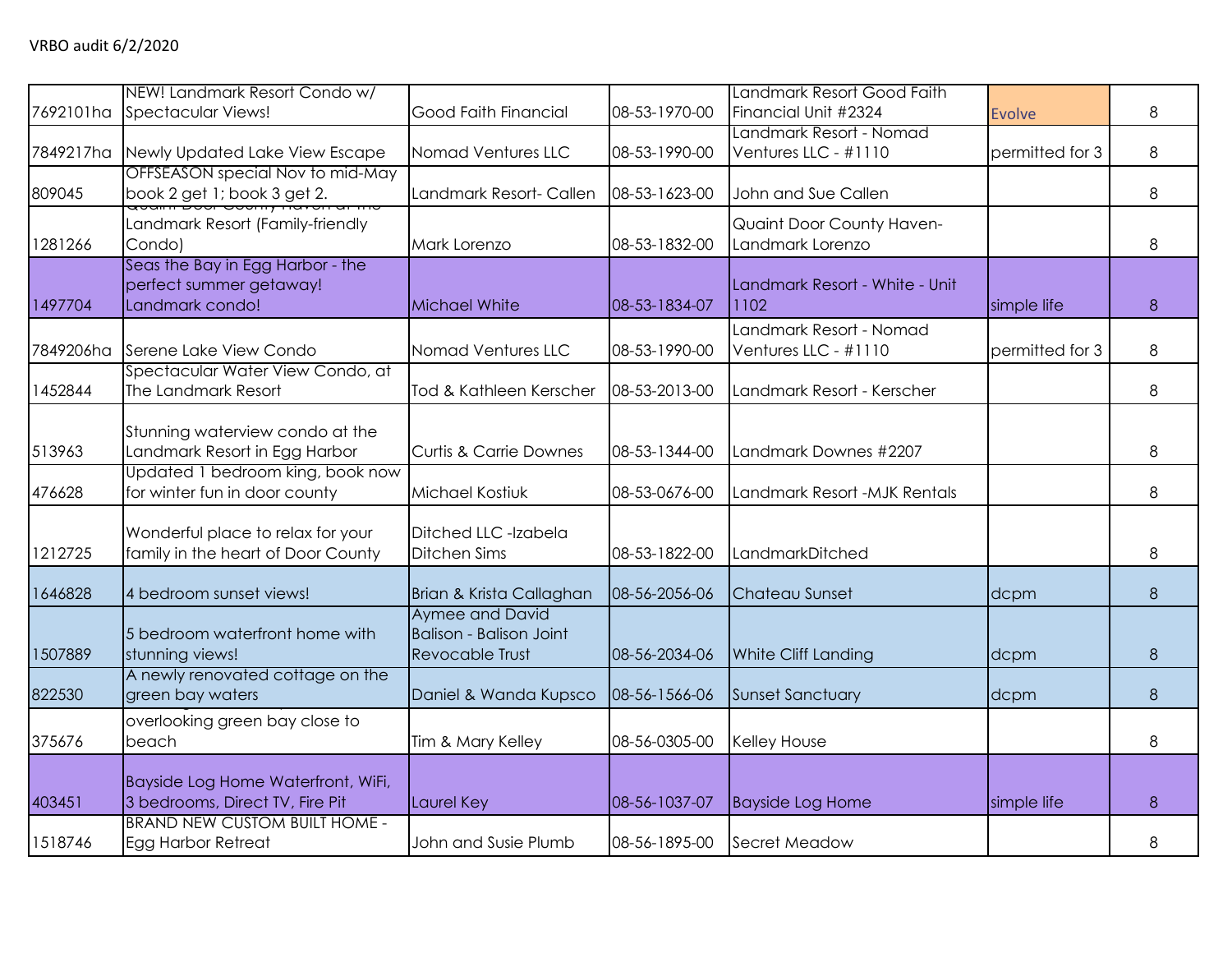| 1454913   | Charming Door County Cabin on<br>the Bay!                                                                                           | <b>Jeff Garber</b>                                 | 08-56-1396-07 | <b>Stones Throw</b>           | simple life | 8              |
|-----------|-------------------------------------------------------------------------------------------------------------------------------------|----------------------------------------------------|---------------|-------------------------------|-------------|----------------|
| 1603674   | Close To It, Far From It                                                                                                            | Lane Samuelon                                      | 08-56-2053-00 | Samuleson - 5707 Hyline Trail |             | 8              |
| 1024755   | Immaculate 3 Bed / 2.5 Bath Hand-<br>Hewn Log Cabin in Wooded Setting<br>of Egg Harbor                                              | Patrick and Shari Hayes                            | 08-56-1711-00 | Hazy Hideaway                 |             | 8              |
| 1276892   | Diamond in the Wooods                                                                                                               | <b>Elaine DeMarb</b>                               | 08-56-1860-00 | Diamond in the Woods          |             | $\overline{8}$ |
| 1958316   | Amazing bay views! Comfortable<br>home on the Bay. Egg Harbor<br>Location!                                                          | Ricky & Susan Kwaterski                            | 08-56-0806-07 | <b>Ski Shore Retreat</b>      | simple life | 8              |
| 1214889   | Door County Log Cabin - Egg<br>Harbor on 40 Acres; July 4th week<br>still open!                                                     | <b>Blue Chair Capital, Mike</b><br>and Becky Boyer | 08-56-1821-00 | <b>Boyer Log Home</b>         |             | 8              |
| 1810674   | Enjoy Waterfront Seclusion in Classic<br>Cottage, sleeps 12 in 6 bedrooms                                                           | <b>Robert Cowles</b>                               | 08-56-1375-00 | Cherry Lodge                  |             | 8              |
| 1814709   | Experience real Door County in<br>waterfront, secluded classic<br>cottage-sleeps 12!                                                | <b>Robert Cowles</b>                               | 08-56-1376-00 | The Annex                     |             | 8              |
| 7080871ha | Gray Gull Cottage-Waterfront Home                                                                                                   | Monument Point Lane LLP 08-55-0797-00              |               | <b>Grey Gull</b>              |             | 8              |
| 1453926   | <b>JUST LISTED! Renovated Bay home</b><br>w/200 feet of waterfront - 3.3 acres.<br>Sleeps 10!                                       | Kurt Schmelter                                     | 08-56-2033-00 | Lulus Bayside                 |             | 8              |
| 1740861   | NEW LISTING - Egg Harbor SUNSETS!<br>Idyllic Bay House, Peaceful, Views<br>For Miles!                                               | Becky and Mike Boyer                               | 08-56-2203-00 | <b>Boyer Bay House</b>        |             | 8              |
| 1454914   | NEW LISTING! Go back in time to<br>Grandmas cottage! Quaint Door<br>County Cabin with sunset views over<br>the shores of Green Bay! | <b>Jeff Garber</b>                                 | 08-56-1395-07 | <b>Stoney Shore</b>           | simple life | 8              |
| 1876974   | New Listing! Secluded Cabin in the<br>Woods, centrally located to Door<br>County attractions                                        | David and Lynn Zawojski                            | 08-56-2148-07 | Cabin in the Woods - Zawojski | simple life | 8              |
| 4647662ha | NEW! 2BR Egg Harbor House on 2<br>Acres!                                                                                            | Kerri Zergoski                                     | 08-56-1768-00 | Lodge 42                      |             | 8              |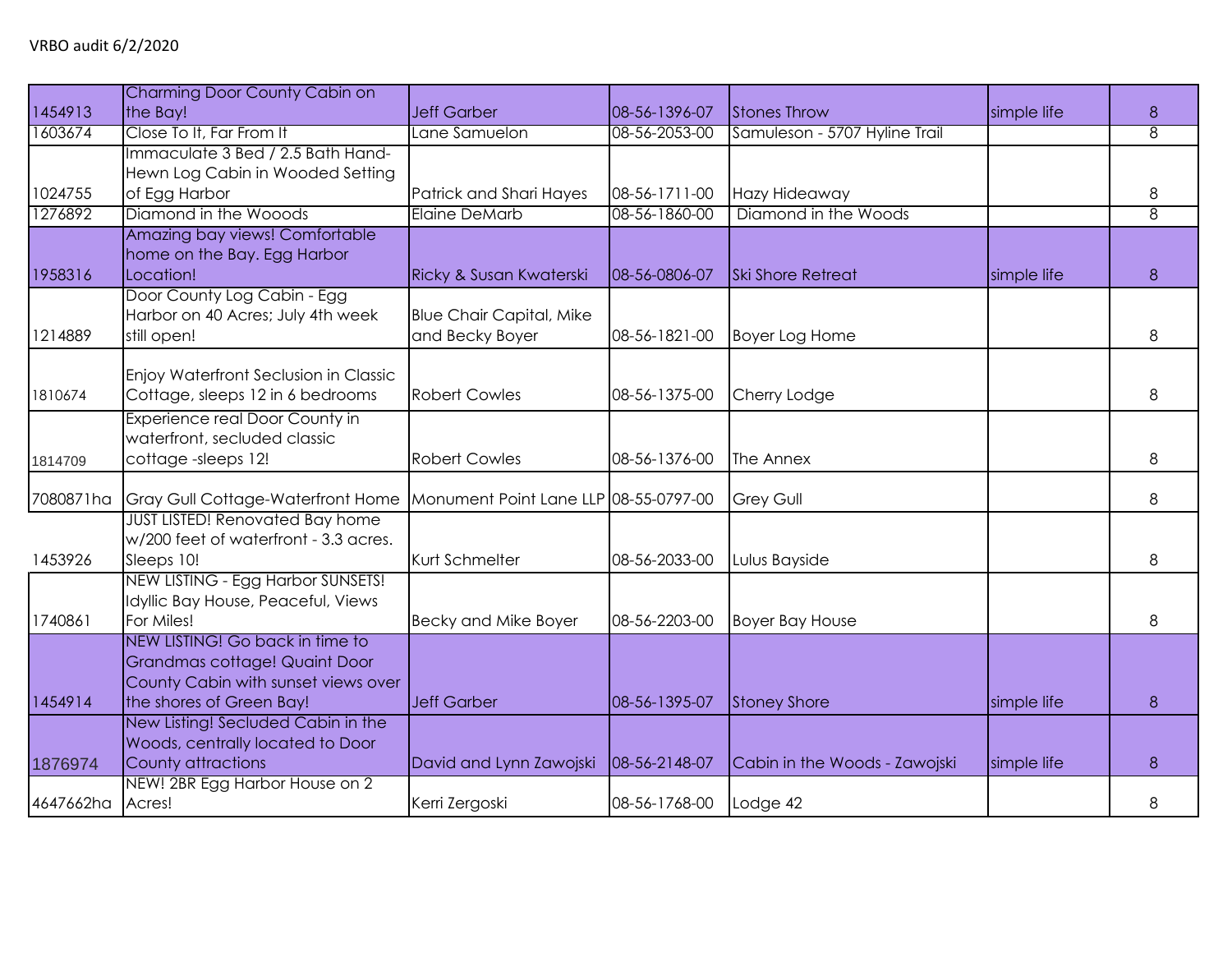| 1891588         | NEW! Be One Of The First to Stay In<br>This Magnificent Lakefront Home.               | Andrew & Brenda Werth                                                                         | 08-56-2246-00 | Sunny Side Up                                            |      | 8              |
|-----------------|---------------------------------------------------------------------------------------|-----------------------------------------------------------------------------------------------|---------------|----------------------------------------------------------|------|----------------|
| 57138           | Panorama Waterfront Guest House<br>North of Sturgeon Bay                              | Margaret Koenen                                                                               | 08-55-0155-00 | Koenens Panorama Guest House                             |      | 8              |
| 1863022         | Perfect vacation house for friends<br>and family getaway                              | Cindy and Keith Renaud                                                                        | 08-56-2248-00 | Perfect Vacation House for<br>Friends or Family - Renaud |      | 8              |
| 78867<br>655760 | Pet Friendly Private Cottage on 10<br>Acre Farm in Fish Creek<br>All The Fun!         | Applewood Cottage<br>Property Managment LLC 08-55-0093-00<br><b>Butterfly House - Blosser</b> | 08-56-1580-00 | Applewood Cottage<br>Robert Blosser                      |      | 8<br>8         |
| 1001072         | Relax In Our Nostalgic Log Home<br>(3BR/2ba)                                          | Patricia Culliton                                                                             | 08-56-1715-00 | Green Apple Lodge                                        |      | 8              |
| 230079          | Stunning Door County Cabin in the<br>Woods, Wi-Fi, firepit, fireplace, game<br>room   | Charles Ireland                                                                               | 08-56-0925-00 | Hidden Bear Cabin                                        |      | 8              |
| 1319701         | <b>SUNSETS ON THE BLUFF! NEW</b><br>CONSTRUCTION! WATERVIEW!                          | Gail Bergman                                                                                  | 08-56-1874-00 | <b>Bluff Cottage Sunset LLC</b>                          |      | 8              |
| 1445907         | The Cabin at Shady Grove                                                              | Maureen Gribble                                                                               | 08-56-1925-00 | Shady Grove - Gribble                                    |      | $\overline{8}$ |
| 1115406         | The Gull Cottage: New Construction,<br>Waterfront Home With Private Pier              | Anne Neuhaus                                                                                  | 08-56-1773-00 | <b>Gull Cottage</b>                                      |      | 8              |
| 341406          | The Honey Dew Log Lodge at Egg<br>Harbor Door County Wisconsin                        | Kim Bell                                                                                      | 08-56-0702-00 | The Honey Dew Lodge                                      |      | 8              |
| 595501          | Unique Distinctive Cottage on the<br>Shores of Green Bay                              | Sara Steinharted/Jon<br>Chapman                                                               | 08-56-1316-06 | Whitestone at the Water                                  | dcpm | 8              |
| 566840          | Views of Green Bay and Egg Harbor                                                     | David Ohlson/ Charles<br>Chilcote                                                             | 08-56-0729-06 | <b>Ohlson Chateau2</b>                                   | dcpm | 8              |
| 7045122ha       | Villa Royer - Waterfront home                                                         | Villa Royer                                                                                   | 08-56-1029-00 | <b>Barbara-Widder Lowry</b>                              |      | 8              |
| 468335          | Your key to the door                                                                  | Bryan Troutman                                                                                | 08-56-1322-00 | Cousins Cottage - Your key to<br>the Door                |      | 8              |
| 22662           | Awesome Bluff Views of Green Bay<br>in Egg Harbor from your private 2nd<br>floor deck | Robert Baudo                                                                                  |               | 09-53-0253-00 Baudo - 7810 Ridgewood Bluff               |      | 9              |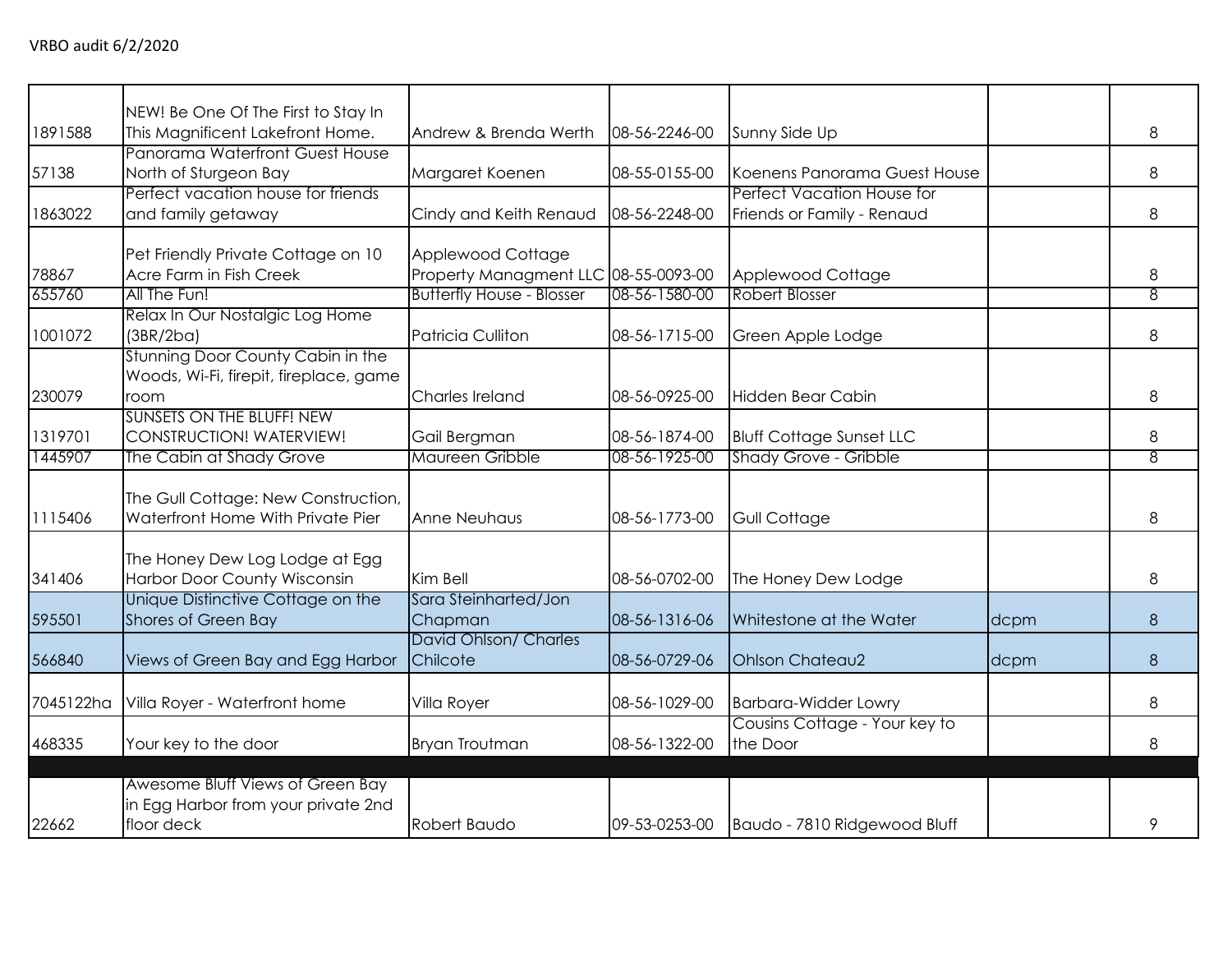|         | Best Waterview of Egg Harbor -           |                                 |               |                                    |                 |   |
|---------|------------------------------------------|---------------------------------|---------------|------------------------------------|-----------------|---|
|         | <b>Beautiful, Fully Appointed Ground</b> |                                 |               |                                    |                 |   |
| 515418  | Level Condo                              | JRCH, LLC                       | 09-53-1345-00 | Eames Farm Condo - #M5 - JRCH      |                 | 9 |
|         | Newly furnished condo w/exquisite        |                                 |               |                                    |                 |   |
|         | sunset/water view from balcony. Wifi     |                                 |               |                                    |                 |   |
| 56038   | included.                                | Angie Vandenavond               | 09-53-0640-00 | Ridgewood Condo 2-B                | permitted for 2 | 9 |
|         | Summer of 2018 rentals-\$1350 per        | <b>Thomasan Christensen</b>     |               |                                    |                 |   |
| 309573  | week off season 140 per night            | Harnack                         | 09-53-0498-00 | Eames Farm, #S-3 - Christensen     |                 | 9 |
| 429685  | Waterfront Town Home in Egg Harbor       | Arthur R. Derse                 | 09-53-1100-05 | Derse's White Cliff Condo - Unit 5 |                 | 9 |
|         | 'YOUR PLACE" 3-bedroom, 2-bath           |                                 |               |                                    |                 |   |
|         | ranch style home in the village of       |                                 |               |                                    |                 |   |
| 705682  | Egg Harbor                               | <b>Joe Nimmer</b>               | 09-56-1537-00 | <b>Your Place</b>                  |                 | 9 |
|         | 3 Bedroom Cape Cod-style Cottage         |                                 |               |                                    |                 |   |
| 1008132 | in Egg Harbor, WI                        | <b>Bertschinger LLC</b>         | 09-55-0316-00 | <b>Bertschinger LLC</b>            | permitted for 8 | 9 |
|         |                                          |                                 |               |                                    |                 |   |
|         | 3 Bedroom, 2 Bath Ranch Home             |                                 |               |                                    |                 |   |
| 647346  | With A Great Egg Harbor Location.        | <b>Shallows Resort</b>          | 09-56-1453-00 | <b>Falun House</b>                 |                 | 9 |
|         | Breathtaking views of the bay            |                                 |               |                                    |                 |   |
| 1357071 | walking distance to town!                | Massoud Maleki                  | 09-56-1086-06 | Scenic Home in Egg Harbor          | dcpm            | 9 |
|         |                                          | Karen Northrup -                |               |                                    |                 |   |
| 1788763 | <b>Church Street House</b>               | <b>SWNKCN LLC</b>               | 09-56-1881-16 | <b>Church Street House</b>         | dclighthouse    | 9 |
|         | Door County Retreat, Sunset Views,       | Mark and Elizabeth              |               | Door County Retreat-Sunset         |                 |   |
| 1222367 | Egg Harbor                               | Sternig                         | 09-56-2146-00 | Views- Egg Harbor                  |                 | 9 |
|         | Door County three bedroom                |                                 |               |                                    |                 |   |
| 449353  | vacation home                            | Shallows, Inc                   | 09-56-0361-00 | <b>Bluffside</b>                   |                 | 9 |
|         | Door County Waterfront Home with         |                                 |               |                                    |                 |   |
| 626232  | Private Beach                            | <b>RPO Holdings</b>             | 09-56-1460-00 | Mariner II                         |                 | 9 |
|         |                                          |                                 |               |                                    |                 |   |
| 881025  | Egg Harbor Log Cabin, Door County        | Karen Berndt                    | 09-56-1646-00 | Egg Harbor Log Cabin               |                 | 9 |
|         | Large Five Bedroom on the Water in       |                                 |               |                                    |                 |   |
| 672228  | Egg Harbor.                              | <b>Bertschinger Investments</b> | 09-55-0317-00 | <b>Bertschinger Investments</b>    | permitted for 8 | 9 |
|         | Larsen Log Cabin in the beautiful        |                                 |               |                                    |                 |   |
| 427036  | Village of Egg Harbor                    | Paul Larsen                     | 09-55-0381-00 | Larsen Log Cabin                   | permitted for 2 | 9 |
|         | Lighthouse Place is the perfect          |                                 |               |                                    |                 |   |
|         | place to enjoy Egg Harbor and all of     |                                 |               |                                    |                 |   |
| 1341621 | Door County                              | <b>Claire Murphy</b>            | 09-56-1830-16 | Lighthouse Place                   | dclighthouse    | 9 |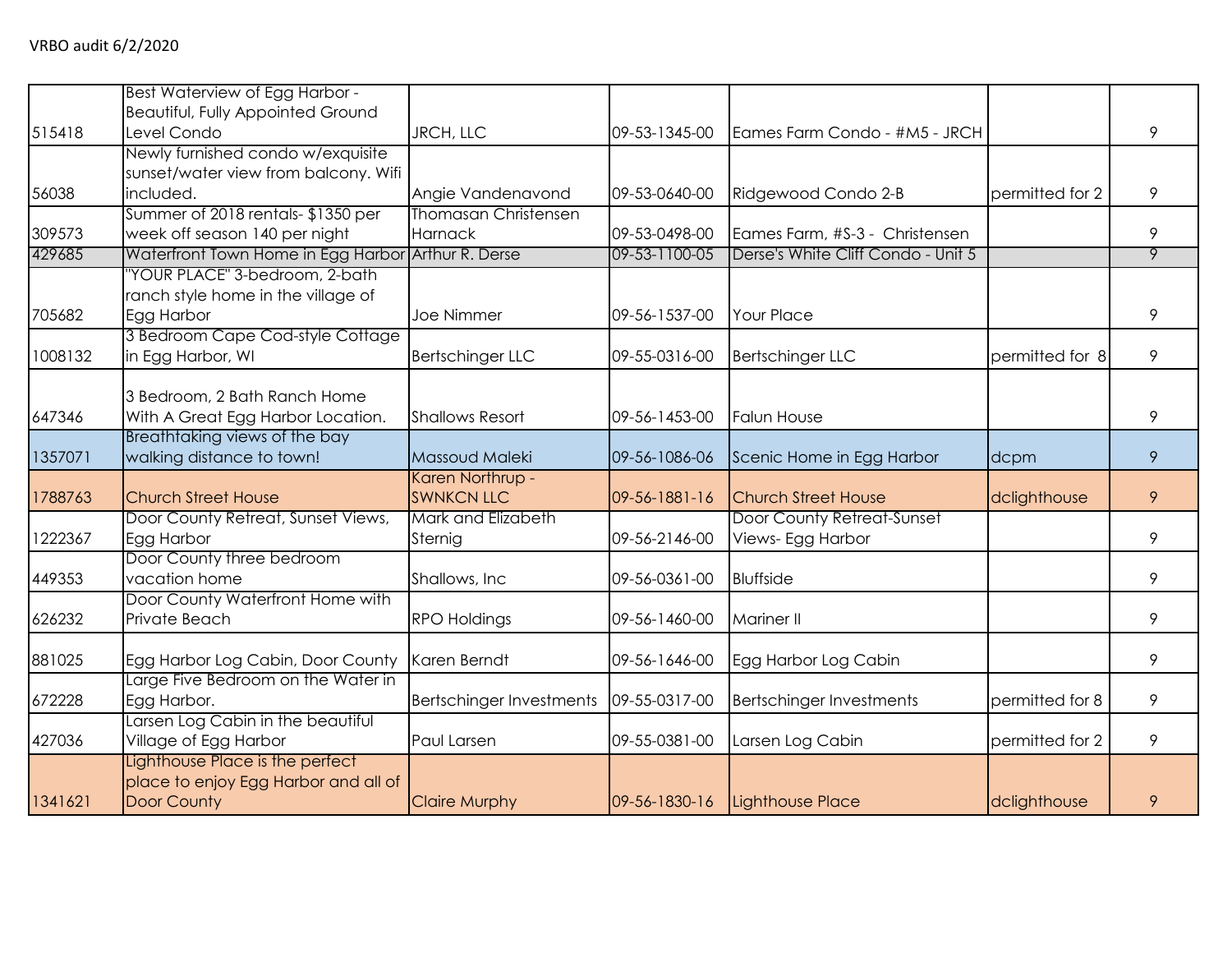|           | Luxurious Door County Waterfront                   |                          |               |                                  |                 |   |
|-----------|----------------------------------------------------|--------------------------|---------------|----------------------------------|-----------------|---|
| 591007    | Home with Private Beach                            | <b>RPO Holdings</b>      | 09-56-1417-00 | Mariner                          |                 | 9 |
|           | Modern Craftsman Home and Guest Robert and Suzanne |                          |               |                                  |                 |   |
| 1503315   | Suite - Walk to Egg Harbor                         | Esposito                 | 09-56-1780-00 | Egg Harbor Hideaway - Esposito   | permitted for 2 | 9 |
|           | NEW on the VRBO Market 6/21/14,                    |                          |               |                                  |                 |   |
| 427037    | The Larsen House                                   | <b>Paul Larsen</b>       | 09-55-0381-00 | Larson Log Cabin                 |                 | 9 |
|           | Newly Remodeled Lake Home Steps                    |                          |               |                                  |                 |   |
|           | From Water With Amazing Views &                    |                          |               |                                  |                 |   |
| 4916534ha | Sunsets!                                           | <b>Trevor Farell</b>     | 09-56-1897-00 | <b>Majestic Sunsets</b>          |                 | 9 |
|           | One Bedroom Cottage Near                           |                          |               |                                  |                 |   |
| 827152    | Central Egg Harbor                                 | Bertschinger Investments | 09-55-0317-00 | <b>Bertschinger Investments</b>  | permitted for 8 | 9 |
| 672229    | One Bedroom Cottage on the Water Bertschinger LLC  |                          | 09-55-0316-00 | <b>Bertschinger LLC</b>          | permitted for 8 | 9 |
|           | Roomy Two Bedroom House Near                       |                          |               |                                  |                 |   |
| 1221143   | Central Egg Harbor                                 | <b>Bertschinger LLC</b>  | 09-55-0316-00 | <b>Bertschinger LLC</b>          | permitted for 8 | 9 |
|           | Roomy Two Bedroom House Near                       |                          |               |                                  |                 |   |
| 562683    | Egg Harbor Marina                                  | <b>Bertschinger LLC</b>  | 09-55-0316-00 | <b>Bertschinger LLC</b>          | permitted for 8 | 9 |
|           | Roomy Two Bedroom House Near                       |                          |               |                                  |                 |   |
| 1221144   | Egg Harbor Marina                                  | <b>Bertschinger LLC</b>  | 09-55-0316-00 | <b>Bertschinger LLC</b>          | permitted for 8 | 9 |
|           | Secluded, water front home on the                  |                          |               | Secluded Waterfront Home on      |                 |   |
| 1005094   | Bay in Egg Harbor                                  | Julie Kowalkowski        | 09-56-1738-00 | the Bay in Egg Harbor            |                 | 9 |
|           | Sleepy Hollow Cottage, the Perfect                 |                          |               |                                  |                 |   |
| 571420    | Location                                           | Paula W Peterson         | 09-56-1349-00 | Sleepy Hollow Cottage - Peterson |                 | 9 |
|           | Spacious four bedroom house near                   |                          |               |                                  |                 |   |
|           | Alpine Golf Course and Egg Harbor                  |                          |               |                                  |                 |   |
| 452105    | beach.                                             | Bertschinger Investments | 09-55-0317-00 | <b>Bertschinger Investments</b>  | permitted for 8 | 9 |
|           | Spacious four bedroom house near                   |                          |               |                                  |                 |   |
|           | Alpine Golf Course and Egg Harbor                  |                          |               |                                  |                 |   |
| 1221145   | beach.                                             | <b>Bertschinger LLC</b>  | 09-55-0316-00 | <b>Bertschinger LLC</b>          | permitted for 8 | 9 |
|           | Spacious four bedroom house on                     |                          |               |                                  |                 |   |
| 899706    | the bay of Green Bay.                              | <b>Bertschinger LLC</b>  | 09-55-0316-00 | <b>Bertschinger LLC</b>          | permitted for 8 | 9 |
|           | Spacious waterfront home in Egg                    |                          |               |                                  |                 |   |
| 4728373ha | Harbor                                             | Mary Zeller              | 09-56-1882-00 | Point Beach House                |                 | 9 |
|           | The 5th Hole- On a 36 hole golf                    |                          |               |                                  |                 |   |
| 7081743ha | course                                             | Kevin Murphy             | 09-55-0753-00 | The Fifth Hole                   |                 | 9 |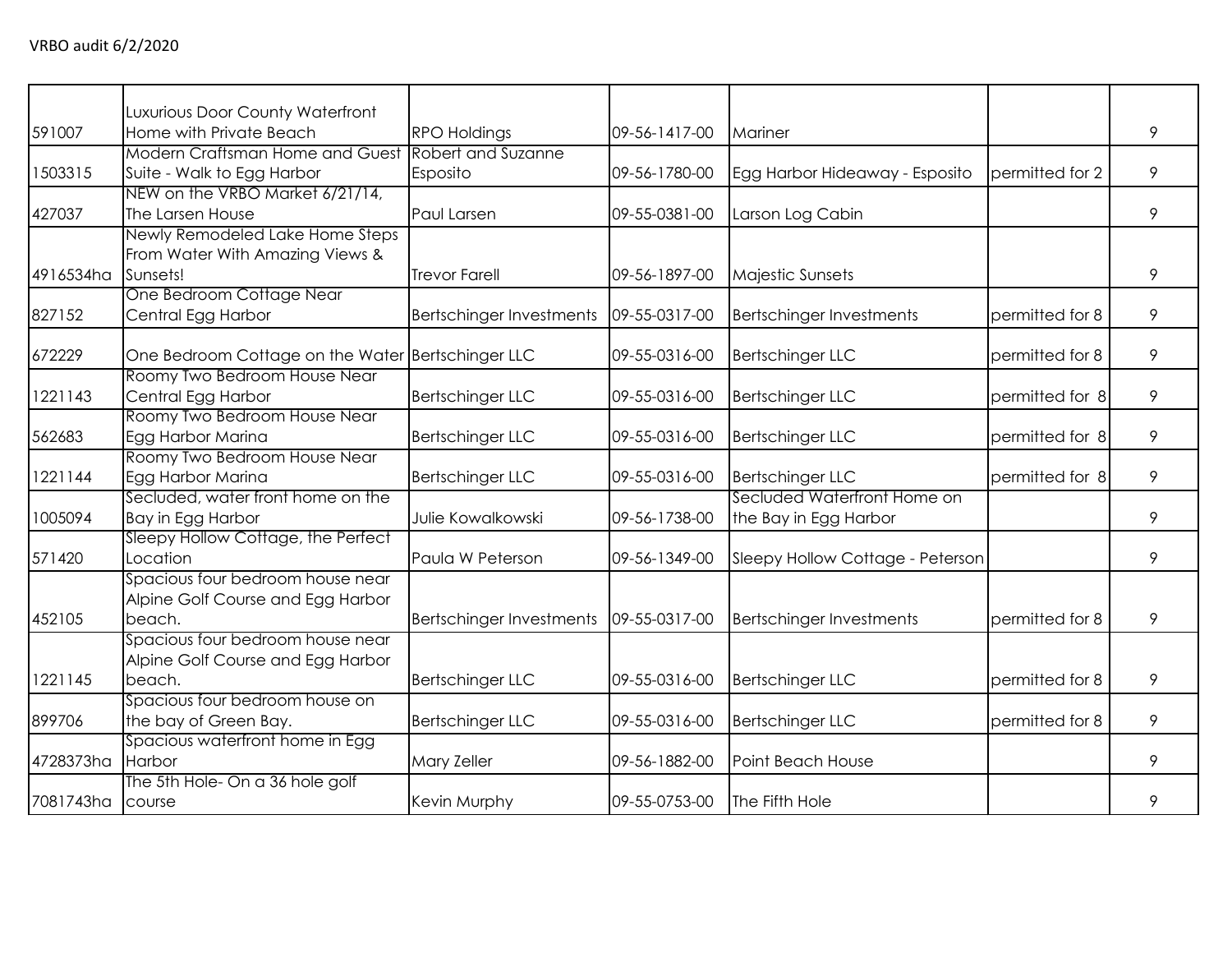|         | The Flats on Church Street - Door     |                                     |               |                                 |                 |    |
|---------|---------------------------------------|-------------------------------------|---------------|---------------------------------|-----------------|----|
|         | County's Modern Vacation Rental       |                                     |               |                                 |                 |    |
| 1535497 | #101                                  | Egg Bnb LLC                         | 09-56-2071-00 | <b>Flats on Church Street</b>   | permitted for 4 | 9  |
|         | The Flats on Church Street - Door     |                                     |               |                                 |                 |    |
|         | County's Modern Vacation Rental       |                                     |               |                                 |                 |    |
| 1546893 | #102                                  | Egg Bnb LLC                         | 09-56-2071-00 | <b>Flats on Church Street</b>   | permitted for 4 | 9  |
|         | The Flats on Church Street - Door     |                                     |               |                                 |                 |    |
|         | County's Modern Vacation Rental       |                                     |               |                                 |                 |    |
| 1565071 | #103                                  | Egg Bnb LLC                         | 09-56-2071-00 | Flats on Church Street          | permitted for 4 | 9  |
|         | The Flats on Church Street - Door     |                                     |               |                                 |                 |    |
|         | County's Modern Vacation Rental       |                                     |               |                                 |                 |    |
| 1578249 | #104                                  | Egg Bnb LLC                         | 09-56-2071-00 | Flats on Church Street          | permitted for 4 | 9  |
|         | The Yellow House in Egg Harbor -      |                                     |               |                                 |                 |    |
|         | beautifully remodeled & ready for     |                                     |               |                                 |                 |    |
| 570970  | you!                                  | R Lynn & Sandi Rowe                 | 09-56-1404-00 | The Yellow House                |                 | 9  |
|         | Three bedroom cottage in Point        |                                     |               |                                 |                 |    |
| 827151  | Beach area of Egg Harbor              | <b>Bertschinger Investments</b>     | 09-55-0317-00 | <b>Bertschinger Investments</b> | permitted for 8 | 9  |
|         |                                       |                                     |               |                                 |                 |    |
|         | Trillium Gap Cottage - Woodland       | Trillium Gap, LLC - Rick &          |               |                                 |                 |    |
| 401618  | Retreat - Walk to Beach               | Susie Julison                       | 09-56-1182-00 | Trillium Gap Cottage            |                 | 9  |
|         | Water Front Home With Spectacular     |                                     |               |                                 |                 |    |
| 660427  | Sunset View!                          | Jan and Craig Bilgen                | 09-55-0817-06 | On the Water Escape             | dcpm            | 9  |
|         | We offer "country-quiet" a short walk |                                     |               |                                 |                 |    |
|         | from the village center and town      |                                     |               |                                 |                 |    |
| 889272  | dock.                                 | <b>Richard Woldt</b>                | 09-55-0365-00 | <b>Woldts Intowm Farmette</b>   |                 | 9  |
|         | White Cliff Water Front Home, the     |                                     |               |                                 |                 |    |
| 236719  | Finest in Door County!                | Michael & Dawn McCole 09-56-0894-06 |               | White Cliff Cottage             | dcpm            | 9  |
|         |                                       |                                     |               |                                 |                 |    |
|         |                                       |                                     |               |                                 |                 |    |
|         | *New Listing* Adorable Pet Friendly   |                                     |               |                                 | permitted for 2 |    |
| 1915341 | Cottage in the Heart of Ephraim!      | Kim Cassidy                         | 11-56-1574-07 | <b>Cassidys Cottages</b>        | - SIMPLE LIFE   | 11 |
|         | *New Listing* Walk to Everything      |                                     |               |                                 | permitted for 2 |    |
| 1915340 | Ephraim has to Offer! Pet Friendly!   | Kim Cassidy                         | 11-56-1574-07 | <b>Cassidys Cottages</b>        | - SIMPLE LIFE   | 11 |
|         |                                       | <b>Stuart Chomeau BTC</b>           |               |                                 | cedar court     |    |
| 471850  | 2 Bedroom Cottage                     | <b>HOLDINGS II LLC</b>              | 11-56-1295-00 | <b>Beach View Cottage</b>       | mgmt            | 11 |
|         | 2BR / Harbor House Guest Cottage /    |                                     |               |                                 |                 |    |
| 982888  | <b>Water Access</b>                   | <b>Elizabeth Frink</b>              | 11-56-1383-00 | Harbor House & Guest Cottage    | permitted for 2 | 11 |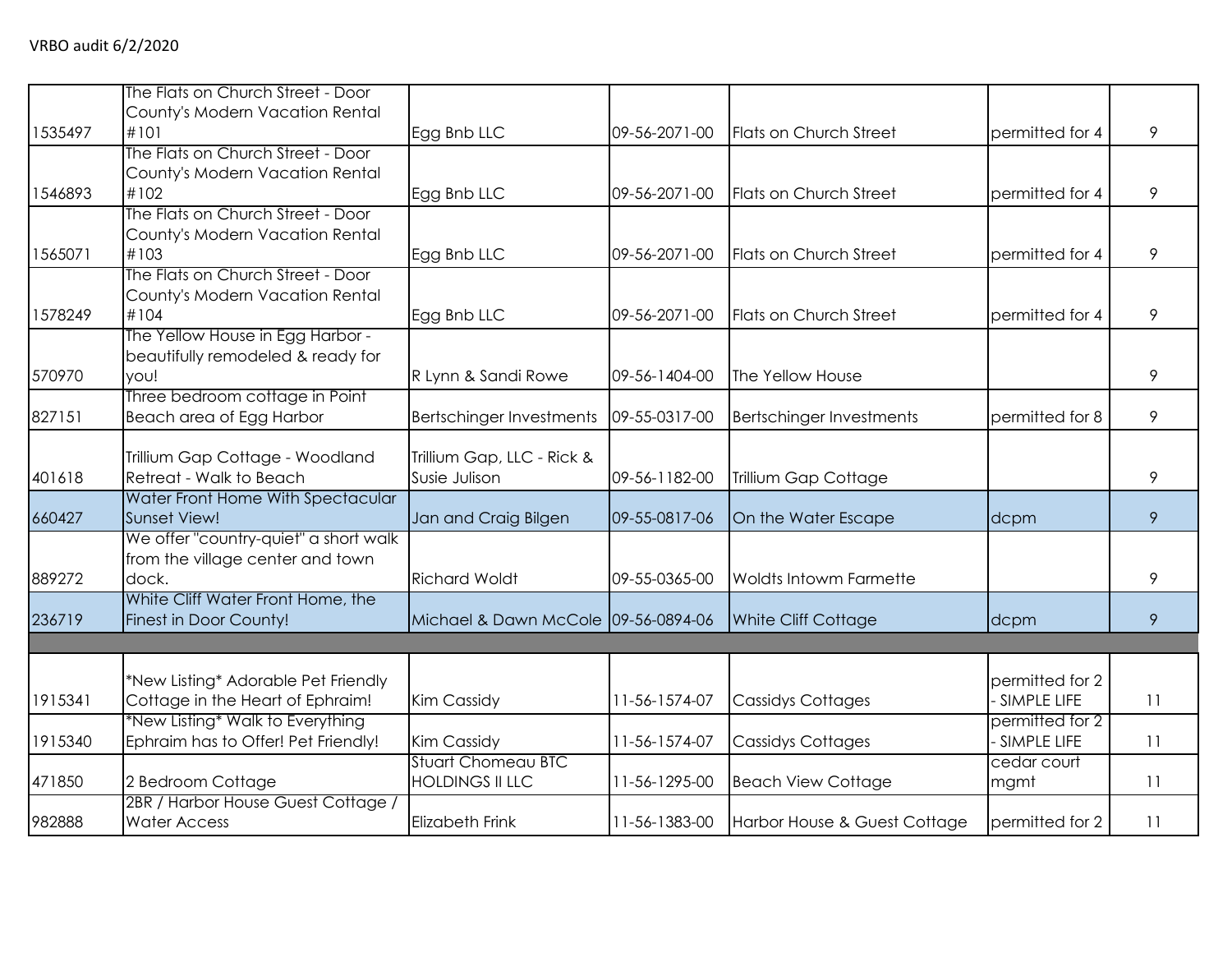| 1050003   | 4 bedroom home on the water with<br>westerly views of sunset                           | <b>Windsor McCutcheon</b>                | 11-56-1724-06 | Harbor View on Northshore   | dcpm            | 11              |
|-----------|----------------------------------------------------------------------------------------|------------------------------------------|---------------|-----------------------------|-----------------|-----------------|
| 555709    | Beautiful Private, Modern Home,<br>Sleeps 12                                           | Patricia Sexton                          | 11-56-1448-00 | Coral Hill Sexton           |                 | 11              |
| 1025601   | Beautifully Appointed 4+ Bedroom,<br>Waterfront Home - Sleeps 12                       | Parks Edge Lakeshore LLC 11-55-0411-06   |               | Park's Edge Cottages        | dcpm            | 11              |
| 185458    | Cedar Glen, a fresh, ephraim<br>cottage, one block from water and<br>sunset            | John & Rachel Rothschild   11-55-0758-06 |               | <b>Cedar Glen</b>           | dcpm            | 11              |
| 617107    | Comfy Remodeled House a mile<br>north of downtown Ephraim on Hwy<br>42. Great Location | Fran Richter                             | 11-56-1386-00 | <b>Tuckaway Cottage</b>     |                 | 11              |
| 249849    | Door County Log Cabin in Ephraim,<br>#1 Small Town in Midwest                          | Steve & Susan Schroeder                  | 11-56-1993-00 | Log Cabin Place             | permitted for 2 | 11              |
| 424825    | Door County Log Cabin in Ephraim,<br>#1 Small Town in Midwest                          | Steve & Susan Schroeder                  | 11-56-1993-00 | Log Cabin Place             | permitted for 2 | 11              |
| 442496    | Enjoy Door County at its finest!!<br>Enjoy Views Of Ephraim And Eagle                  | PKJ2 LLC - Jim Blair                     | 11-56-1373-00 | Evans Woods                 |                 | $\overline{11}$ |
| 710960    | Harbor While Sitting On The Porch Of<br><b>Bayview</b>                                 | Parks Edge Lakeshore LLC 11-55-0411-06   |               | Park's Edge Cottages        | dcpm            | 11              |
| 677492    | Ephraim Home Away from Home<br>Ephraim Waterfront Cottage With                         | John Maher                               | 11-56-1528-00 | Ephraim Lodge               |                 | $\overline{11}$ |
| 894251    | Private Dock On Green Bay                                                              | Jaco Mgmt                                | 11-56-1662-00 | The Shore - Schmeltz        |                 | 11              |
| 1371859   | Experience the feel of staying in a<br>century old farm house with modern<br>amenities | <b>Roy Elquist</b>                       | 11-56-1069-06 | Townline - 9895 Townline Rd |                 | 11              |
| 485111    | Experience True Door County Charm                                                      | <b>BD</b> Thorp                          | 11-56-0809-06 | Thorp                       | dcpm            | 11              |
| 349721    | Family getaway by the beach in<br>beautiful Ephraim                                    | Kathy & Glenn Pentler                    | 11-56-1119-00 | Larson Lane LLC             |                 | 11              |
| 7339901ha | Family Retreat in Heart of Door<br>County - Norra Skogen                               | Brian & Amanda Jenkins                   | 11-56-1407-00 | Norra Skogen                |                 | 11              |
| 307617    | Historic - Waterfront - Family/Pet<br>Friendly                                         | Brad & Amy Russell                       | 11-56-1265-00 | <b>Arbor Cottage</b>        |                 | 11              |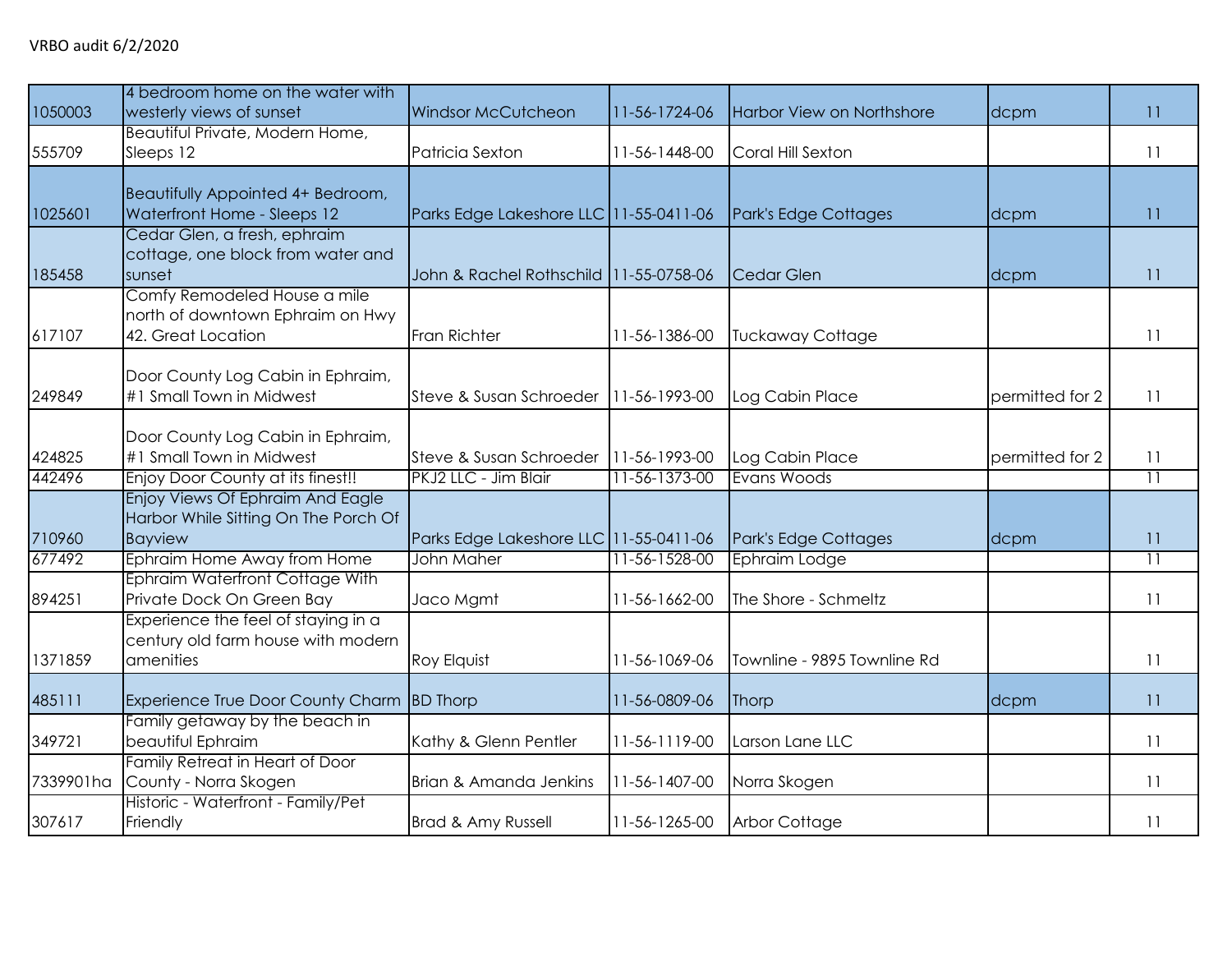|           | Homestead Rental. Relax in                                        |                                         |               |                               |                 |                 |
|-----------|-------------------------------------------------------------------|-----------------------------------------|---------------|-------------------------------|-----------------|-----------------|
|           | Ephraim. Convienent Home in                                       | Glenn Gerdman & Diane                   |               |                               |                 |                 |
| 990768    | center of village.                                                | Jacobson                                | 11-56-1630-00 | <b>Homestead Rental</b>       |                 | 11              |
|           | Ideally located between the towns                                 | Leslee and Morrie                       |               |                               |                 |                 |
| 836338    | of Ephraim and Sister Ba                                          | Goldman                                 | 11-56-1258-06 | Coral Hill Cottage            | dcpm            | 11              |
| 177706    | Ephraim, blocks away from beach                                   | Gregg & Janice Kulma                    | 11-55-0279-06 | Kulma Cottages                | permitted for 3 | $\overline{11}$ |
| 1323313   | Natures Window                                                    | Bill and Heather Anderson 11-56-1958-00 |               | Natures Window                |                 | 11              |
|           | New Listing! Spacious-Wooded                                      |                                         |               |                               |                 |                 |
|           | Lot-Family/Pet Friendly-Short Walk to                             |                                         |               |                               |                 |                 |
| 1844687   | Eagle Harbor                                                      | Tim and Kristine Nelson                 | 11-56-2254-22 | Norway Hus                    |                 | 11              |
|           | New Listing: Unequaled Door                                       |                                         |               |                               |                 |                 |
|           | County Harborview Location For                                    |                                         |               |                               |                 |                 |
| 1221684   | Family Or Couples                                                 | Tim Christofferson                      | 11-56-1595-00 | Heritage House                |                 | 11              |
|           | New New New WATER View View                                       |                                         |               |                               |                 |                 |
| 1591624   | View                                                              | <b>Tim Christofferson</b>               | 11-56-1595-00 | Heritage House                |                 | 11              |
|           | NEW 'The Carriage House' Walk to                                  |                                         |               |                               |                 |                 |
| 7181525ha | Peninsula St Park                                                 | Deborah Eckert                          | 11-55-0680-00 | Park's Place Cottages         | permitted for 5 | 11              |
|           | NEW! 'Butternut Cottage' in Central                               |                                         |               |                               |                 |                 |
| 7181473ha | Door County!                                                      | Deborah Eckert                          | 11-55-0680-00 | Park's Place Cottages         | permitted for 5 | 11              |
|           | NEW! 'Cherry Cottage' near                                        |                                         |               |                               |                 |                 |
| 7181482ha | Peninsula State Park!                                             | Deborah Eckert                          | 11-55-0680-00 | Park's Place Cottages         | permitted for 5 | 11              |
|           | NEW! 3BR Ephraim House w/ Harbor                                  |                                         |               |                               |                 |                 |
| 4712540ha | Views!                                                            | <b>Carol Corbet</b>                     | 11-56-1806-00 | Harbor View Ephraim - Corbett | permitted for 2 | 11              |
|           | NEW! Cozy Ephraim 'Cedar                                          |                                         |               |                               |                 |                 |
| 7181476ha | Cottage' w/Private Deck!                                          | Deborah Eckert                          | 11-55-0680-00 | Park's Place Cottages         | permitted for 5 | 11              |
|           | NEW! Ephraim Home w/ Yard - Walk                                  |                                         |               |                               |                 |                 |
| 9074890ha | to Lake Michigan!                                                 | Carol Corbet                            | 11-56-1806-00 | Harbor View Ephraim - Corbett | permitted for 2 | 11              |
|           | NEW! Updated Ephraim 'Pine                                        |                                         |               |                               |                 |                 |
| 7181486ha | Cottage' w/Deck!                                                  | Deborah Eckert                          | 11-55-0680-00 | Park's Place Cottages         | permitted for 5 | 11              |
|           |                                                                   |                                         |               |                               |                 |                 |
|           | Newly Remodeled And Only Blocks                                   |                                         |               |                               |                 |                 |
| 879597    | From Public Beach And Town!                                       | Jennifer & Bjorn Larson                 | 11-56-1635-06 | Cedar Barn Rental             | dcpm            | 11              |
| 1427259   | Newly renovated in the heart of<br>Ephraim, one block from water! | <b>Robert &amp; Nicole Collins</b>      | 11-56-1708-06 | Ephraim Boat House, The       | dcpm            | 11              |
|           | Nordic Hearth Cabin - Charming                                    |                                         |               |                               |                 |                 |
| 926758    | and Historic Log Home                                             | Thomas & Donna Moretti   11-56-1677-00  |               | Moretti - 10438 Water St      |                 | <b>11</b>       |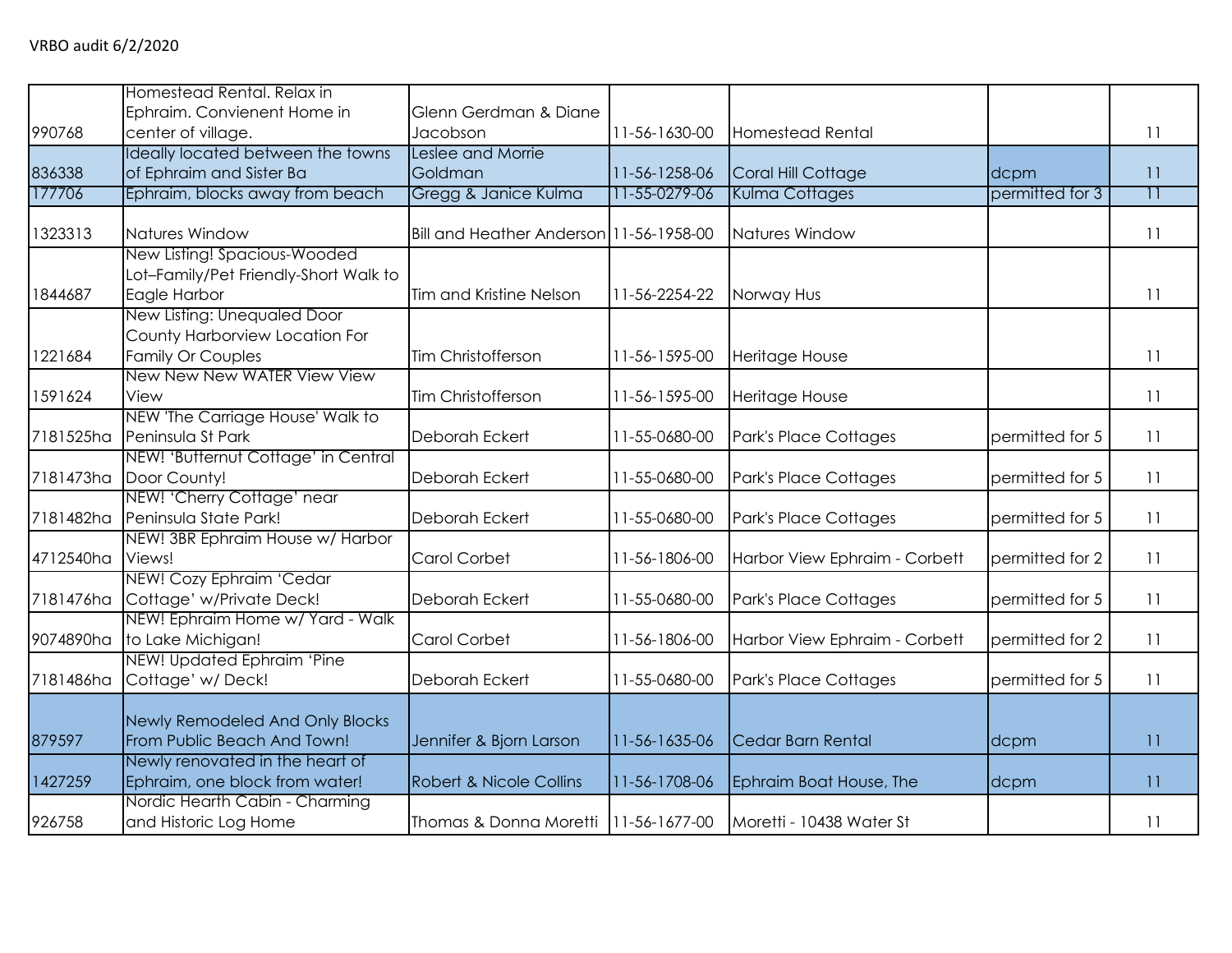| 690840    | Pine Cone Cottage, Ideal Location!   | Pam Mache                              | 11-56-1517-00 | Pine Cone Cottage                    |                 | 11 |
|-----------|--------------------------------------|----------------------------------------|---------------|--------------------------------------|-----------------|----|
|           | Private Sand Beach /5 Bedroom.       |                                        |               | <b>Harbor House and Guest</b>        |                 |    |
| 514956    | Harbor House & Guest Cottage         | Randall & Elizabeth Frink              | 11-56-1383-00 | Cottage                              | permitted for 2 | 11 |
|           | Private Waterfront Property in the   | Robert Beart/Beart                     |               |                                      |                 |    |
| 502544    | Woods                                | Family LLC                             | 11-56-1072-00 | All American Green House             |                 | 11 |
|           | Professionally decorated home in     |                                        |               |                                      |                 |    |
| 882561    | Ephraim!                             | Daniel & Laurel Simons                 | 11-56-1656-00 | Elegant Home Ephraim                 |                 | 11 |
|           |                                      |                                        |               |                                      | permitted for   |    |
|           | Quaint and Quiet Cottage North of    |                                        |               |                                      |                 |    |
| 475131    | Ephraim, Just of HWY 42 Easy to Find | Frances Richter                        | 11-56-1386-00 | <b>Tuckaway Cottage/RBs House</b>    | two units       | 11 |
|           | Spacious Home On 1.5 Acres           |                                        |               |                                      |                 |    |
| 823896    | Overlooking The Bay In Ephraim       | Sandy Van Sickle                       | 11-55-0057-00 | <b>Hobby Horse</b>                   |                 | 11 |
|           | The House at Green Gables -          |                                        |               |                                      |                 |    |
| 1656219   | Nestled in the heart of Ephraim!     | Colin Welford                          | 11-56-2133-00 | <b>Green Gables</b>                  | permitted for 2 | 11 |
|           | The House at Green Gables- a         |                                        |               |                                      |                 |    |
|           | dream retreat in the heart of        |                                        |               |                                      |                 |    |
| 1658362   | Ephraim!                             | Colin Welford                          | 11-56-2133-00 | <b>Green Gables</b>                  | permitted for 2 | 11 |
|           | Unique rental in Ephraim! The        | <b>Cathcart Holdings LLC -</b>         |               | <b>Binkhaven The Rosemaling</b>      |                 |    |
| 1508507   | <b>Rosemailing Cottage</b>           | <b>Elliot Taillon</b>                  | 11-56-2028-00 | Cottage - 9697 Maple Grove           |                 | 11 |
|           | Waterfront Historic Home, Views,     |                                        |               |                                      |                 |    |
| 390442    | Private Beach, Walk to Town          | <b>Charles Falwell</b>                 | 11-56-1185-00 | Yeoman Cottage                       |                 | 11 |
|           |                                      |                                        |               |                                      |                 |    |
|           | Stunning 3800 square penthouse       |                                        |               |                                      |                 |    |
| 7453010ha | condo                                | Little Sweden Condo Assc 12-51-0298-00 |               | Little Sweden Condominiums           |                 | 12 |
|           | 4190 Cottage Row Ct. - New           |                                        |               |                                      |                 |    |
|           | Contruction Downtown Fish Creek -    |                                        |               |                                      |                 |    |
| 1360182   | Walk Everywhere!                     | Kurt Doman et al                       | 12-53-1981-00 | Cottage Row Court - Doman            |                 | 12 |
|           | Brook Point Luxurious 2 Bedroom 2    |                                        |               |                                      |                 |    |
| 402228    | 1/2 Bath Home in Fish Creek          | SMC Door County, LLC                   | 12-53-0626-00 | Brook Point Condo #4- BRK4           |                 | 12 |
|           |                                      | Downtown Fish Creek                    |               | <b>Magnificent Memories - Stacey</b> |                 |    |
| 4840082ha | Downtown Fish Creek with a view      | with a view - Berndt                   | 12-53-1855-00 | <b>Berndt</b>                        |                 | 12 |
|           | Fish Creek Condo/Town Home at        |                                        |               | Brook Point Condo - Unit 5 -         |                 |    |
| 946469    | <b>Brook Point, Door County</b>      | Karen Berndt                           | 12-53-1681-00 | <b>Berndt</b>                        |                 | 12 |
|           | Fish Creek/Northhaven - Beautiful,   |                                        |               |                                      |                 |    |
|           | newly furnished 3 bed, 2.5 bath      |                                        |               |                                      |                 |    |
| 997926    | condo                                | Nicholas M Peiffer                     | 12-53-1703-00 | Northhaven Condo - Peiffer           |                 | 12 |
|           |                                      |                                        |               |                                      |                 |    |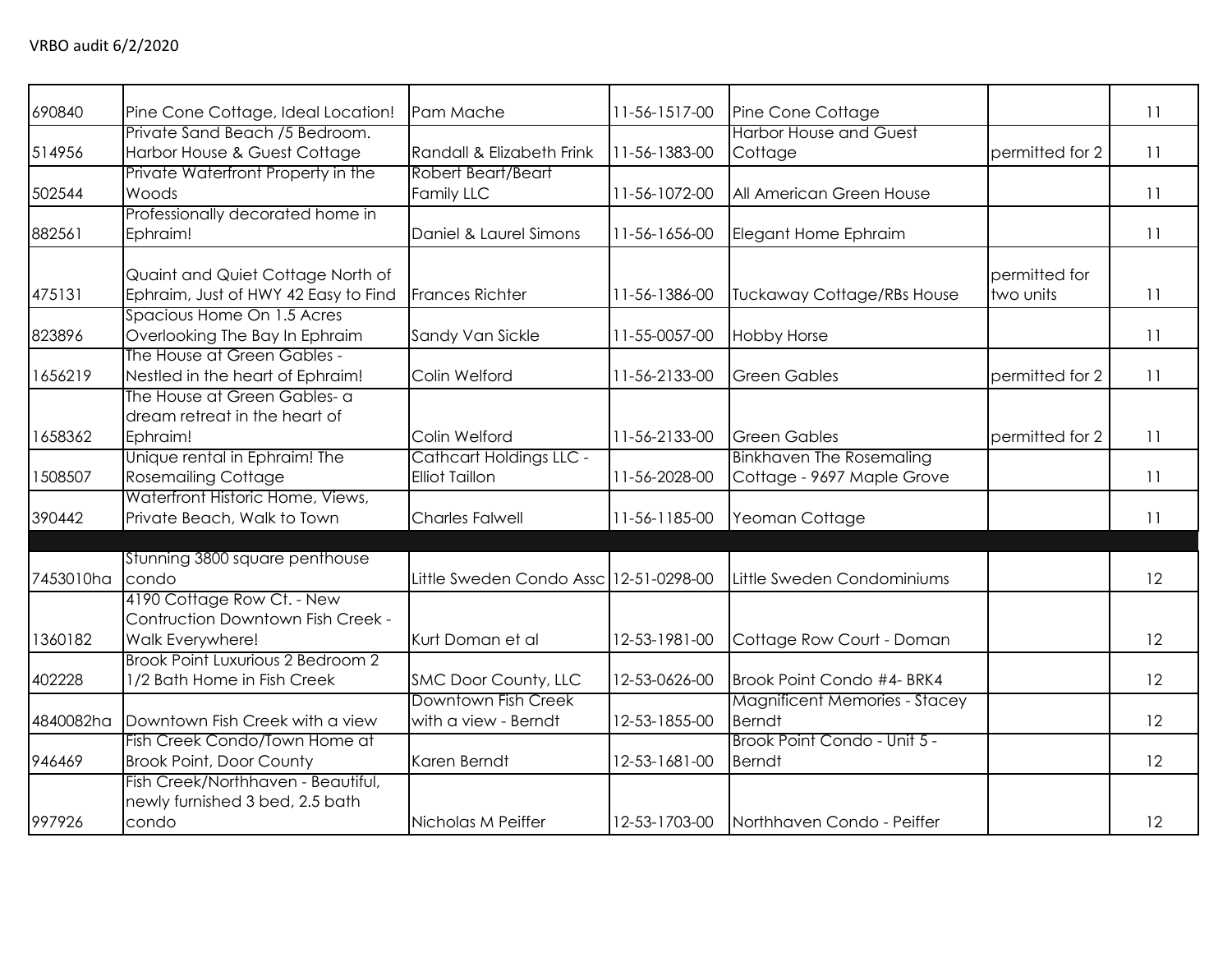|           | Fish Creek/Northhaven-3bd/2.5bt -<br>in/Outdr Pools! - Like New-Great |                               |               | Door County Retreat -               |                 |                 |
|-----------|-----------------------------------------------------------------------|-------------------------------|---------------|-------------------------------------|-----------------|-----------------|
| 710547    | Location-Wifi                                                         | <b>Heather Paulis</b>         | 12-53-1511-00 | Northhaven Unit 17006               |                 | 12              |
|           | Luxury Tri-Level Condo Downtown                                       |                               |               |                                     |                 |                 |
| 1151019   | <b>Fish Creek</b>                                                     | Jon and Katie Glapa           | 12-53-1791-00 | Luxury Tri-Level Fish Creek - Glapa |                 | 12              |
|           |                                                                       |                               |               |                                     |                 |                 |
|           | New Listing in Fish Creek! Quiet                                      |                               |               |                                     |                 |                 |
|           | Family Friendly Getaway with                                          |                               |               | Quiet Family Friendly Getaway       |                 |                 |
| 1444754   | Access to It All!                                                     | Leslie Vogel                  | 12-53-2070-00 | with Access to it all               |                 | 12              |
|           | New Listing! Cozy cottage for all                                     |                               |               |                                     |                 |                 |
| 1320444   | seasons at Peninsula Park.                                            | Patricia Culliton             | 12-53-1890-00 | Elegant Creekside Cottage           |                 | 12              |
|           | NEW!!! Spacious 3BR, 3 bath, 2                                        |                               |               |                                     |                 |                 |
| 1564582   | balconies on Main Street! Walkable                                    | <b>Bob and Laurie Zanotti</b> | 12-53-2092-00 | Creekside Cove #3 Zanotti           |                 | 12              |
|           | to everything!<br>Private 3 BR 3 Bath condo on the                    |                               |               |                                     |                 |                 |
|           | Fish Creek, overlooking private                                       | Peter C Diltz, Sole           |               | Creekside Cove Unit 11 - RRRP       |                 |                 |
| 1080095   | harbor                                                                | Member                        | 12-53-1712-00 | LLC                                 |                 | 12              |
|           |                                                                       | Amanda and Derek              |               |                                     | cedar court     |                 |
| 1141807   | Quiet condo in heart of Fish Creek                                    | Rhodes                        | 12-53-2098-19 | Cedar Court Condo #17               | mgmt            | 12              |
|           | Walking distance to downtown Fish                                     |                               |               |                                     |                 |                 |
|           | Creek and Minutes From Peninsula                                      |                               |               |                                     |                 |                 |
| 920769    | State Park!                                                           | Jack & Diane Holzman          | 12-53-1687-00 | Top of the Hills Shops - Holzman    |                 | 12              |
|           | Walking distance to downtown Fish                                     |                               |               |                                     |                 |                 |
|           | Creek, DC Auditorium and Peninsula                                    | William and Kathleen          |               |                                     |                 |                 |
| 1595723   | State Park.                                                           | Kunst                         | 12-53-2082-00 | Top of the Hill Shops - Kunst       |                 | 12              |
|           | Water view from Beach House! Walk                                     | Fish Creek Beach House,       |               |                                     |                 |                 |
| 3010889ha | anywhere in town.                                                     | The                           | 12-53-1764-00 | Scott Schmitz & Karin Skare         | permitted for 3 | 12              |
|           | Waterview apartment in downtown                                       |                               |               |                                     |                 |                 |
|           | Fish Creek, right across from the                                     | Scott Schmitz & Karin         |               |                                     |                 |                 |
| 7528189ha | town beach!                                                           | <b>Skare</b>                  | 12-53-1764-00 | Fish Creek Beach House, The         | permitted for 3 | 12              |
|           | Wonderful downtown Fish Creek                                         | Scott Schmitz & Karin         |               |                                     |                 |                 |
| 7633541ha | townhome.                                                             | <b>Skare</b>                  | 12-53-1764-00 | Fish Creek Beach House, The         | permitted for 3 | 12              |
| 469264    | Irish Hospitality In County Door!                                     | Megan O'Meara                 | 12-54-0685-00 | O'Meara's Cottage Loft              |                 | $\overline{12}$ |
|           |                                                                       |                               |               |                                     |                 |                 |
|           | Retro, Cozy Cottage - Peninsula St.                                   |                               |               |                                     |                 |                 |
|           | Park, Family/Pet Friendly - Open year                                 |                               |               |                                     |                 |                 |
|           | around                                                                |                               |               |                                     |                 |                 |
| 1060002   |                                                                       | <b>Brad Russell</b>           | 12-56-1744-00 | Lille Cottage                       |                 | 12              |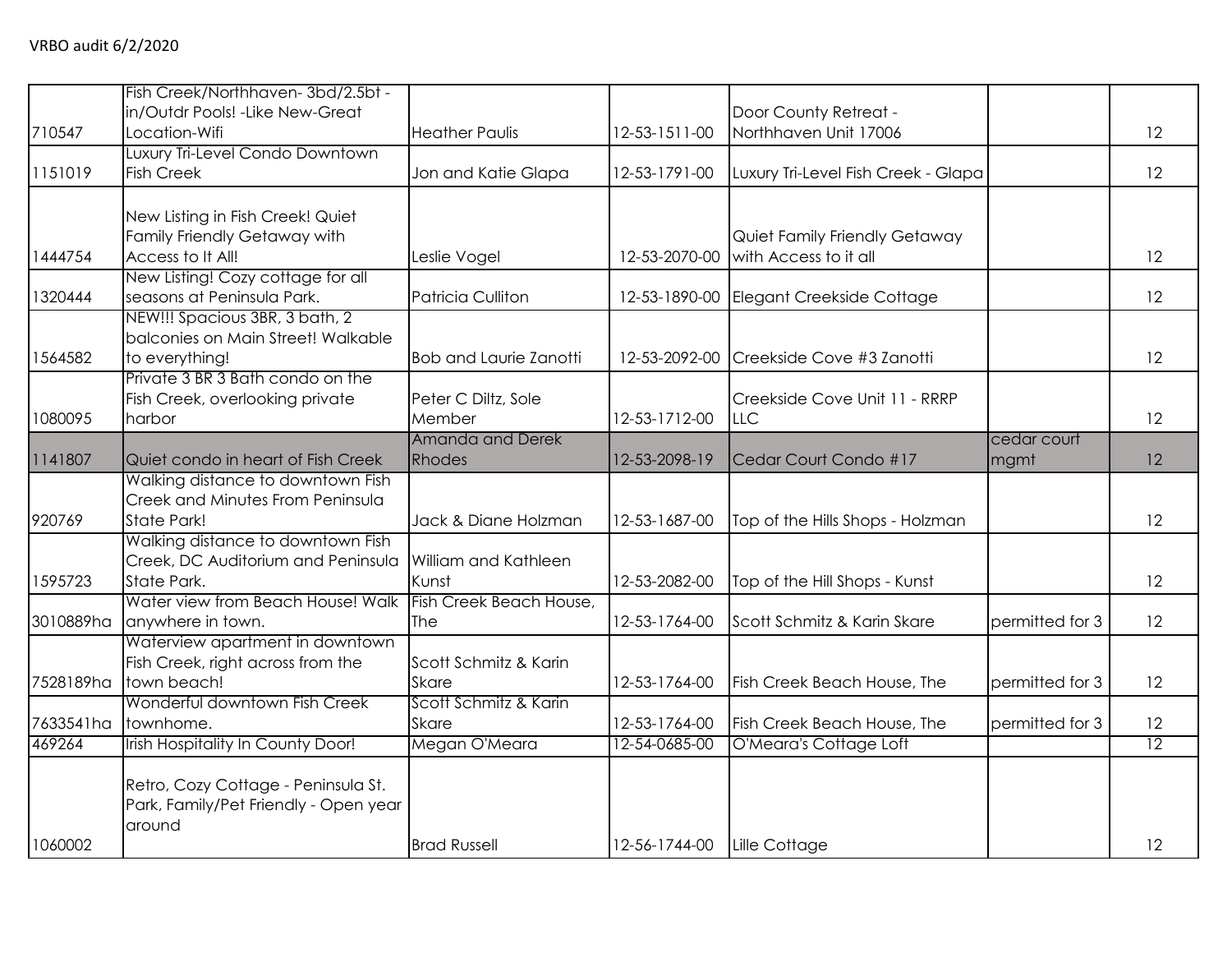| 619373<br>Troy and Carolee Lasecki   12-56-1450-00<br>2 bedroom, Across from the YMCA<br>The Treeport<br>units<br>4188 Cottage Row Ct. - Beautiful<br>New Construction Condo | 12<br>12 |
|------------------------------------------------------------------------------------------------------------------------------------------------------------------------------|----------|
|                                                                                                                                                                              |          |
|                                                                                                                                                                              |          |
|                                                                                                                                                                              |          |
| Downtown Fish Creek<br>1361191<br>Kurt Doman et al<br>12-56-0898-00<br>Cottage Row Bluff House<br>permitted for 2                                                            |          |
| A deluxe vacation rental home in                                                                                                                                             |          |
| 144492<br>fish creek area open all year<br>12-56-0588-00<br>Hasenjagers Country Home<br>Leon Hasenjager                                                                      | 12       |
| A Truly Luxurious Door County Retreat Carraig Cottages LLC<br>1351038<br>12-56-1277-00<br>Carruag Nua                                                                        | 12       |
| As seen in Door County Magazine!                                                                                                                                             |          |
| Private, Family Friendly, Sat TV, WIFI<br>453464<br>Todd and Lisa Mion<br>12-56-1261-00<br><b>Five Birches</b>                                                               | 12       |
| Bay View Lodge - Log Home<br><b>Bay Breeze Resort Deb</b>                                                                                                                    |          |
| Overlooking Harbor<br>431472<br>12-56-0476-00<br>Krause<br><b>Bayview Lodge</b>                                                                                              | 12       |
| <b>Breathtaking View! Private High End</b>                                                                                                                                   |          |
| Home Secluded on the Bluff in Fish<br>Island View Vacation Home -                                                                                                            |          |
| 1292282<br>Creek!<br><b>Charles Paschke</b><br>12-56-1894-00<br>8750 Island View                                                                                             | 12       |
|                                                                                                                                                                              |          |
| Cedarwood, Rent 3 Nights & Get                                                                                                                                               |          |
| 182426<br>One Night Free through June 1<br>12-55-0778-00<br>Carla Marr<br>Cedarwood Marr                                                                                     | 12       |
| <b>Centrally Located Fish Creek</b><br>1987844                                                                                                                               | 12       |
| Centrally Located DoCo Oasis<br>12-56-2077-00<br>Cottage<br><b>Troy Tauber</b><br><b>Eckert Vacation Home Cape</b>                                                           |          |
| 1262366<br>Deb Eckert<br>12-56-0679-00                                                                                                                                       | 12       |
| Charming Cape Cod in Fish Creek<br>House<br>'Cliff Cottage' Door County Home -                                                                                               |          |
| Walk to Bay!<br>4961062ha<br>Jennifer Ciesar<br>Cliff Cottage LLC<br>12-56-1979-00<br>Evolve                                                                                 | 12       |
| Country Chalet, Sleeps 6 Adults,                                                                                                                                             |          |
| <b>Book Your Mid-week Getaway!!</b><br>118184<br>12-55-0830-00<br><b>Country Chalet</b><br>Dennis & Marla Sunstrom                                                           | 12       |
| Country Farm House - Fish Creek<br>Gibraltar Road Farm House<br>1669804<br>Roger and Jeni Ripley<br>12-56-2164-00                                                            | 12       |
| Cozy Cabin in the Woods: Between                                                                                                                                             |          |
| Fish Creek and Ephraim-- Perfect<br>Michelle and Kurt Van                                                                                                                    |          |
| 396135<br>location!<br><b>Thiel</b><br>12-56-1206-00<br>Cozy Cabin in the Woods                                                                                              | 12       |
| Pam Olafsson/Beth<br>Cozy, Comfortable, Quiet Cottage                                                                                                                        |          |
| 642394<br>in Fish Creek<br>Collins<br>12-56-1275-00<br>Little Spring Cottage                                                                                                 | 12       |
| Cozy, Tranquil Home Minutes Away                                                                                                                                             |          |
| 1508518<br>from the Heart of Fish Creek<br>Paul and Tricia Kaye<br>12-56-2054-00<br>Kayes Hideaway                                                                           | 12       |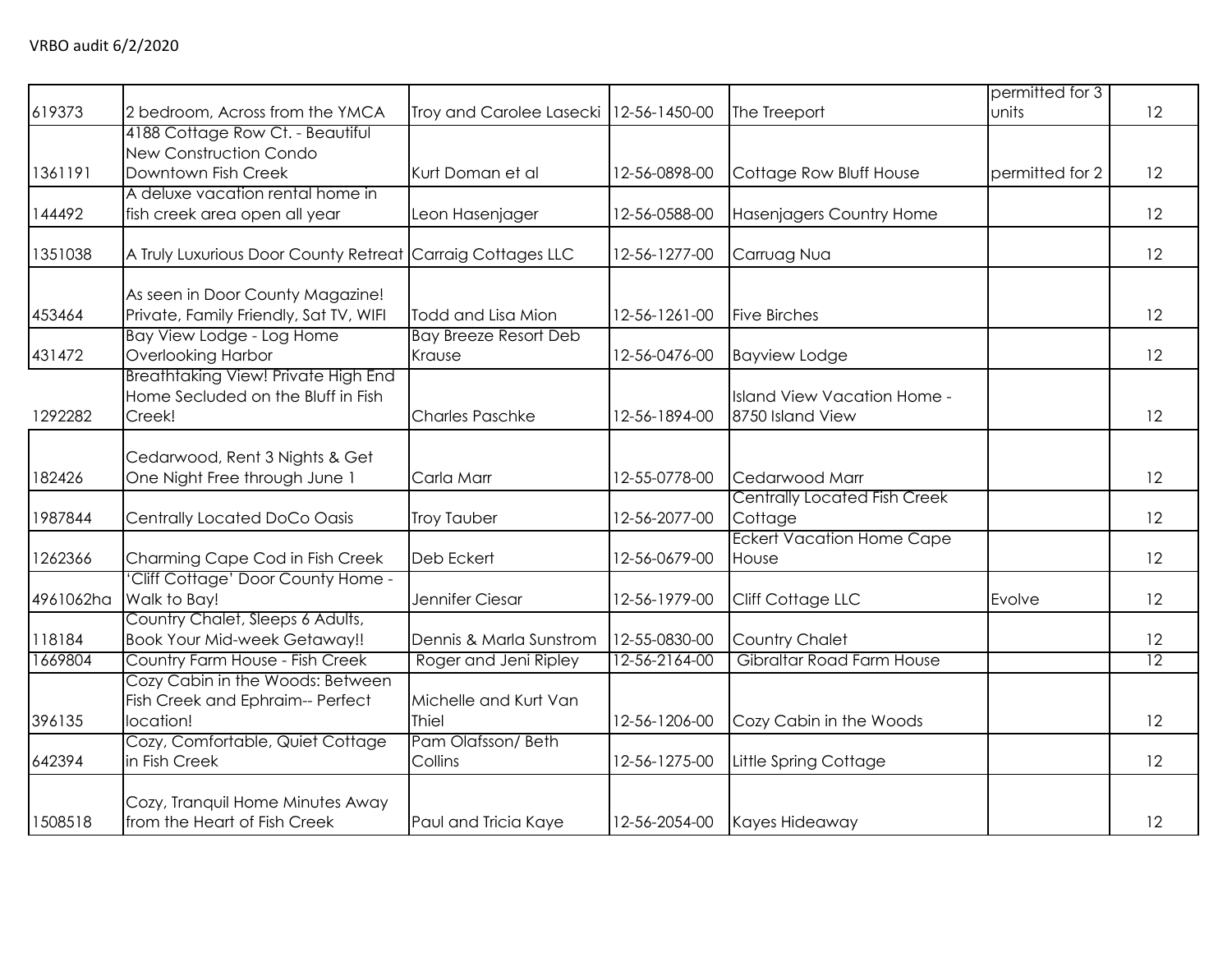| 976203  | <b>DOOR COUNTY HOME RETREAT IN</b><br><b>FISH CREEK</b>                                    | Steven and Lisa<br>Pachonphai                      | 12-56-1692-00 | DC Home - Pachonphai                  |                          | 12 |
|---------|--------------------------------------------------------------------------------------------|----------------------------------------------------|---------------|---------------------------------------|--------------------------|----|
| 1351075 | Exceptional Home in Tranquil Door<br>County Setting                                        | <b>Carraig Cottages LLC</b>                        | 12-56-1276-00 | <b>Carriag Dale</b>                   |                          | 12 |
| 896105  | Family Friendly Cabin With Modern<br>Kitchen, Working Fireplace, Wrap<br>Around Porch!     | Eric Simonson                                      | 12-56-1572-00 | <b>DC Thunder</b>                     |                          | 12 |
| 1497755 | FANTASTIC WATER VIEWS, Newly<br>Renovated, Secluded, Pet-Friendly                          | Jennifer Ninivaggi                                 | 12-56-1748-00 | Casita Vistas                         |                          | 12 |
| 813262  | Fish Creek- Gibraltar Rd.- Near YMCA Roger & Jeni Ripley                                   |                                                    | 12-56-1618-00 | Gibraltar Road Ripley                 |                          | 12 |
| 503056  | Fish Creek- Near Peninsula State Park Rick Ripley                                          |                                                    | 12-56-1114-00 | Ripley - 3802 & 3806 Gibraltar Rd     | permitted for 2          | 12 |
| 347567  | Fish Creek, 4 Bed, Near Ymca/<br>Peninsula State Park.                                     | Ripley Properties, LLC                             | 12-56-1114-00 | Ripley - 3802 & 3806 Gibraltar Rd     | permitted for 2          | 12 |
| 42183   | Gingerbread Cottage - Forest<br>Setting - Available Winter Too!                            | Daryle Capelle                                     | 12-56-1266-00 | Gingerbread Cottage                   |                          | 12 |
| 385243  | <b>Great Family Vacation Spot! Across</b><br>from Fish Creek Beach. Sept/Oct<br>Available! | Marlin Volz Jr.-Karen Volz<br>Campbell             | 12-56-0321-00 | Louisvilla                            |                          | 12 |
| 602669  | Great Location! Close to downtown<br>Fish Creek and Peninsula State Park                   | Troy and Carolee Lasecki 12-56-1450-00             |               | The Treeport                          | permitted for 3<br>units | 12 |
| 1328037 | Guest Bedroom at the Quarry House                                                          | Mitchel & Mary Heinrichs                           | 12-56-0805-00 | Quarry House                          | permitted for 2          | 12 |
| 257802  | Heart of Fish Creek!- Newer<br>Construction - 4BR, 4.5BA Condo-<br>Sleeps 8-10             | Doman                                              | 12-56-0898-00 | <b>Bluffs at Cottage Row Court</b>    |                          | 12 |
| 1906185 | Historic Cabin on the Juddville<br>Riviera                                                 | <b>Door County Retreats</b><br>LLC - Peggy Reineck | 12-56-2251-00 | Door County Retreats LLC -<br>Reineck |                          | 12 |
| 614537  | Home on 5 acres just 1 mile from<br>town                                                   | Paul & Amy Devine                                  | 12-56-1439-06 | <b>Gibraltar House</b>                | dcpm                     | 12 |
| 1671663 | In town, on the water, dock, sleeps<br>12, brand new construction!                         | <b>Wickman LLC</b>                                 | 12-56-2142-06 | <b>Fish Creek Beach House</b>         | dcpm                     | 12 |
| 833837  | Large Guest House located within<br>the town of Fish Creek                                 | <b>Greg Lawler</b>                                 | 12-56-1573-00 | Lawler Guest House Blue               |                          | 12 |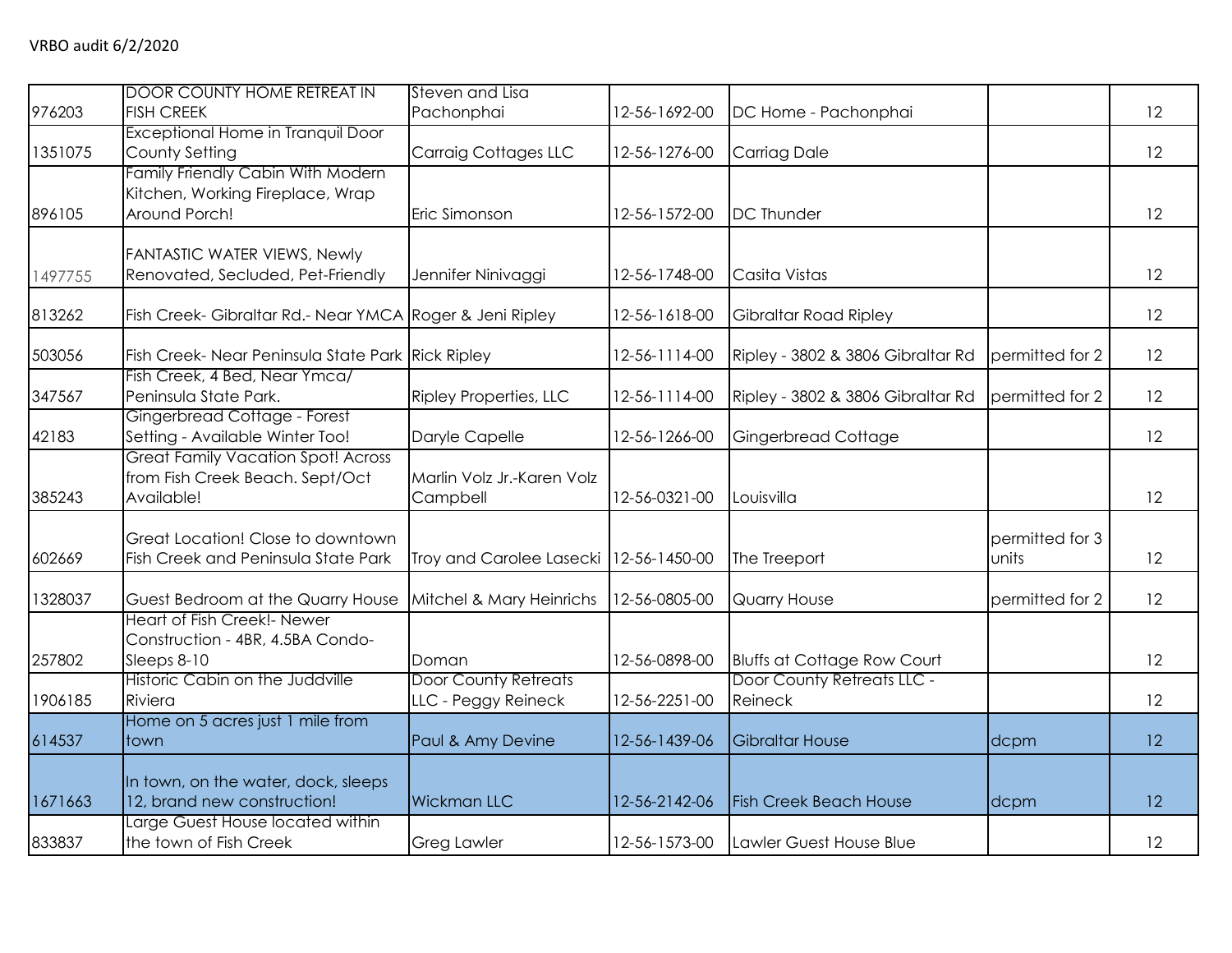| 1868302   | walking distance of everything in                                                                       | <b>Greg Lawler</b>                                    | 12-56-2218-00 | Lawler Guest House Green                    |                             | $\overline{12}$ |
|-----------|---------------------------------------------------------------------------------------------------------|-------------------------------------------------------|---------------|---------------------------------------------|-----------------------------|-----------------|
| 1680472   | Located on the northside of town,<br>walking distance to beach,<br>shopping and more!                   | <b>Brett Lecy</b>                                     | 12-56-2147-06 | <b>Fish Creek Central Home</b>              | dcpm                        | 12              |
| 426335    | Log Retreat At Fish Creek                                                                               | <b>Bill Anderson</b>                                  | 12-56-1225-06 | Log Retreat at Fish Creek                   | dcpm                        | $\overline{12}$ |
|           |                                                                                                         |                                                       |               |                                             |                             |                 |
| 348054    | Modernized Classic Log Home Close<br>to Shopping and Sunset Walks                                       | James Graham                                          | 12-56-1294-00 | Modern Classic Log Home                     |                             | 12              |
| 1216466   | New Construction - 2 Story - 4<br>bedroom, 3.5 bath                                                     | DCLife LLC - Pamela<br>Hoppe                          | 12-56-1840-00 | <b>DCLife LLC</b>                           |                             | 12              |
| 7181479ha | <b>Family-Friendly Fish Creek 'Cape</b><br>House' w/Yard                                                | <b>Eckert Vacation Home</b><br>Cape House             | 12-56-0679-00 | Deb Eckert                                  | duplicate<br>listing evolve | 12              |
| 1671773   | New home sleeps 10 downtown Fish<br>Creek!                                                              | <b>Wickman LLC</b>                                    | 12-56-2141-06 | The Road House                              | dcpm                        | 12              |
| 1127055   | NEW home. GREAT location across<br>from YMCA. Can accommodate<br>LARGE groups                           | The Treeport                                          | 12-56-1450-00 | Troy and Carolee Lasecki                    | permitted for 3<br>units    | 12              |
| 1898332   | NEW LISTING! Manistique Stone<br>Cottage - Lovely retreat in Fish<br>Creek next to Peninsula State Park | <b>Ryan and Karilyn Dayton</b>                        | 12-56-1743-07 | Manistique Stone Cottage                    | Simple Life                 | 12              |
| 4841776ha | NEW! Custom 3BR Home 3 Min from<br><b>Fish Creek Harbor</b>                                             | <b>Bluff Barn</b>                                     | 12-56-1858-00 | <b>Beth and Karen Ciesar</b>                |                             | 12              |
| 4713533ha | NEW-GREAT LOCATION-SLEEPS 14-<br><b>INDOOR &amp; OUTDOOR POOLS</b>                                      | Park House                                            | 12-56-1801-00 | <b>PDW Rentals LLC</b>                      |                             | 12              |
| 7680927ha | Newly renovated farmhouse in Fish<br>Creek!                                                             | JJ JETTS LLC                                          | 12-56-2078-00 | Triangle Farmhouse                          |                             | 12              |
| 1444826   | Nicely located Near Fish Creek,<br>Ranch home, 4 bedroom, 2 bath.<br>NEW OWNERSHIP.                     | Klems Investment<br>Properties LLC - Mary<br>Klimczyk | 12-56-2027-00 | Klems Investments - Klimczyk<br>8580 STH 42 |                             | 12              |
| 365869    | PEACE AND TRANQUILITY SETTING IN<br>THE WOODS                                                           | Allen & Emelie Franke                                 | 12-55-0021-00 | <b>High Ridge Chalet</b>                    | Charnetski                  | 12              |
| 418193    | Perfect for Family Reunions &<br>Weekend Getaways, sleeps 12                                            | Kenneth and Maxine<br>Riche                           | 12-56-1241-00 | Riche - 9419 Tree Top                       |                             | 12              |
| 503970    | Perfect Location for Family,<br>spotlessly clean sleeps 18 friendly<br>owners                           | Michael Servais                                       | 12-56-1357-00 | Cedar Creek Lodge II                        |                             | 12              |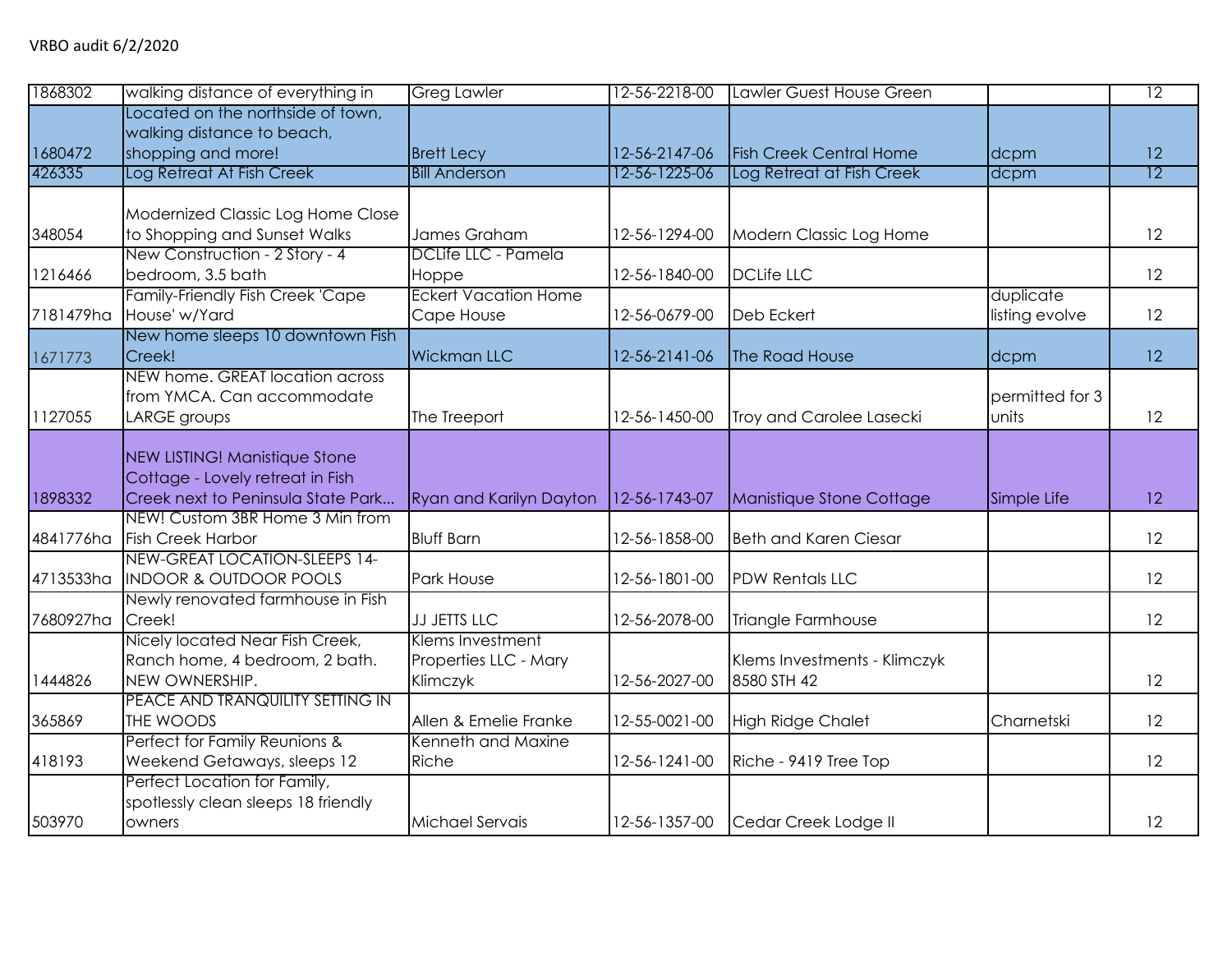| 723814 | Pine Cone Guest House                                                                  | Minerva & Armando<br>Mejia                                                                                    | 12-56-0525-00 | Pine Cone Guest House              |                 | 12 |
|--------|----------------------------------------------------------------------------------------|---------------------------------------------------------------------------------------------------------------|---------------|------------------------------------|-----------------|----|
| 410989 | Remodeled Cottage in Downtown<br>Fish Creek-the Cookery's Lodging                      | <b>Richard Skare</b>                                                                                          | 12-55-0122-00 | Cookery Suites & Cottages          | permitted for 2 | 12 |
| 997318 | Spacious Custom 4bedroom a Mile<br>from Fish Creek                                     | Ross Lunn                                                                                                     | 12-56-1033-00 | Gibraltar Lodge                    |                 | 12 |
| 824134 | Spectacular Views of Eagle Harbor<br>and Ephraim                                       | Nancy Claypool                                                                                                | 12-56-1570-06 | Eagle Harbor View                  | dcpm            | 12 |
| 473918 | SPRING ROAD HOME, JUST MINUTES<br>FROM FISH CREEK                                      | <b>Jeff Herbst</b>                                                                                            | 12-56-1318-00 | <b>Herbst Spring Road</b>          |                 | 12 |
| 424315 | The Java Hut, a cottage with 'perks'                                                   | Coffee & Crossbones<br>LLC/Carina Helm                                                                        | 12-56-1188-00 | Java Hut, The                      |                 | 12 |
| 272736 | The Log Home at Fish Creek-In the<br><b>Heart of Door County</b>                       | David & Linda Horne                                                                                           | 12-56-1023-00 | The Log Home at Fish Creek         |                 | 12 |
| 90461  | The Perfect Year-Round Vacation<br>Home for All to Enjoy                               | Donald Rubin                                                                                                  | 12-56-0645-00 | <b>Fish Creek Retreat</b>          |                 | 12 |
| 238110 | Unique Setting - Built on Quarry Bed                                                   | Mitchel & Mary Heinrichs                                                                                      | 12-56-0805-00 | Quarry House                       | permitted for 2 | 12 |
| 569210 | Updated Retro Retreat! Indoor &<br>Outdoor Fireplace, Backyard Oasis<br>With Waterfall | Mark Schneider                                                                                                | 12-56-1719-00 | <b>Fish Creek Beginnings</b>       |                 | 12 |
| 587050 | Walk to downtown Fish Creek and<br>Peninsula State Park!                               | Michael & Diane Cotter                                                                                        | 12-56-1410-00 | Birch Grove II - Unit #2           |                 | 12 |
| 354913 | Walking distance to everything in<br>Heart of Fish Creek! 3BR/4BA Sleeps<br>$8 - 1$    | Martone                                                                                                       | 12-56-1989-00 | <b>Bluffs at Cottage Row Court</b> |                 | 12 |
| 391901 | Water View in Downtown Fish Creek<br>- The Cookery's Lodging.                          | Cookery Inc                                                                                                   | 12-55-0122-00 | Cookery Suites & Cottages          | permitted for 2 | 12 |
| 715374 | Woodlands 3 Bedroom, 1 1/2 Bath<br>Fish Creek, Vacation Getaway                        | Tim & Bonnie Mirkiewicz                                                                                       | 12-56-1363-00 | Woodlands                          |                 | 12 |
| 559794 | 30+ day rental - no permit needed                                                      |                                                                                                               |               |                                    |                 | 12 |
| 993369 | 30+ day rental - no permit needed                                                      | <b>WATERFRONT COTTAGE</b><br>ROW CONDO IN THE<br><b>HEART OF FISH CREEK!</b><br><b>SUNSETS! PET FRIENDLY!</b> |               |                                    |                 | 12 |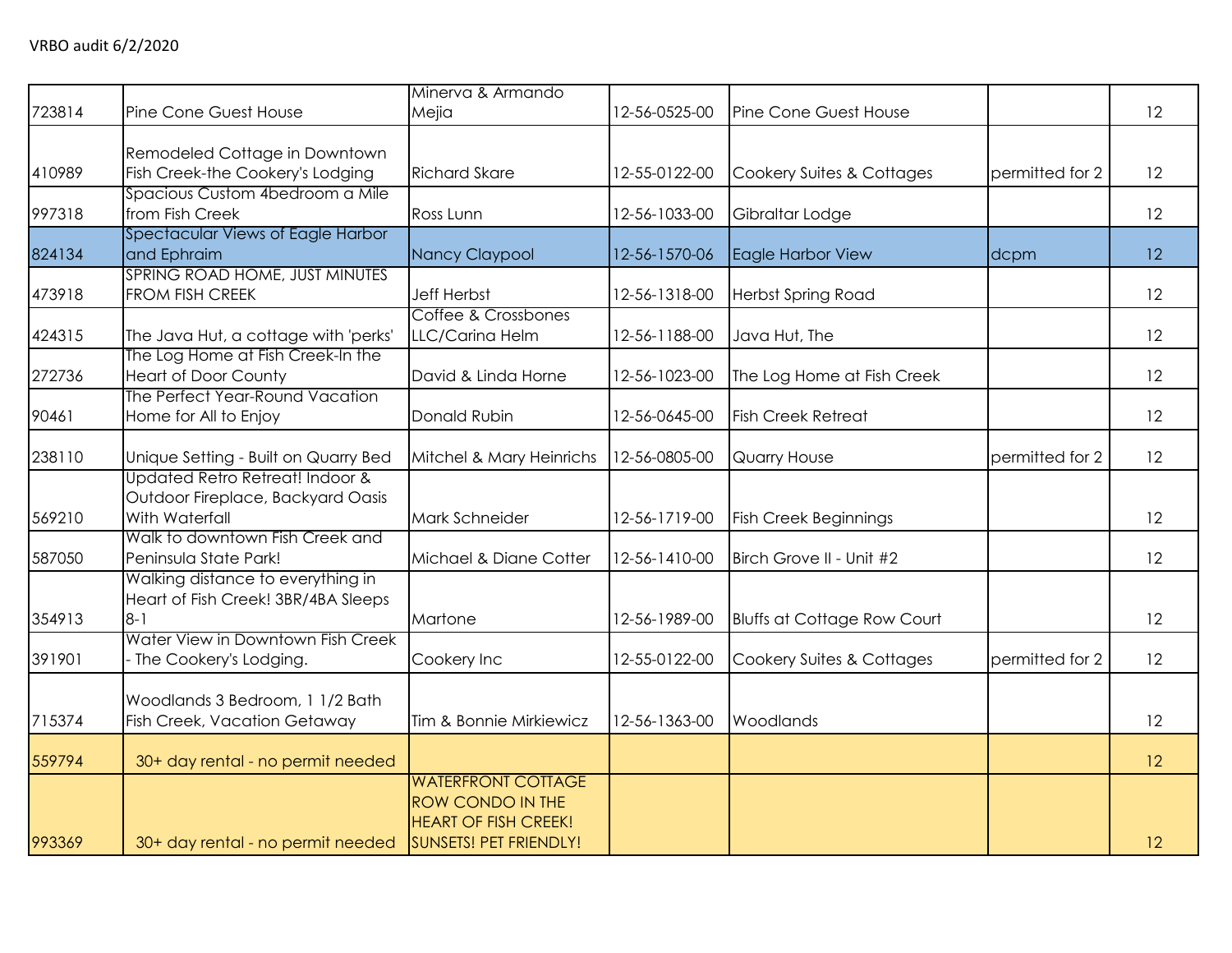| 585337  | 4 Bedroom, 4 Bath, 2 Story Home,<br>Sand Beach, Handicapped Access,<br>Wifi, sleeps 12 | Sunrise Shores #7 -<br><b>DCRMAALLC</b> | 15-53-1431-00 | <b>DCRMAA LLC</b>                      |                 | 15              |
|---------|----------------------------------------------------------------------------------------|-----------------------------------------|---------------|----------------------------------------|-----------------|-----------------|
|         |                                                                                        |                                         |               |                                        |                 |                 |
|         | Fantastic Sandy Beach Condo for                                                        |                                         |               |                                        |                 |                 |
|         | Family and Friends. Spectacular                                                        |                                         |               |                                        |                 |                 |
| 505152  | Sunrises!                                                                              | Sanata & Catherine Lau                  | 15-53-1362-00 | Sunrise Shores #6 - Lau                |                 | 15              |
|         |                                                                                        |                                         |               |                                        |                 |                 |
|         |                                                                                        |                                         |               |                                        | switching from  |                 |
| 1730634 | Gorgeous Sandy Beach Condo                                                             | Sunrise Shores #2 - Tiedke              | 15-53-2210-04 | <b>Gary Tiedke</b>                     | 2 to 04 Zeile   | 15              |
|         | Lake Michigan Sand Beachfront                                                          |                                         |               |                                        |                 |                 |
|         | Condo, Spectacular Views, Sunrise                                                      |                                         |               |                                        |                 |                 |
| 171303  | Shores, WiFi                                                                           | Sunrise Shores #4                       | 15-53-1153-00 | Jeanne & Paul Wiesner                  |                 | 15              |
| 125749  | Sand Beach, CLEAN condo                                                                | Sunrise Shores ASH                      | 15-53-0492-00 | Mark Ash                               |                 | $\overline{15}$ |
|         | 5% Modern Waterfront Lake Cabin                                                        | Jeremy and Caitlyn                      |               |                                        |                 |                 |
| 1847094 | in Door County <sup>3</sup>                                                            | Jeffery                                 | 15-56-2215-00 | The Bay on Clark Lake                  |                 | 15              |
|         | A Cozy, Compact, Welcoming                                                             |                                         |               |                                        |                 |                 |
|         | Cabin In The Woods ~ Perfect For 4-6                                                   |                                         |               |                                        |                 |                 |
| 1775519 | People!                                                                                | Fran Richter                            | 15-56-2230-00 | The Quilted Log                        |                 | 15              |
|         | Beachfront Cottage, Spring 2018                                                        |                                         |               | Quietside Cottages "the beach          |                 |                 |
| 352035  | Special 3 nights w/ 4th night free                                                     | Quietside Leadership LLC                | 15-55-0398-00 | house"                                 | permitted for 2 | 15              |
|         |                                                                                        |                                         |               | <b>Beautiful Waterfront Cottage on</b> |                 |                 |
| 1432604 | <b>Beautiful Clark Lake Cottage</b>                                                    | Scot and Kerri Hunt                     | 15-56-1998-00 | <b>Clark Lake</b>                      |                 | 15              |
|         | <b>Beautiful Sunsets On Clark Lake</b>                                                 |                                         |               |                                        |                 |                 |
| 744695  | Located in Door County, Wi                                                             | Kaufman                                 | 15-56-1536-00 | Kaufman - 5543 Clark Lake Dr           |                 | 15              |
|         | Cozy Log Cabin on 4 Acres in                                                           |                                         |               |                                        |                 |                 |
|         | Jacksonport. Walk to town center                                                       |                                         |               | <b>Recently Renovated Cozy Log</b>     |                 |                 |
| 1961877 | and beach.                                                                             | Christie Skogg                          | 15-56-2237-00 | Cabin on 4 Acres                       |                 | 15              |
|         | Lake Michigan Waterfront Summer                                                        |                                         |               |                                        | permitted for   |                 |
| 997026  | House                                                                                  | Mary Jo Jump                            | 15-56-1263-04 | Jump Inn                               | 2- Zeile        | 15              |
| 216654  | SCHEDULE! I Aug Wk Open. Book                                                          | Linda Schaap                            | 15-55-0831-00 | Cedar Shores - Beach Front             |                 | $\overline{15}$ |
|         |                                                                                        |                                         |               |                                        |                 |                 |
|         | Lake Michigan Beachfront Cottage                                                       |                                         |               | Quietside Cottages "the beach          |                 |                 |
| 852534  | Springl Special 3 Nights/4th free                                                      | Quietside Leadership LLC 15-55-0398-00  |               | house"                                 | permitted for 2 | 15              |
|         | Lakefront Cottage with Sensational                                                     |                                         |               |                                        |                 |                 |
| 848144  | Sunsets!                                                                               | Paul & Tricia Kaye                      | 15-56-1621-00 | Kaye Cottage                           |                 | 15              |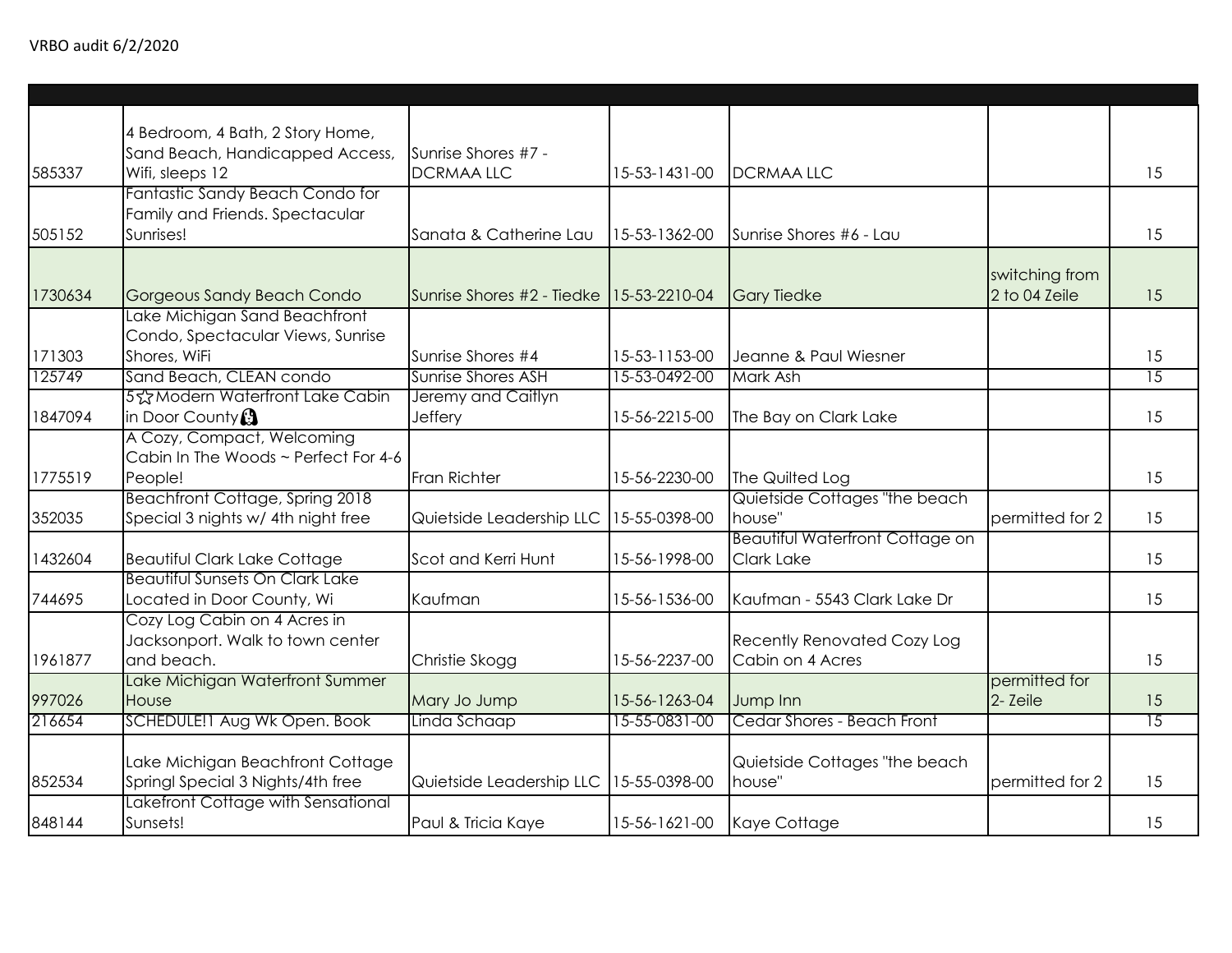| 244227            | Lakefront Home, Architect Designed<br>for His Family and Friends                                                                                                                   | Janet Slater                                                      | 15-56-1085-00                  | Lakeside Paradise - Slater                                                                                        |                                                         | 15       |
|-------------------|------------------------------------------------------------------------------------------------------------------------------------------------------------------------------------|-------------------------------------------------------------------|--------------------------------|-------------------------------------------------------------------------------------------------------------------|---------------------------------------------------------|----------|
|                   |                                                                                                                                                                                    |                                                                   |                                |                                                                                                                   |                                                         |          |
| 1665895           | Logan Creek Cottage - Jacksonport                                                                                                                                                  | <b>Rob Geitner</b>                                                | 15-56-2105-00                  | Logan Creek Cottage                                                                                               |                                                         | 15       |
|                   | <b>NEW LISTING: Spacious Cottage</b>                                                                                                                                               |                                                                   |                                |                                                                                                                   |                                                         |          |
|                   | Close to Lake Michigan with Heated                                                                                                                                                 | Michael and Amanda                                                |                                |                                                                                                                   |                                                         |          |
| 1361580           | Pool!                                                                                                                                                                              | Warecki                                                           | 15-56-1948-00                  | Cottage at Cave Point, The                                                                                        |                                                         | 15       |
|                   | New for 2020! Beautiful Shoreline,                                                                                                                                                 | DGRE, LLC - Andrea<br>Dalton Wroblewski                           | 15-56-2280-04                  | Lakeview Retreat                                                                                                  |                                                         | 15       |
| 1943899           | Sleeps 8                                                                                                                                                                           |                                                                   |                                |                                                                                                                   | zeile                                                   |          |
|                   |                                                                                                                                                                                    | Dan Rehberg - Rehberg                                             |                                |                                                                                                                   |                                                         |          |
| 1887006           | New Rental w/Lake & Beach Access                                                                                                                                                   | <b>Boathouse LLC</b>                                              | 15-56-1593-00                  | Cottage at Trails End                                                                                             |                                                         | 15       |
|                   | New! Door County Cottage on Lake                                                                                                                                                   | Tamara Faulkner Milgen                                            |                                |                                                                                                                   |                                                         |          |
| 1697009           | Michigan                                                                                                                                                                           | <b>Woods LLC</b>                                                  | 15-56-2086-04                  | Milgen Woods LLC - Rustic Charm zeile                                                                             |                                                         | 15       |
|                   | NEW! Door County Lake Cabin on                                                                                                                                                     |                                                                   |                                |                                                                                                                   |                                                         |          |
|                   | Private Peninsula with an East &                                                                                                                                                   | Jeremy and Caitlyn                                                |                                |                                                                                                                   |                                                         |          |
| 1621220           | <b>West Facing Dock</b>                                                                                                                                                            | <b>Jeffery</b>                                                    | 15-56-2060-00                  | The Point on Clark Lake                                                                                           |                                                         | 15       |
| 333509            | Newer Log Home on Clarks Lake<br>with Dock and Boats                                                                                                                               | Vans Log Home on Clark<br>Lake                                    | 15-56-0308-06                  | Vans Log Home                                                                                                     | dcpm                                                    | 15       |
|                   | Prime Time Going Fast! May/June                                                                                                                                                    | Kris Zeile et al & Mary Jo                                        |                                | Shoreline Ventures Inc & Jump                                                                                     | permitted for 2                                         |          |
| 414043            | Dates Still Available!                                                                                                                                                             | Jump                                                              | 15-56-1263-04                  | Inn                                                                                                               | zeile                                                   | 15       |
|                   | Romantic Classic Cedar Cottage-                                                                                                                                                    |                                                                   |                                |                                                                                                                   |                                                         |          |
|                   | door-county-rentals.com//-                                                                                                                                                         | Sommer Property Mgmt                                              |                                | All about the lakeshore Door                                                                                      |                                                         |          |
| 1055804           | Brochure.pdf                                                                                                                                                                       | LLC                                                               | 15-56-0023-00                  | <b>County Cottages</b>                                                                                            |                                                         | 15       |
|                   |                                                                                                                                                                                    |                                                                   |                                |                                                                                                                   | permitted for<br>3:1)Shadow                             |          |
|                   |                                                                                                                                                                                    |                                                                   |                                |                                                                                                                   | Ωf                                                      |          |
|                   |                                                                                                                                                                                    |                                                                   |                                |                                                                                                                   | Seagulls 2) It's                                        |          |
|                   |                                                                                                                                                                                    |                                                                   |                                |                                                                                                                   |                                                         |          |
|                   |                                                                                                                                                                                    |                                                                   |                                |                                                                                                                   |                                                         |          |
|                   |                                                                                                                                                                                    |                                                                   |                                |                                                                                                                   |                                                         |          |
|                   |                                                                                                                                                                                    |                                                                   |                                |                                                                                                                   |                                                         |          |
|                   |                                                                                                                                                                                    |                                                                   |                                |                                                                                                                   |                                                         |          |
|                   |                                                                                                                                                                                    |                                                                   |                                |                                                                                                                   |                                                         |          |
| 746483<br>1055782 | Neat Cottage getaway on the Lake<br>Michigan Rugged Shore=Relax-<br>Romantic-Restore-ah<br>Neat Cottage Getaway On The<br>Lake Michigan Rugged Shore=relax-<br>romantic-restore-ah | Sommer Property Mgmt<br><b>LLC</b><br>Sommer Property Mgmt<br>LLC | 15-56-0023-00<br>15-56-0023-00 | All about the lake shore Door<br><b>County Cottages</b><br>All about the lakeshore Door<br><b>County Cottages</b> | All About the<br>Lakeshore<br>3) same time<br>next year | 15<br>15 |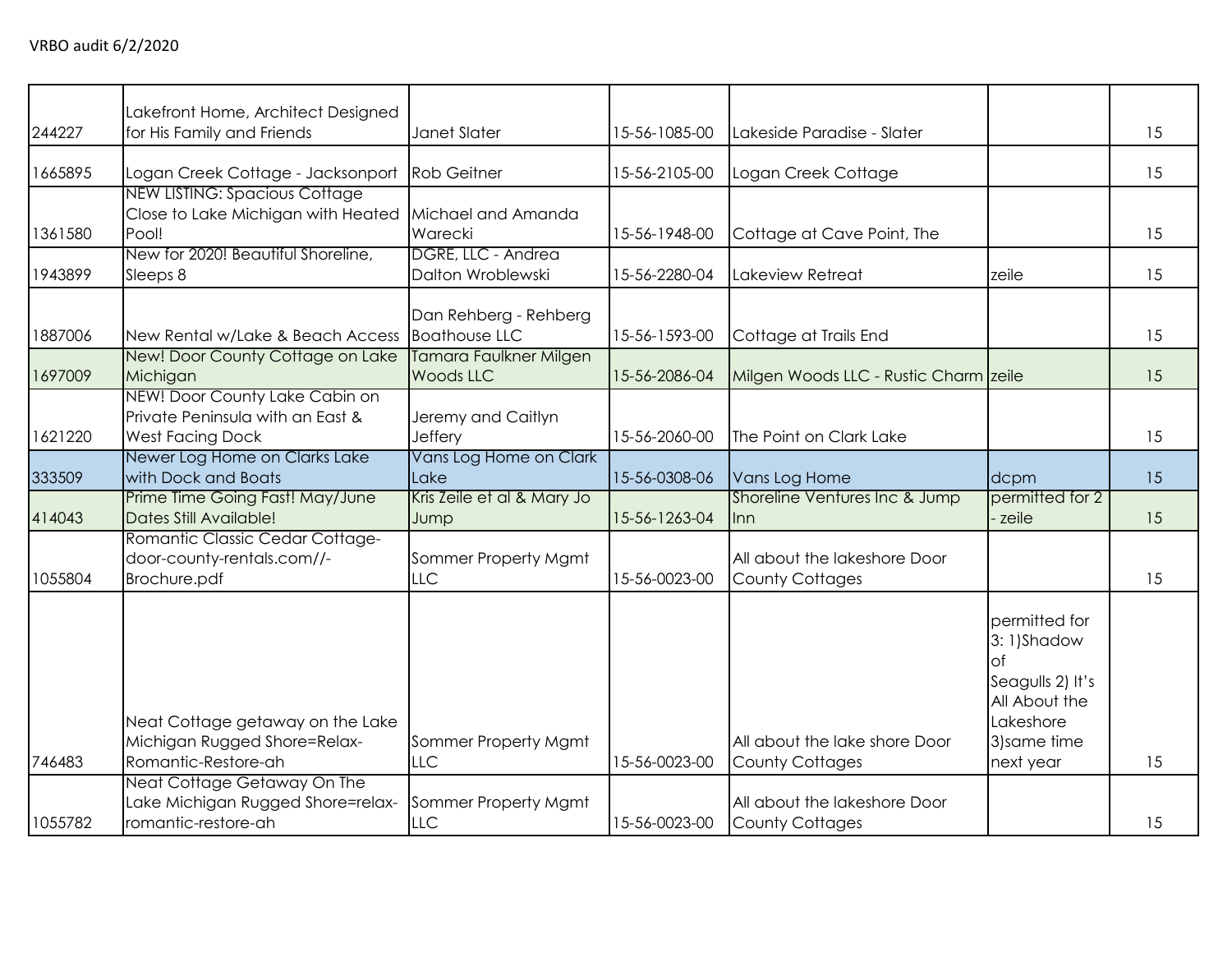| 34399   | Quintessential Door County Cabin<br>on Lake Michigan                                             | Carolyn Brzezinski                           | 15-56-0713-00 | Killasonna Lodge - Brzezinski                           |                 | 15 |
|---------|--------------------------------------------------------------------------------------------------|----------------------------------------------|---------------|---------------------------------------------------------|-----------------|----|
| 1765230 | Sand Beach for 14 on Lake<br>Michigan!                                                           | <b>Carrington Family Trust</b><br>c/o Fergus | 15-56-2209-04 | Sandy Shores Beach House -<br><b>Shoreline Ventures</b> | zeile           | 15 |
| 432667  | Stella Vista Beach House                                                                         | Michael & Valerie Schierl                    | 15-56-1170-00 | Stella Maris Beach House/Stella<br>Vista Beach House    | permitted for 2 | 15 |
| 1900670 | The Beach at Lakeside Park,<br>Jacksonport, Door County, USA                                     | Les Kiehnau                                  | 15-56-1531-00 | The Beach at Lake Side Park                             |                 | 15 |
| 1493156 | 1930 Door County Home on the<br>Water   175' dock                                                | <b>Steve Sullivan</b>                        | 27-55-0471-17 | <b>Merdith House</b>                                    | Restassure      | 27 |
| 112606  | Country setting just outside the city!!!                                                         | <b>Terry Kinney</b>                          | 27-55-0737-00 | Door County Country Home                                |                 | 27 |
| 747958  | Cozy retreat Off the beaten path.                                                                | <b>Hideaway Cottage</b><br>Smola             | 27-56-1542-00 | Connel Smola                                            |                 | 27 |
| 1773717 | Dog Friendly - Cozy Autumn Door<br>County Retreat - 100ft From the<br>Water's Edge <sup>11</sup> | John Yount Jr and Sarah<br><b>B</b> Yount    | 27-56-2153-00 | <b>Robertsons Cottages</b>                              |                 | 27 |
| 1780536 | Dog Friendly - Cozy Autumn Door<br>County Retreat - Overlooking<br>Sawyer Harbor <sup>14</sup>   | John Yount Jr and Sarah<br><b>B</b> Yount    | 27-56-2153-00 | <b>Robertsons Cottages</b>                              |                 | 27 |
| 1766707 | Dog Friendly - Cozy, Autumn Door<br>County Retreat - Feet From the<br>Water's Edge <sup>11</sup> | John Yount Jr and Sarah<br><b>B</b> Yount    | 27-56-2153-00 | <b>Robertsons Cottages</b>                              |                 | 27 |
| 1878869 | Dog Friendly - Cozy, Door County, WI<br>Retreat - Directly at the Water's<br>Edge <b>fff</b>     | John Yount Jr and Sarah<br><b>B</b> Yount    | 27-56-2153-00 | <b>Robertsons Cottages</b>                              |                 | 27 |
| 1879325 | Dog Friendly - Cozy, Door County, WI<br>Retreat - Directly at the Water's<br>Edge <b>fff</b>     | John Yount Jr and Sarah<br><b>B</b> Yount    | 27-56-2153-00 | <b>Robertsons Cottages</b>                              |                 | 27 |
| 1879414 | Dog Friendly - Cozy, Door County, WI<br>Retreat ~ 200ft From the Water's<br>Edge <b>fff</b>      | John Yount Jr and Sarah<br><b>B</b> Yount    | 27-56-2153-00 | <b>Robertsons Cottages</b>                              |                 | 27 |
| 1879482 | Dog Friendly - Cozy, Door County, WI<br>Retreat ~ 250ft From the Water's<br>Edge <b>fff</b>      | John Yount Jr and Sarah<br><b>B</b> Yount    | 27-56-2153-00 | Robertsons Cottages                                     |                 | 27 |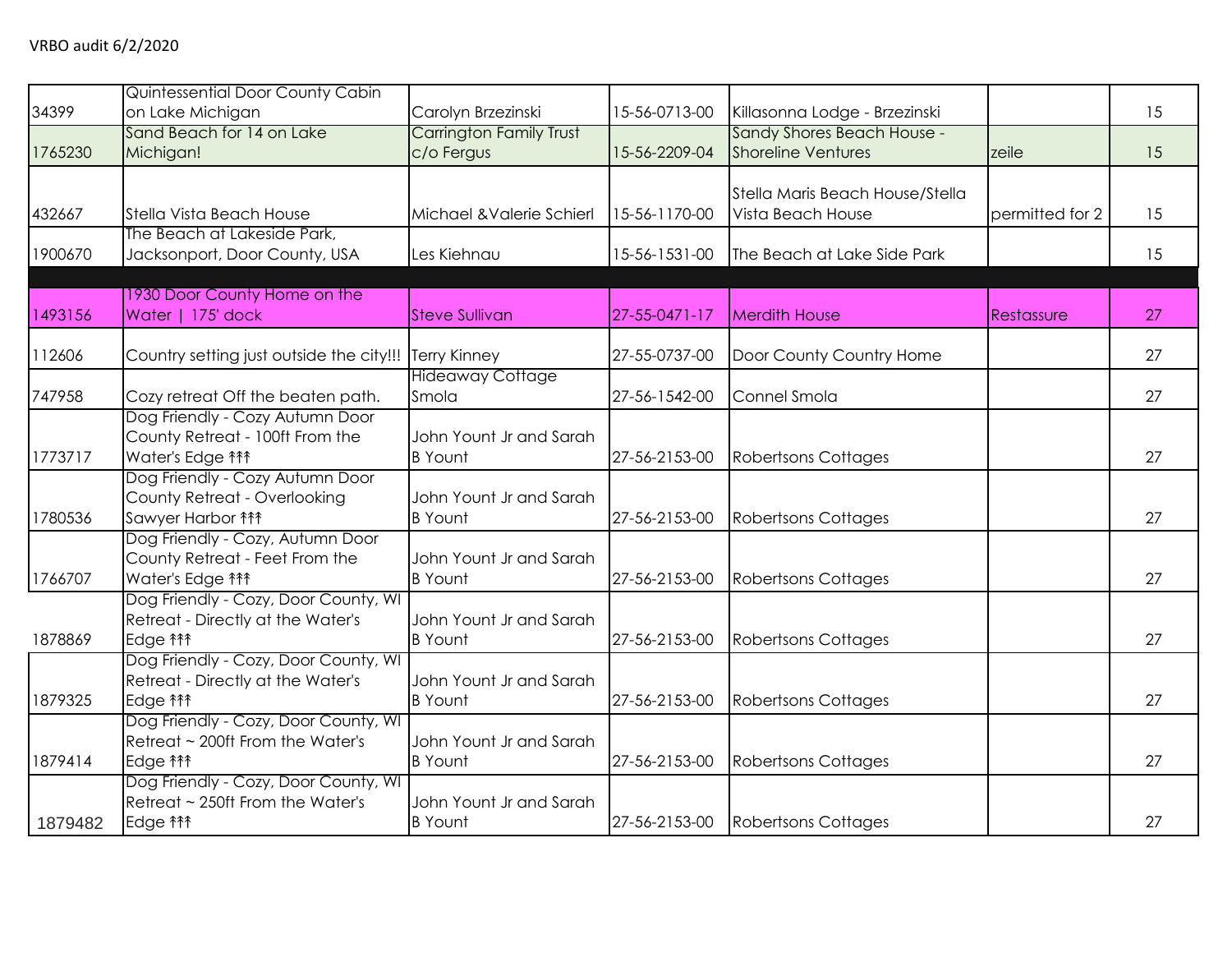| 409619    | Eagle View a Year-Round Country<br>Home Sleeps 8                                       | Lisa B Goldney                                                         | 27-56-1228-00 | Eagleview                      |      | 27 |
|-----------|----------------------------------------------------------------------------------------|------------------------------------------------------------------------|---------------|--------------------------------|------|----|
| 1405853   | Family friendly updated home in<br>Idlewild Peninsula, Door County, WI                 | <b>Richard and Judith</b><br>Laessig                                   | 27-56-1995-00 | Uncle Bob's Guest House        |      | 27 |
| 1062307   | Located at the end of the road,<br>waterfront home with quiet feel of<br>northwoods!   | Cabot's Point                                                          | 27-56-1729-06 | Cabot's Point Properties LLC   | dcpm | 27 |
| 1688165   | Log Cabin House on the Water<br>(Waterfront)                                           | <b>Rachel Messner</b>                                                  | 27-56-2184-00 | Log Cabin House on the Water   |      | 27 |
| 1368363   | Nasewaupee Trail Log Home                                                              | Nasewaupee Trail Log<br>Home react 5/29/18                             | 27-56-1841-00 | <b>Terry Kinney</b>            |      | 27 |
| 9448269ha | <b>Idlewild Golf Getaway</b>                                                           |                                                                        |               | <b>Jon Alexander</b>           |      | 27 |
| 1449030   | NEW LISTING • Great Getaway with<br>Lots of Comfort and Charm!                         | Steve and Joan Rockwell 27-56-2008-00                                  |               | The Doorstop - Rockwell        |      | 27 |
| 1450867   | only minutes from Potawatomi State                                                     | Potawatomi Park-                                                       | 27-56-2011-00 | Andrew and Erin Isaacson       |      | 27 |
|           | One of a Kind Door County                                                              |                                                                        |               | One of a kind Door County Boat |      |    |
| 267726    | <b>Boathouse Waiting for Your Visit</b>                                                | Deb Robinson                                                           | 27-56-1050-00 | House                          |      | 27 |
| 1944682   | Open Door Oasis - Door County - A<br>spacious home located on a<br>peninsula           | White Slope Hospitality<br>Partners LLC-Przemyslaw<br>(Peter) Szewczyk | 27-56-2204-00 | Open Door Oasis                |      | 27 |
| 902029ha  | <b>Outback Cottages in Door County -</b><br>near beach, modern, private,<br>peaceful   | <b>Outback Cottages</b>                                                | 27-56-1143-00 | Galen & Pam Carpenter          |      | 27 |
| 312662    | Sand Bay Lodge And Cottages<br>Waterfront Sleeps 23                                    | Sand Bay Lodge                                                         | 27-55-0667-00 | Dan Farah                      |      | 27 |
| 735264    | Spectacular Water View                                                                 | Karen Hyttel                                                           | 27-56-1540-00 | <b>Bay House - Hyttel</b>      |      | 27 |
| 1629251   | Trillium Cottage - Family Friendly<br>Retreat on Sand Bay Point in Door<br>County      | Trillim Cottage - 4088<br>Snake Island Road                            | 27-56-2118-00 | Andrew Swartz and Kristin Long |      | 27 |
| 642597    | Waterfront 2 b.r. Bay View<br>Cottage/sunsets/wineries/lighthouses<br>/beaches/fishing | Sand Bay Lodge                                                         | 27-55-0667-00 | Dan Farah                      |      | 27 |
| 642598    | Waterfront 4 b.r./3<br>ba/beaches/fishing/sunsets/wineries<br>/lighthouses/state parks | Sand Bay Lodge                                                         | 27-55-0667-00 | Dan Farah                      |      | 27 |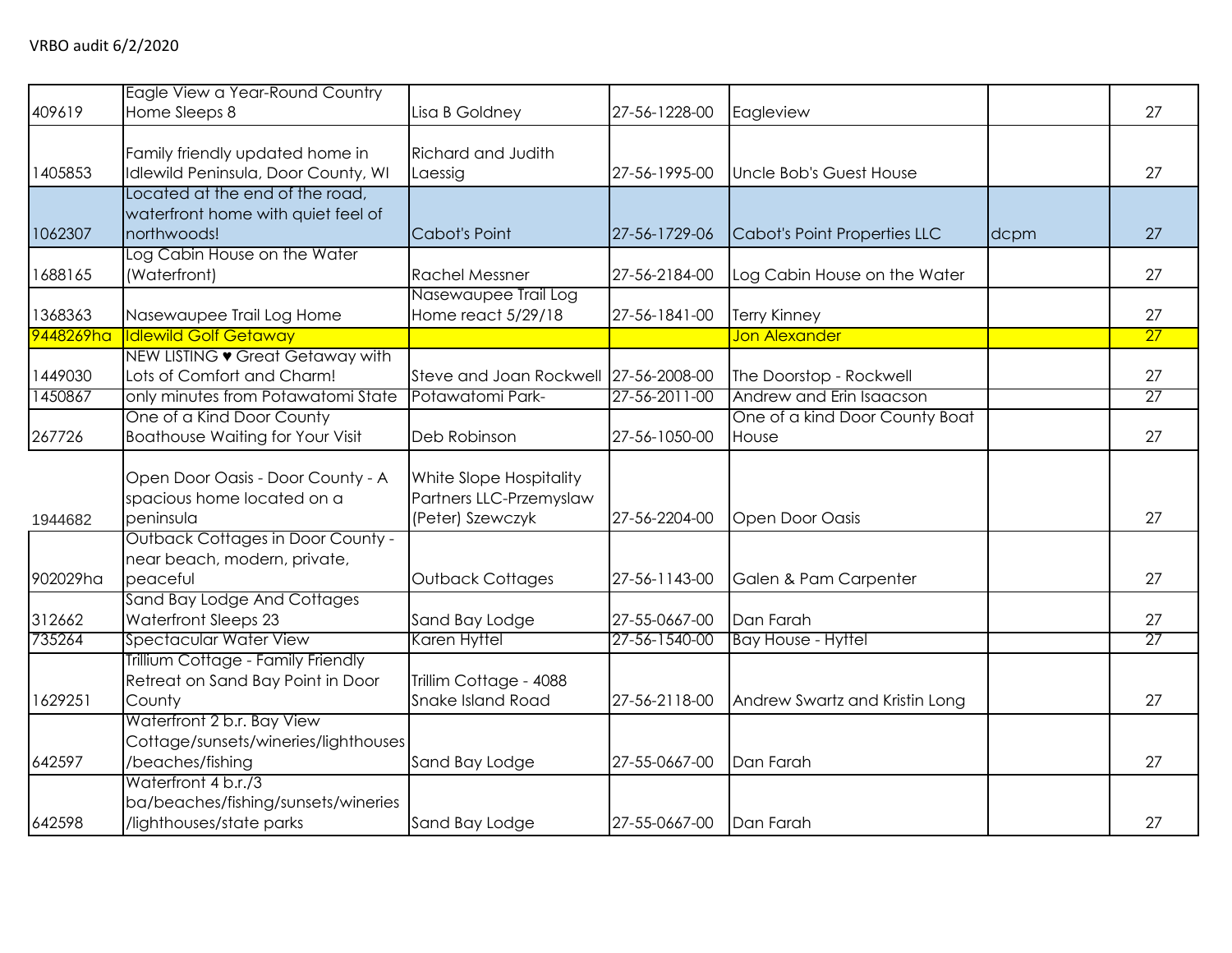|           | Waterfront Cottage: 2 bedroom, 1.5 McComb's= 4143 Snake |                                       |               |                           |      |    |
|-----------|---------------------------------------------------------|---------------------------------------|---------------|---------------------------|------|----|
| 802382    | bathrooms                                               | <b>Island Road</b>                    | 27-56-1598-00 | John McCombs              |      | 27 |
|           | Waterfront Swedish-style Log Cabin                      |                                       |               |                           |      |    |
|           | on Sand Bay, Door County -                              |                                       |               |                           |      |    |
| 135683    | Moonlight Magic                                         | Tammy M Leemon                        | 27-56-1014-00 | Moonlight Magic           |      | 27 |
|           | Waterside Retreat -- Swedish Stuga                      |                                       |               |                           |      |    |
| 154010    | (Cottage)                                               | Barbro & Glen Wilson                  | 27-56-0948-00 | Wilson Sherwood Point     |      | 27 |
|           |                                                         |                                       |               |                           |      |    |
|           |                                                         |                                       |               |                           |      |    |
|           | Maple Grove House (B) Handicap /                        |                                       |               |                           |      |    |
| 1936999   | Wheel Chair Accessible Rental!                          | John Nolte                            | 32-50-2223-00 | Maple Grove Motel LLC     |      | 32 |
|           |                                                         |                                       |               |                           |      |    |
|           | Winter / Summer House w/fireplace -                     |                                       |               |                           |      |    |
| 1883604   | <b>Experience Original Door County</b>                  | John Nolte                            | 32-50-2223-00 | Maple Grove Motel LLC     |      | 32 |
|           |                                                         | Shoreline Resort and                  |               |                           |      |    |
| 1576440   | <b>Beautiful Shoreline Condominium</b>                  | Condos                                | 32-51-0796-00 | Rockton-Shoreline LLC     |      | 32 |
| 3915169ha | Retreat                                                 | <b>Ellison Bay Bluff Retreat</b>      | 32-53-1533-00 | Revocable Trust           |      | 32 |
|           |                                                         |                                       |               |                           |      |    |
|           | Great Waterview Home in Door                            |                                       |               |                           |      |    |
| 84278     | County. Fabulous Home Sleeps 14!!                       | Hale - 1615 Big Pine Ln               | 32-53-0717-00 | Lyn Hale                  |      | 32 |
|           |                                                         |                                       |               |                           |      |    |
|           | The Hideaway: New Construction                          |                                       |               |                           |      |    |
| 340966    | walk to Beach and Town                                  | Hideaway the Herman                   | 32-53-0955-06 | <b>Greg Herman</b>        | dcpm | 32 |
|           | Marina Breeze, Spectacular Ellison                      |                                       |               |                           |      |    |
| 181532    | Bay View & Dbl Master Suites                            | Marina Breeze                         | 32-55-0759-00 | Robert & Sherry Stein     |      | 32 |
|           | 2500 sq ft open floor plan short walk                   |                                       |               |                           |      |    |
| 567511    | to water!                                               | <b>Arnies Sanctuary</b>               | 32-56-1352-06 | <b>James Arneson</b>      | dcpm | 32 |
|           | 4 Bedrm, 3 Bath! Between Sister Bay                     |                                       |               |                           |      |    |
|           | & Ellison Bay. New on VRBO, Spring,                     |                                       |               |                           |      |    |
| 1161665   | 2018.                                                   | Woodfield House                       | 32-56-1710-00 | Susanne Beaumont          |      | 32 |
|           | 4 bedroom countryside home yet                          |                                       |               |                           |      |    |
| 1691117   | close to town!                                          | Greg & Suzanne Sunstrom 32-56-2144-06 |               | Counry Lane Home          | dcpm | 32 |
|           | 4 bedroom waterfront home on 100                        |                                       |               |                           |      |    |
| 1739000   | feet of shorefront!                                     | <b>Krause Cottage</b>                 | 32-56-1466-06 | Douglas & Elln Krause     | dcpm | 32 |
|           | Beach @ Sky Ledge - Spectacular                         |                                       |               |                           |      |    |
| 177327ha  | <b>Water Views</b>                                      | Beach at Sky Ledge                    | 32-56-0403-00 | Daniel & Cynthia Schaulis |      | 32 |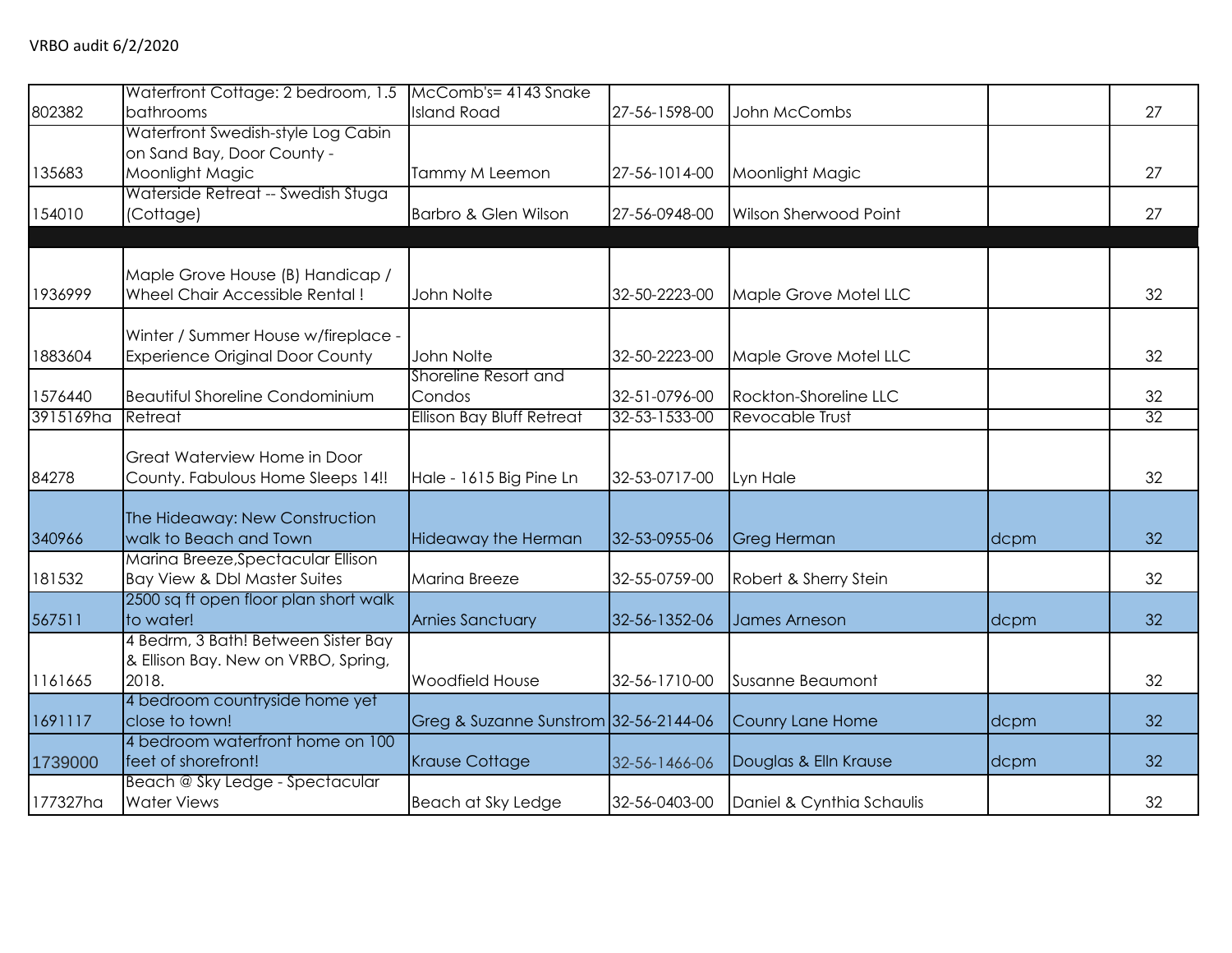|           | Beautiful 3 Bedroom Door County,<br>Heavily Wooded, Pet Friendly, NOW             |                                                        |               |                                             |                 |    |
|-----------|-----------------------------------------------------------------------------------|--------------------------------------------------------|---------------|---------------------------------------------|-----------------|----|
| 1140156   | <b>OFFERS WIFI</b>                                                                | Door Stop                                              | 32-56-1612-00 | Terrence Rogers                             | permitted for 2 | 32 |
| 4039459ha | <b>Beautiful Bayfront Sunset Views</b>                                            | On the Rocks - Gills Rock-<br>Steeno                   | 32-56-1464-00 | David and Susan Steeno                      |                 | 32 |
| 133165    | Beautiful Cottage on the Green Bay<br>Waterfront                                  | Schwandt Cottage                                       | 32-55-0177-00 | Georgina Schwandt                           |                 | 32 |
| 880863    | <b>Beautiful Home with specatcular</b><br>views of Garrett Bay and Gills Rock!    | Garret Bay Bluff                                       | 32-56-1641-06 | <b>William Berry</b>                        | dcpm            | 32 |
| 996903    | <b>Beautiful Home With Water Views in</b><br><b>Peaceful Gills Rock</b>           | <b>Hedgehog Harbor House</b><br>& Cottage              | 32-56-1506-00 | David & Patricia Bernhard                   |                 | 32 |
| 659326    | Beautiful log home on 5 acres just<br>steps away from Lake Michigan               | Hoffmans Up North                                      | 32-56-1463-06 | Hoffman's Up North LLC - Matthel<br>Hoffman | dcpm            | 32 |
| 116351    | Beautiful Log Home on 5 quiet acres                                               | The Refuge/Appleport<br>Enterprises                    | 32-55-0623-00 | Marc & Lori Maillefer                       |                 | 32 |
| 601468    | Cedar Dell Chalet is the<br>quintessential Door county cabin                      | <b>Cedar Dell Chalet</b>                               | 32-56-1203-06 | <b>Vicky Kalscheur</b>                      | dcpm            | 32 |
| 1217459   | Charming cedar log cabin nestled<br>in the woods, footsteps from<br>Rowley's Bay  | Wagon Trail Dombrowski -<br>Unit 1                     | 32-56-1831-00 | <b>Edward and Jill Dombrowski</b>           |                 | 32 |
| 482895    | Charming Cottage On The Shore Of<br>Lake Michigan!                                | <b>Appleport Sunrise</b>                               | 32-56-1913-06 | Kathleen & Edward Callahan                  | dcpm            | 32 |
| 343690    | <b>Charming Traditional Cottages</b><br>Affordable and Travel Green               | <b>Terra Cottages</b>                                  | 32-55-0124-00 | Deborah Taubert Gehan                       | permitted for 5 | 32 |
| 706539    | Charming, Warm, and Naturally Well-<br>Lit with Wooded Privacy                    | Wagon Trail #26 Lengh-<br>Little House in the Woods    | 32-56-1589-00 | Carolyn Lengh                               |                 | 32 |
| 571419    | Classic 1927 Shore Log Home. Sleeps<br>8. Enjoy water views from 7 of 9<br>rooms! | Northern Lights Properties<br>Summer Joy &<br>Windsong | 32-56-1325-00 | Alan Frisoni                                | permitted for 2 | 32 |
| 1603939   | <b>Classic Waterfront Estate,</b><br>Spectacular Sunset Views, Sleeps 20          | <b>Shadow Lawn</b>                                     | 32-56-0190-06 | John Peterson                               | dcpm            | 32 |
| 7064918ha | Country Haven on Mink River Road                                                  | Country Haven                                          | 32-55-0329-00 | Myron & Andrea Beard                        | permitted for 2 | 32 |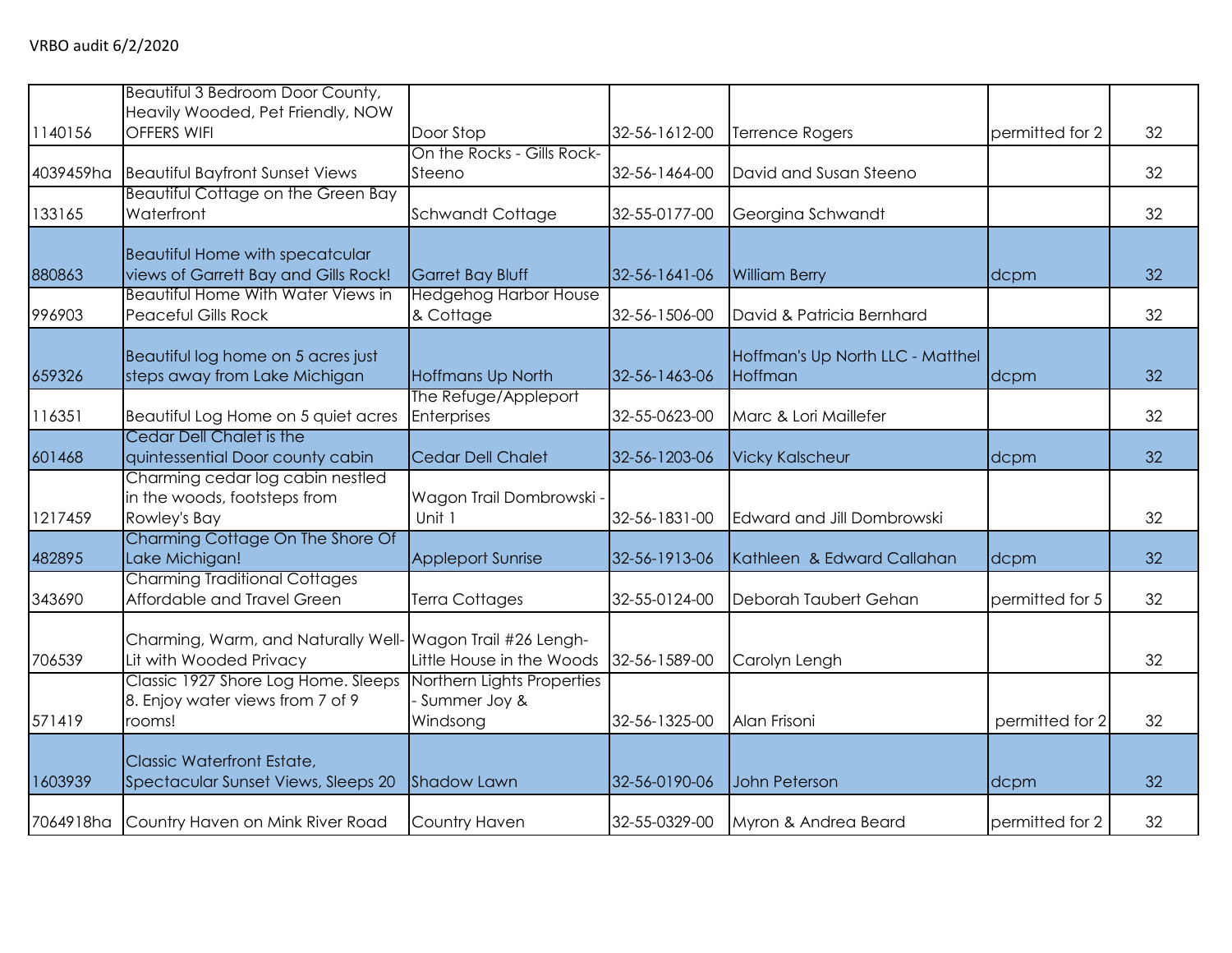|           | Cro's Nest Waterfront Home on the                                      |                                       |               |                                 |                 |    |
|-----------|------------------------------------------------------------------------|---------------------------------------|---------------|---------------------------------|-----------------|----|
| 9173517ha | Edge of Baylake Bluff. Amazing<br>water views!                         | Cro's Nest                            | 32-56-2270-00 | Donald "Lee" Buckingham         |                 | 32 |
|           | Ellison Bay bluff retreat with water                                   | The Refuge/Appleport                  |               |                                 |                 |    |
| 571451    | views                                                                  | Enterprises                           | 32-55-0623-00 | Marc & Lori Maillefer           |                 | 32 |
|           | Ellison Bay tranquility close to Europe                                |                                       |               |                                 |                 |    |
| 4555418ha | Lake and Newport State Park!                                           | Country Comfot                        | 32-56-1753-00 | Daniel & Valerie Austgen        |                 | 32 |
|           |                                                                        |                                       |               |                                 |                 |    |
| 724130    | Enjoy Your Own Private View Of<br>Sister Bay Sunsets on the Waterfront | The Nest                              | 32-56-1514-06 | Paul O'Keeffe & Tiffany Hubbard | dcpm            | 32 |
|           | Family Retreat Lake Front Wifi Bikes                                   |                                       |               |                                 |                 |    |
| 1022944   | Grill Lakeshore Fire Pits                                              | <b>Sunset Shore Cottages</b>          | 32-56-1720-00 | David & Deborah Cresto          | permitted for 2 | 32 |
|           | Family Retreat Lake View Wifi Cable                                    |                                       |               |                                 |                 |    |
|           | Tv Grill Lakeshore Fire Pits Dog                                       |                                       |               |                                 |                 |    |
| 1036054   | Friendly                                                               | <b>Sunset Shore Cottages</b>          | 32-56-1720-00 | David & Deborah Cresto          | permitted for 2 | 32 |
| 254081    | Historic Log Cabin (winter rate)                                       | Docs Hideaway                         | 32-55-0770-00 | Terry & Kermit Bott             |                 | 32 |
|           | Little House on the Bay---Door                                         |                                       |               | Schaulis & Schaulis & Werdeard  |                 |    |
| 396817ha  | County Retro Style/ Comfortable--                                      | Little House on the Bay               | 32-56-1142-00 | & Schaulis                      |                 | 32 |
|           | Located in Ellison Bay, less than $\frac{1}{4}$                        |                                       |               |                                 |                 |    |
|           | mile from a public boat launch on                                      |                                       |               |                                 |                 |    |
| 821538    | beautiful                                                              | <b>Beechers Cabin</b>                 | 32-56-1571-06 | Susan Szabo & Mark Beecher      | dcpm            | 32 |
|           | Luxurious Lakefront Home!                                              |                                       |               |                                 |                 |    |
|           | Convenient Location, Unrivaled                                         |                                       |               |                                 |                 |    |
| 1896787   | Privacy                                                                | Waterfront Bruckner                   | 32-56-1865-00 | Dan Bruckner                    |                 | 32 |
| 1185191   | Murphy's "KipDee" Cottage                                              | Murphy's Kipdee Cottage 32-56-1827-00 |               | Jon Murphy                      |                 | 32 |
|           | NEW! Cottage in Roweleys Bay w/                                        |                                       |               |                                 |                 |    |
| 7921159   | Deck & Grill!                                                          | <b>Rowleys Bay Cabins</b>             | 32-55-0014-00 | Mary Cole                       | evolve          | 32 |
|           | NEW! DOOR 42- minutes away from                                        |                                       |               |                                 |                 |    |
| 1409799   | the hustle and bustle of Sister Bay!                                   | Door 42                               | 32-56-1976-00 | Shawn and Kim Marshall          |                 | 32 |
|           | NEW! Rowleys Bay Cottage w/Grill &                                     |                                       |               |                                 |                 |    |
| 7921221   | Fire Pit!                                                              | <b>Rowleys Bay Cabins</b>             | 32-55-0014-00 | Mary Cole                       | evolve          | 32 |
|           | Great water view in peaceful                                           | <b>Hedgehog Harbor House</b>          |               |                                 |                 |    |
| 998960    | Northern Door                                                          | & Cottage                             | 32-56-1506-00 | David & Patricia Bernhard       | permitted for 2 | 32 |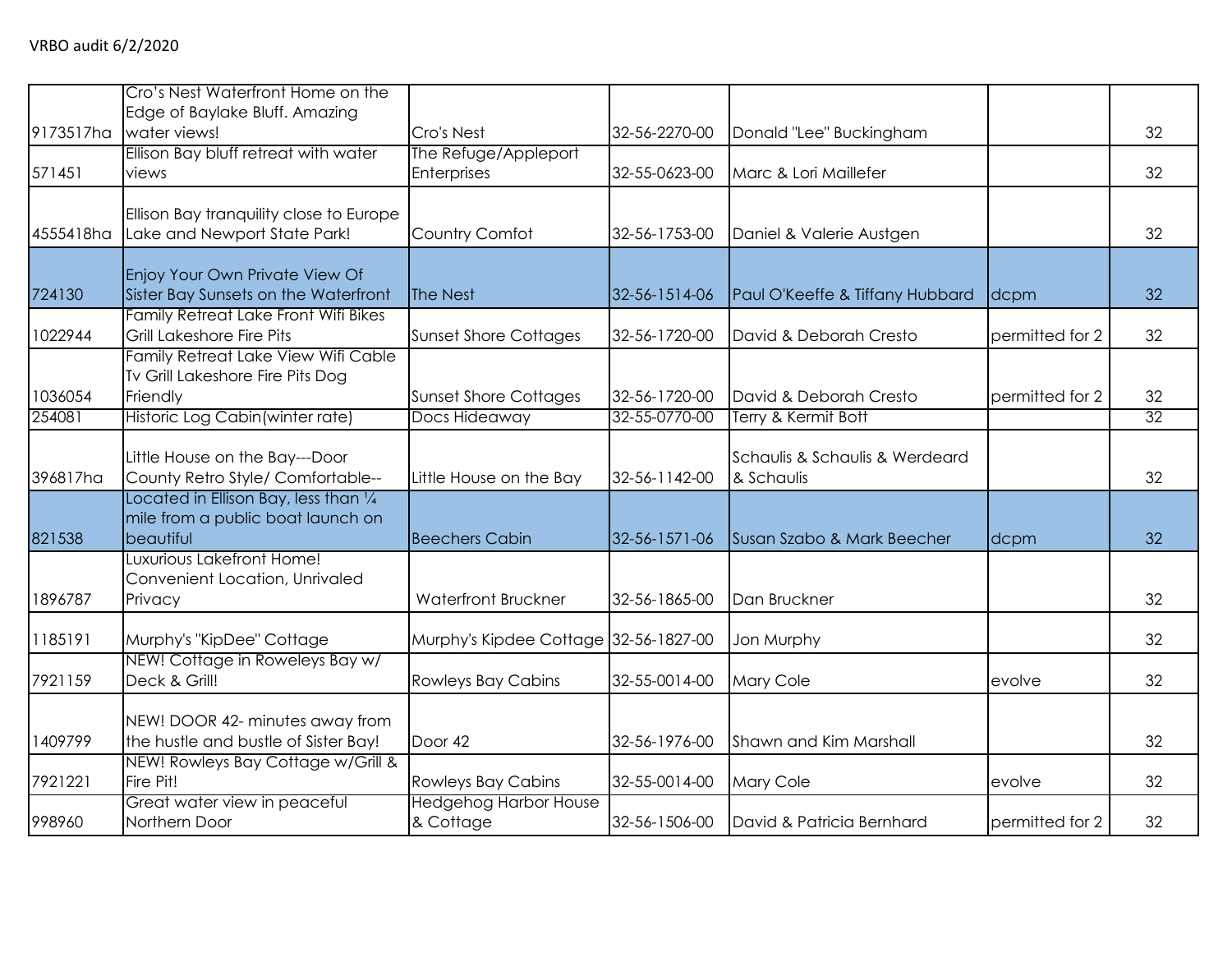| 9127709ha | NEW! Updated Home w/Deck, 2 Mi<br>to Sister Bay Beach                                  | <b>Beach Road Cottage -</b><br>Schwalbach                      | 32-56-2200-00 | <b>Brian and Alissa Schwalbach</b> | evolve          | 32              |
|-----------|----------------------------------------------------------------------------------------|----------------------------------------------------------------|---------------|------------------------------------|-----------------|-----------------|
| 1854116   | Newley remolded Northern Lights<br>Farmhouse                                           | Northern Lights Farm<br>House                                  | 32-56-1722-21 | <b>Randall Daubner</b>             | Lindsley        | 32              |
| 1032665   | On the Shore of Deaths Door                                                            | On the Shore of Deaths<br>Door                                 | 32-56-1745-00 | <b>Todd Frisoni</b>                |                 | 32              |
| 886997    | Porcupine Shores Has An Elevated<br>View And Access To The Water                       | Porcupine Shores                                               | 32-56-1603-06 | Brian Bartell & Kim Winburn        | dcpm            | 32              |
| 1177141   | Walk to The Heart of Sister Bay!!                                                      | Sister Bay Respite                                             | 32-56-1838-00 | <b>Todd and Michelle Cox</b>       |                 | $\overline{32}$ |
| 835033    | Friendly, Walk to Water, Restaurant,                                                   | Door Stop                                                      | 32-56-1612-00 | <b>Terrence Rogers</b>             | permitted for 2 | 32              |
| 1711483   | Romantic getaway for 2 With all the<br>charm & comfort for an<br>unforgettable getaway | Forget me not cottage                                          | 32-56-2177-00 | Darla Yanny                        |                 | 32              |
| 403817    | Romantic Waterfront Suite with<br>amazing water views (Cherry)                         | Dan's Fish, Inc. d/b/a<br>Hedgehog Harbor Rental 32-56-1195-00 |               | Daniel and Sherrie Schwarz         |                 | 32              |
| 1362190   | serendipity Meadow: Family-friendly,<br>7-acre oasis                                   | Serendipity Meadow                                             | 32-56-1963-00 | Cecilia & Dennis Lindell           |                 | 32              |
| 59435     | <b>Sister Bay Door County Private</b><br><b>Vacation Paradise</b>                      | Dovetail Acres                                                 | 32-55-0422-00 | Terry Wurster                      |                 | 32              |
| 1601979   | Spacious Family-Friendly Cottage in<br>peaceful woods                                  | Wagon Trail #33 - Wald<br>Haus                                 | 32-56-0451-00 | Merven Smucker & Ann Hostetler     |                 | 32              |
| 1153343   | Spacious Lakefront Home Minutes<br>From Sister Bay                                     | Wagon Trail #20 - DiSalvo 32-56-1786-00                        |               | Michah & August DiSalvo            |                 | 32              |
| 482130    | Summer Joy Cottage in Sister Bay,<br>WIYou Can't Get Any Closer to the<br>Water        | Northern Lights Properties<br>Summer Joy &<br>Windsong         | 32-56-1325-00 | Alan Frisoni                       | permitted for 2 | 32              |
| 738760    | Sunny Cottage in Ellison Bay                                                           | Terra Cottages                                                 | 32-55-0124-00 | Deborah Taubert Gehan              | permitted for 5 | 32              |
| 4465521   | Three Sisters Meadow Sweet Retreat-<br>a quiet, spacious relaxation haven<br>to unwind | Three Sisters Farm                                             | 32-56-1523-00 | Tim and Kathleen Kay               |                 | 32              |
| 611204    | Totally Remodeled 2012 Brenner<br>Tower!                                               | <b>Brenner Tower</b>                                           | 32-56-1227-06 | <b>Brenner Tower, LLC</b>          | dcpm            | 32              |
| 431068    | Two person efficiency cottage on<br>green bay                                          | <b>Door County Vacation</b><br>Cottage                         | 32-56-0932-00 | John Finn & Carol Molepske         | permitted for 2 | 32              |
| 336228    | View the Lake from Every Room -<br><b>Hedgehog Harbor--</b>                            | Hedgehog Harbor<br>Retreat                                     | 32-56-0404-00 | Daniel & Cynthia Schaulis          |                 | 32              |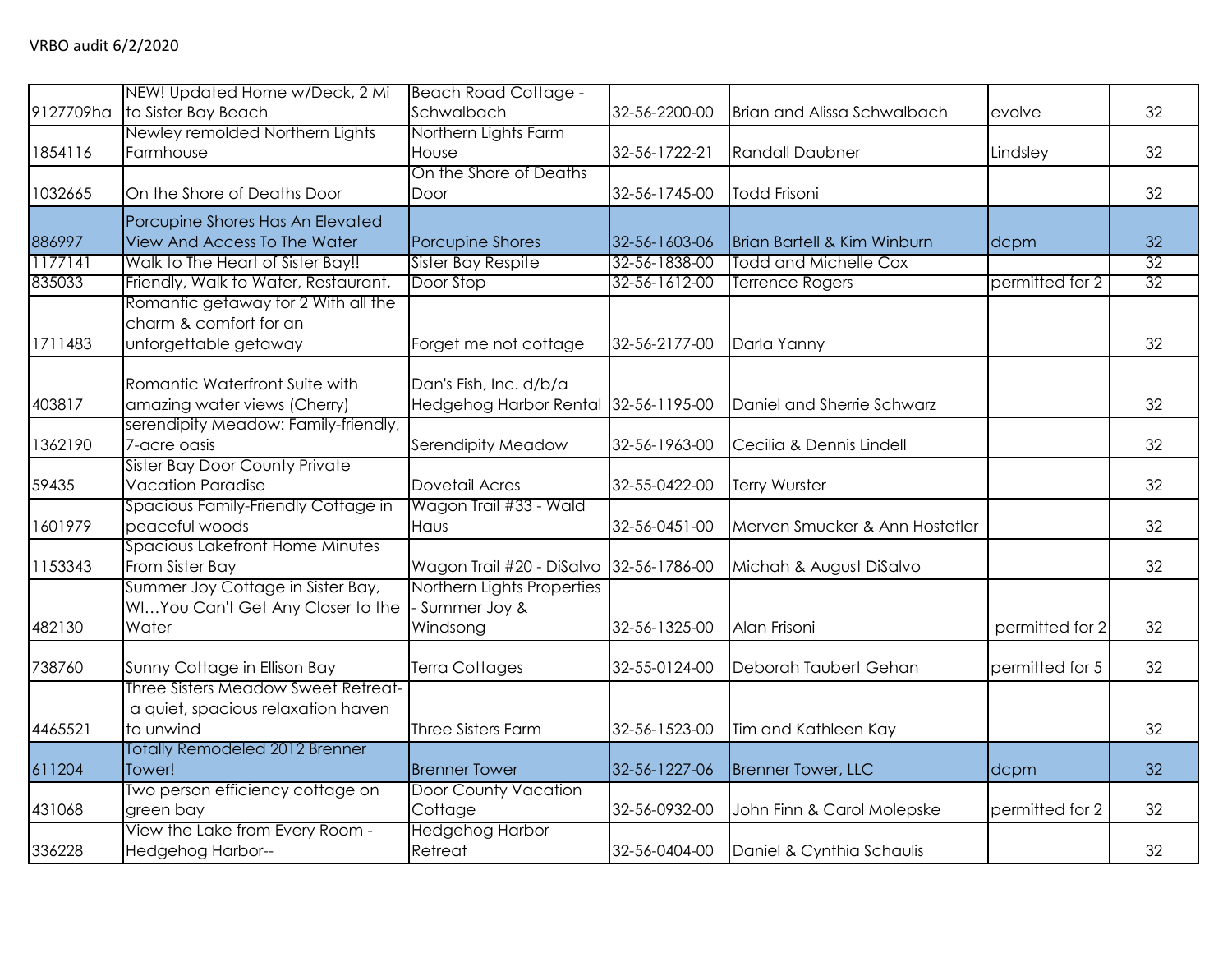| 839291   | <b>Water Front Log Cabin!</b>                                                                | <b>East Haven</b>                                              | 32-56-1592-06 | <b>Barbara Moline</b>                              | dcpm                 | 32 |
|----------|----------------------------------------------------------------------------------------------|----------------------------------------------------------------|---------------|----------------------------------------------------|----------------------|----|
| 241353   | Waterfront Cottage Nestled in<br>Picturesque Setting, Gills Rock                             | <b>Teskies Cottage</b>                                         | 32-56-0962-00 | Lyle Teskie                                        |                      | 32 |
| 350098   | Waterfront Cottage with Views of<br>Deaths Door, New Kitchen                                 | Bells Cottage - 12748 N<br>Port Des Mortes                     | 32-56-1131-06 | Matt & Ryan Bell                                   | dcpm                 | 32 |
| 403462   | Waterfront Dream Cottage with a<br>Million Dollar View (Apple)                               | Dan's Fish, Inc. d/b/a<br>Hedgehog Harbor Rental 32-56-1195-00 |               | Daniel and Sherrie Schwarz                         |                      | 32 |
| 1351557  | Your own sandy shore on the most<br>pleasant bay in Door County!                             | <b>Vandelay Shore</b>                                          | 32-56-1870-06 | Matthew P Shumway                                  | dcpm                 | 32 |
| 847672   | 240' of Lake Michigan Sandy Beach<br>awaits! Have some fun in the sun<br>and sand!           | Linzmeier's on Glidden                                         | 33-56-1604-00 | Mark & Margaret Linzmeier                          |                      | 33 |
| 130307ha | 8 miles of Sand Beach and 1/2 price<br>rates Monday - Thurs                                  | Mary Spangler                                                  | 33-56-0400-00 | Mary's Beach House                                 |                      | 33 |
| 137311   | A Waterfront Home for All-Seasons in<br>Door County!                                         | Killkare                                                       | 33-55-0483-00 | <b>Tom Nebel</b>                                   | 369083ha             | 33 |
| 369083ha | A Waterfront Home for All-Seasons in<br>Door County!                                         | Killkare                                                       | 33-55-0483-00 | <b>Tom Nebel</b>                                   | duplicate<br>listing | 33 |
| 371719   | At-The-Lake Lake Michigan Cape<br>Cod Home with Sand Beach Access<br>to Lake Mich.           | At the Lake                                                    | 33-56-0350-00 | Sally Jilot                                        |                      | 33 |
| 114234   | <b>Beachfront Cottage with Rustic</b><br>Charm and Beautiful Sunsets                         | BayShore Sunset Cottage 33-55-0240-00                          |               | Paul Peot                                          |                      | 33 |
| 330470   | Best Location, ON THE BEACH.<br>borders Whitefish Dunes State Park                           | William Thornton                                               | 33-56-2075-00 | Door County Beach Home                             |                      | 33 |
| 327497ha | <b>Borders the Whitefish Dunes State</b><br>Park, Private Sand Beach - Best<br>Beach in Dc!! | William Thornton                                               | 33-55-0726-00 | Door County Beach Retreat                          |                      | 33 |
| 1024399  | <b>Camelot Cliffs-Making Magical</b><br>Memories                                             | <b>Brian Dougal</b>                                            | 33-56-1740-00 | <b>Camelot Cliffs</b>                              |                      | 33 |
| 1154220  | Clean Cozy Cottage On Waterfront<br>Property Privacy Yet Close To Town                       | Andrew J & Annette J<br>Andropolis                             | 33-55-0030-00 | Andropolis Waterfront Cottages -<br>4309 Bay Shore | permitted for 4      | 33 |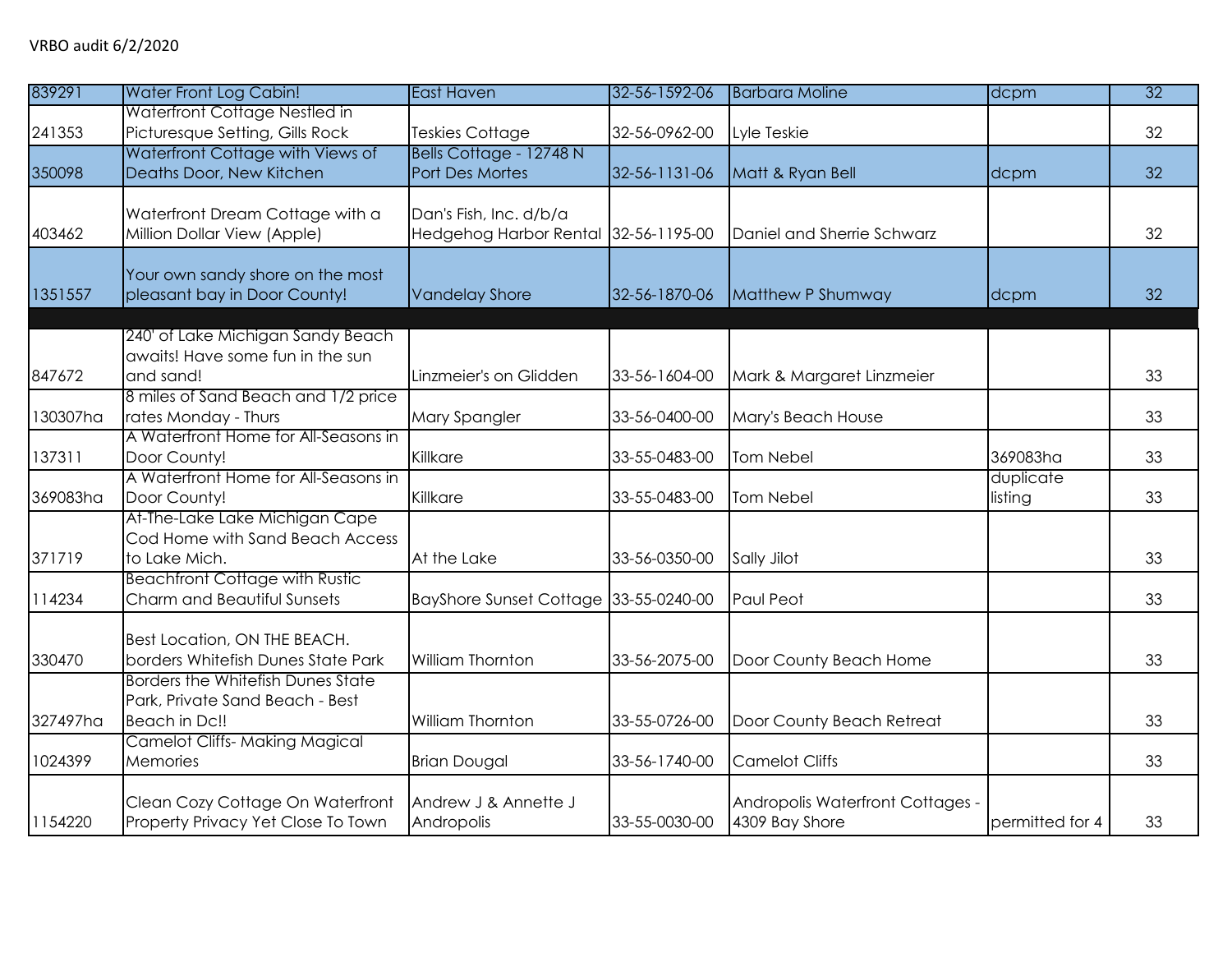| 1154198  | Clean Cozy Door County Cottage<br>On A Quiet Resort Property                         | Andropolis Waterfront<br>Cottages                     | 33-55-0030-00 | Andrew J & Annette J Andropolis permitted for 4 |            | 33 |
|----------|--------------------------------------------------------------------------------------|-------------------------------------------------------|---------------|-------------------------------------------------|------------|----|
| 1123981  | Clean Cozy Door County Cottage.<br>Waterfront Property, Free row boat<br>use + WiFi. | Andropolis Waterfront<br>Cottages                     | 33-55-0030-00 | Andrew J & Annette J Andropolis Permitted for 4 |            | 33 |
| 1108105  | Coastal Cottage Resort. Comfy<br>Cozy Cottage. Sleeps upto 5, Free<br>WiFi, secluded | Andropolis Waterfront<br>Cottages                     | 33-55-0030-00 | Andrew J & Annette J Andropolis permitted for 4 |            | 33 |
| 569474   | Country Charm-North Of Sturgeon<br>Bay On Hwy 42                                     | Country Charm                                         | 33-56-1436-00 | Nancy Raye                                      |            | 33 |
| 26252    | Cozy Cottage Newly Available for<br>Winter and All 2019 Dates!                       | Kevin & Laura Forrest                                 | 33-55-0619-00 | <b>Hidden Glidden</b>                           |            | 33 |
| 1370751  | Door County Bayside Waterfront<br>Home                                               | Scott & Tammy Duncan                                  | 33-56-2018-00 | Duncan - 5092 Bay Shore Dr                      |            | 33 |
| 1469978  | <b>Door County Waterfront</b>                                                        | Polly and Doug Kerkman<br><b>Shirley Becker Trust</b> | 33-56-1492-17 | Lodge on Laurie Lane                            | restassure | 33 |
| 235306ha | 'Dream Home' Borders Whitefish<br>Dunes Park, Private Sand Beach - Wifi Fred Suchy   |                                                       | 33-56-0695-00 | Door County Dream Home                          |            | 33 |
| 813345   | Enjoy beautiful sunset on the bay in<br>this large lakefront family retreat          | Ian & Lindsey Kazian                                  | 33-56-1584-00 | Camp Sunset                                     |            | 33 |
| 433696   | Enjoy the best of Door County with<br>waterfront Lake Michigan Views                 | Lakeside Haven                                        | 33-56-1240-06 | <b>Kathy Richmond</b>                           | dcpm       | 33 |
| 567961   | Family Friendly Glidden Drive Beach<br>Retreat on Lake Michigan                      | Glidden Drive Beach<br>Retreat                        | 33-56-1405-00 | Jill Parak & Ryan Cantzler                      |            | 33 |
| 194419   | Fantastic Family Cottage on Sand<br><b>Beach</b>                                     | Nicola Kaftan                                         | 33-55-0777-00 | Kaftan                                          |            | 33 |
| 113217   | Featured in Door County Magazine<br>Luxuy                                            | Travis & Jolyn Boland                                 | 33-56-0620-00 | <b>Boland</b>                                   |            | 33 |
| 705536   | Just a short walk or bike ride to<br>downtown Sturgeon Bay.                          | The Green House                                       | 33-56-1493-06 | A&J Properties, LLC                             | dcpm       | 33 |
| 1326854  | Lake House - Spacious Newly<br><b>Renovated with Relaxing Wave</b><br>Ambiance       | Garth Kolterjahn & Greg<br>Powlowski                  | 33-56-1380-04 | Lake House                                      | zeile      | 33 |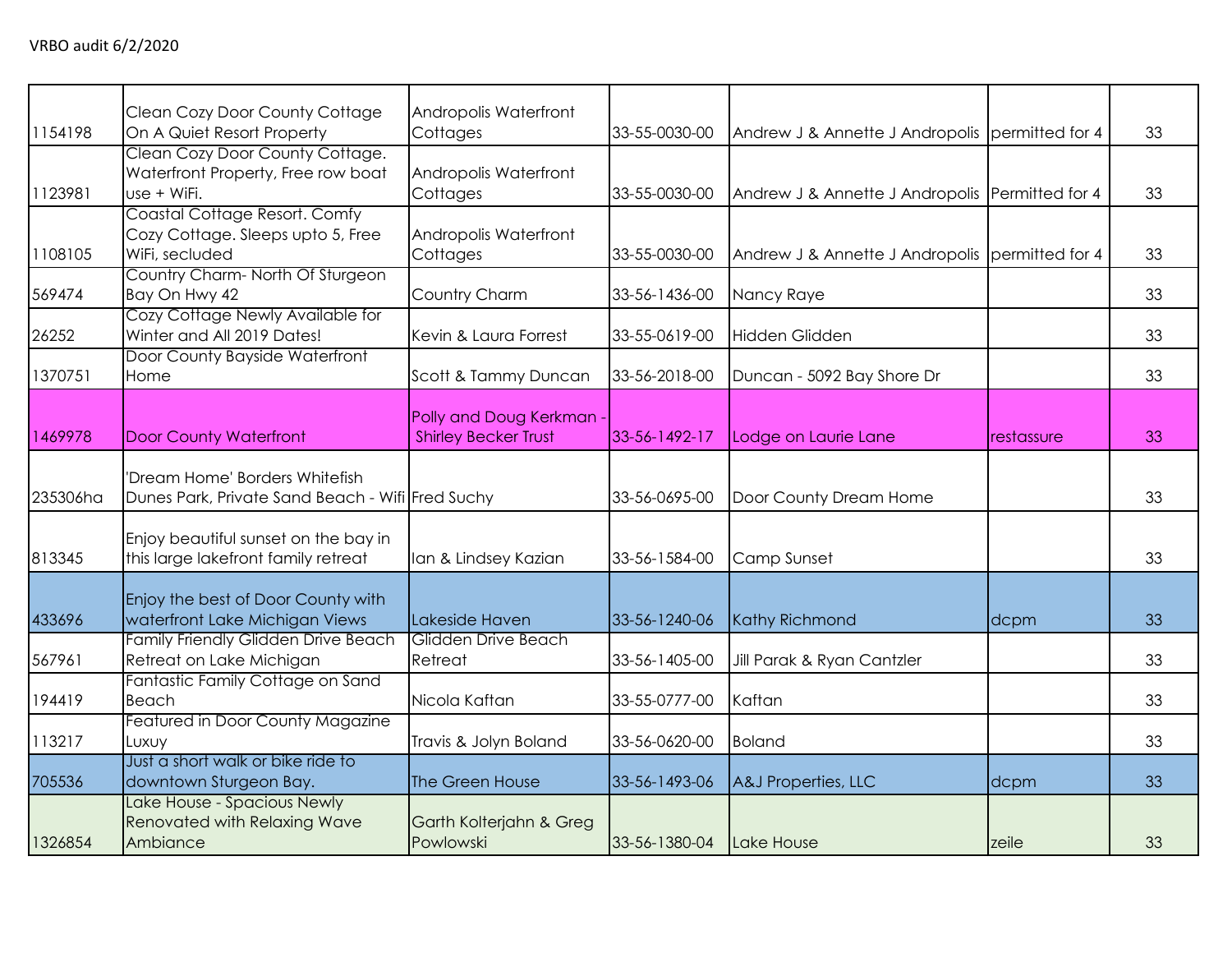| 241956ha  | Log Cabin on the Water-Best Beach<br>in Door County - Wifi                                 | Fred Suchy                                   | 33-56-1447-00 | Log Cabin on the Water                    |            | 33              |
|-----------|--------------------------------------------------------------------------------------------|----------------------------------------------|---------------|-------------------------------------------|------------|-----------------|
| 1695687   | New 7/2019* Beautiful * Secluded *<br>Romantic or Kid-Friendly * Unique<br>Experience      | Estes Equestrian - 4606<br><b>Bechtel Rd</b> | 33-56-2172-00 | <b>Tammy Estes</b>                        |            | 33              |
| 1352380   | New As Of June '18 - Sunrise Cove -<br><b>Sandy Beach</b>                                  | Sunrise Cove - Cecchini                      | 33-56-1871-04 | Jill and Tony Cecchini                    | zeile      | 33              |
| 1610629   | NEW LISTING - Thenell Cottage -<br>Rustic Charm just steps from the Bay!                   | <b>Thenells Cottage</b>                      | 33-55-0063-07 | <b>John Thenell</b>                       | simplelife | 33              |
| 1331712   | New Listing! Sand beach and<br>Amazing views on Lake Michigan                              | Sand Beach Cottage -<br>Anderson             | 33-56-1942-00 | Greg, Mary, Nick and Jennelle<br>Anderson |            | 33              |
| 476585    | On the Water. In the Woods. Close<br>to Everything. Perfect for Two.                       | <b>Gmamas Place</b>                          | 33-56-1246-00 | Diane Knutson                             |            | 33              |
| 676548    | Prancing Pony - Norwegian<br>Timberframe Home in Whitefish<br><b>Bay/Family Friendly</b>   | Laura Siebert                                | 33-56-0283-00 | <b>Prancing Pony</b>                      |            | 33              |
| 236281ha  | Property overview                                                                          | <b>Stehling Cottage</b>                      | 33-56-0970-00 | Susan M Stehling                          |            | 33              |
| 1835135   | The Forrest - Newly Available!                                                             | The Forrest                                  | 33-56-2238-00 | Kevin Forrest- Bernard Forest Trust       |            | 33              |
| 4884541ha | Scandinavian Lodge - Near<br>Waterfront Park - Studio Suite, 1 King<br><b>Bed</b>          | Scandinavian Lodge<br>COA, Inc               | 34-51-0036-00 | Scandinavian Lodge                        |            | 34              |
| 7931748   | 101: Downtown Sister Bay, Door<br>County, Wisconsin                                        | Mary Erickson                                | 34-53-2150-00 | Marina View Condominium #101              |            | 34              |
| 1925641   | 2 bedroom condo with pool only<br>minutes from downtown Sister Bay!                        | Rebecca and Erik<br>Spychalski               | 34-53-2261-06 | <b>Highland Escape</b>                    | dcpm       | 34              |
| 347875    | Amazing winter deals!!! Thanksgiving<br>4 nights for the price of 3 nights!!               | Richard & Ellen Weber                        | 34-53-0392-00 | Skogland Weber                            |            | 34              |
| 297305    | <b>Beautiful and Cozy Condo in Sister</b><br>Bay!                                          | Sarah George                                 | 34-53-1039-00 | George's Getaway                          |            | 34              |
| 1647494   | <b>Brand new Water View Condo</b><br>across from marina and walk to<br>everything in town! | Max McCormick                                | 34-53-2023-06 | Marina View Condo #104                    | dcpm       | 34              |
| 1166404   | Downtown Sister Bay!                                                                       | Susan Schlieble                              | 34-53-1795-00 | Harborview Condo - Schieble               |            | $\overline{34}$ |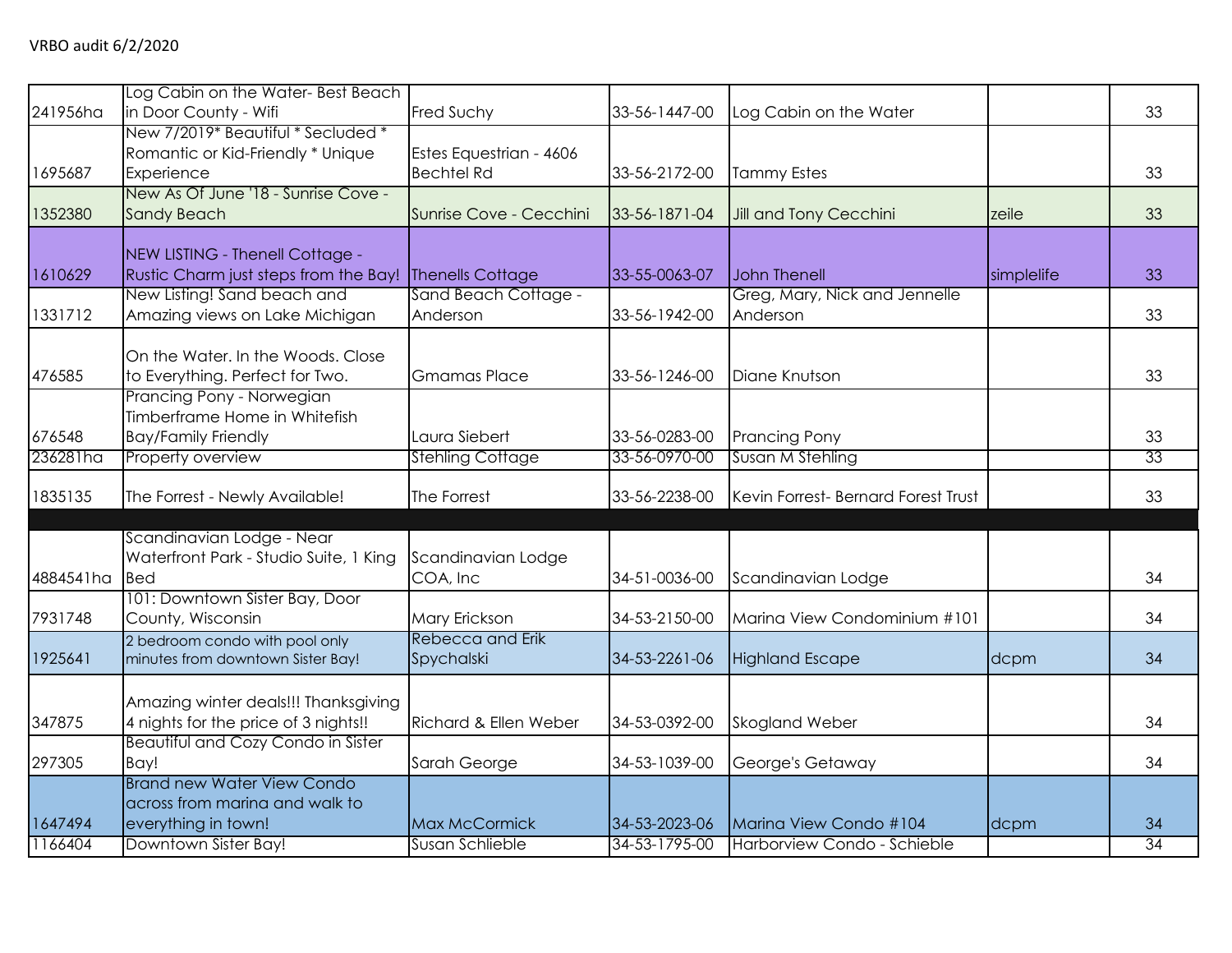|         | Downtown, luxury unit! Water View,                          |                                      |               |                                         |      |    |
|---------|-------------------------------------------------------------|--------------------------------------|---------------|-----------------------------------------|------|----|
| 1434839 | Walking Distance to all of Sister Bay!                      | Marina Development LLC 34-53-2021-18 |               | Marina View Condominium #102 Northpoint |      | 34 |
|         | Marina View 203! Water View                                 |                                      |               |                                         |      |    |
|         | Downtown New Construction Now                               |                                      |               |                                         |      |    |
| 1477900 | <b>Renting Summer 2019!</b>                                 | Marina Development LLC 34-53-2025-18 |               | Marina View Condominium #203 Northpoint |      | 34 |
|         | Marina View 204! Water View                                 |                                      |               |                                         |      |    |
|         | Downtown New Construction Now                               |                                      |               |                                         |      |    |
| 1468836 | Renting Summer 2019!                                        | Marina Development LLC 34-53-2026-18 |               | Marina View Condominium #204 Northpoint |      | 34 |
|         | Marina View 302! Water View                                 |                                      |               |                                         |      |    |
|         | Downtown New Construction Now                               |                                      |               |                                         |      |    |
| 1432397 | <b>Renting Summer 2019!</b>                                 | Marina Development LLC 34-53-2213-18 |               | Marina View Condominium #302 Northpoint |      | 34 |
|         | Newly built Excecutive Condo                                |                                      |               |                                         |      |    |
| 1647469 | located in heart of Sister Bay!                             | <b>Patrick Quinn</b>                 | 34-53-2072-06 | Mill Road Place 1                       | dcpm | 34 |
|         |                                                             |                                      |               |                                         |      |    |
|         | Newly constructed Condo in town                             |                                      |               |                                         |      |    |
| 1669304 | only a block from Sister Bay Beach!                         | Kevin and Vicki Quinn                | 34-53-2120-06 | Mill Road Place 2                       | dcpm | 34 |
|         |                                                             |                                      |               |                                         |      |    |
|         | Newly constructed Condominium in                            | Ken Larsen - Mill Road               |               |                                         |      |    |
| 1680444 | the heart of Sister Bay!                                    | Place LLC                            | 34-53-2112-06 | Mill Road Place 3                       | dcpm | 34 |
|         |                                                             |                                      |               |                                         |      |    |
|         | Newly constructed Mill Road Place is Ken Larsen - Mill Road |                                      |               |                                         |      |    |
| 1658821 | in heart of downtown Sister Bay!                            | Place LLC                            | 34-53-2113-06 | Mill Road Place 4                       | dcpm | 34 |
|         |                                                             |                                      |               |                                         |      |    |
|         | 3 bedroom home walking distance                             |                                      |               |                                         |      |    |
|         | to beach, park, marina, restaurants                         |                                      |               |                                         |      |    |
| 1913142 | and shopping                                                | <b>Charles Raymond</b>               | 34-56-2260-06 | Pheasant Court Near the Bay             | dcpm | 34 |
|         | 3800 Sq Ft Home On Wood Lot,                                |                                      |               |                                         |      |    |
| 482635  | <b>Walking Distance To Town!</b>                            | Jack and Teresa Wall                 | 34-56-1335-06 | <b>Wall to Wall Retreat</b>             | dcpm | 34 |
|         | 4 bedroom, remodeled kitchen,                               |                                      |               |                                         |      |    |
|         | new flooring throughout, and                                |                                      |               |                                         |      |    |
| 1747178 | updated bathrooms!!                                         | <b>Kevin Schuhart</b>                | 34-56-1291-06 | Abode on Spring                         | dcpm | 34 |
|         | Amazing water views from the                                |                                      |               |                                         |      |    |
| 1585184 | moment you drive up                                         | Lynn and Jason Gilroy                | 34-56-2102-00 | Sunny Bluff - Gilroy                    |      | 34 |
| 127227  | An inn all your own                                         | Deb Homan                            | 34-55-0743-00 | Sweetbriar                              |      | 34 |
|         | Bay Shore Bungalow-----In The Heart                         |                                      |               |                                         |      |    |
| 1949082 | of Downtown Sister Bay!                                     | Door County Squires LLC              | 34-56-2287-00 | <b>Bay Shore Bungalow</b>               |      | 34 |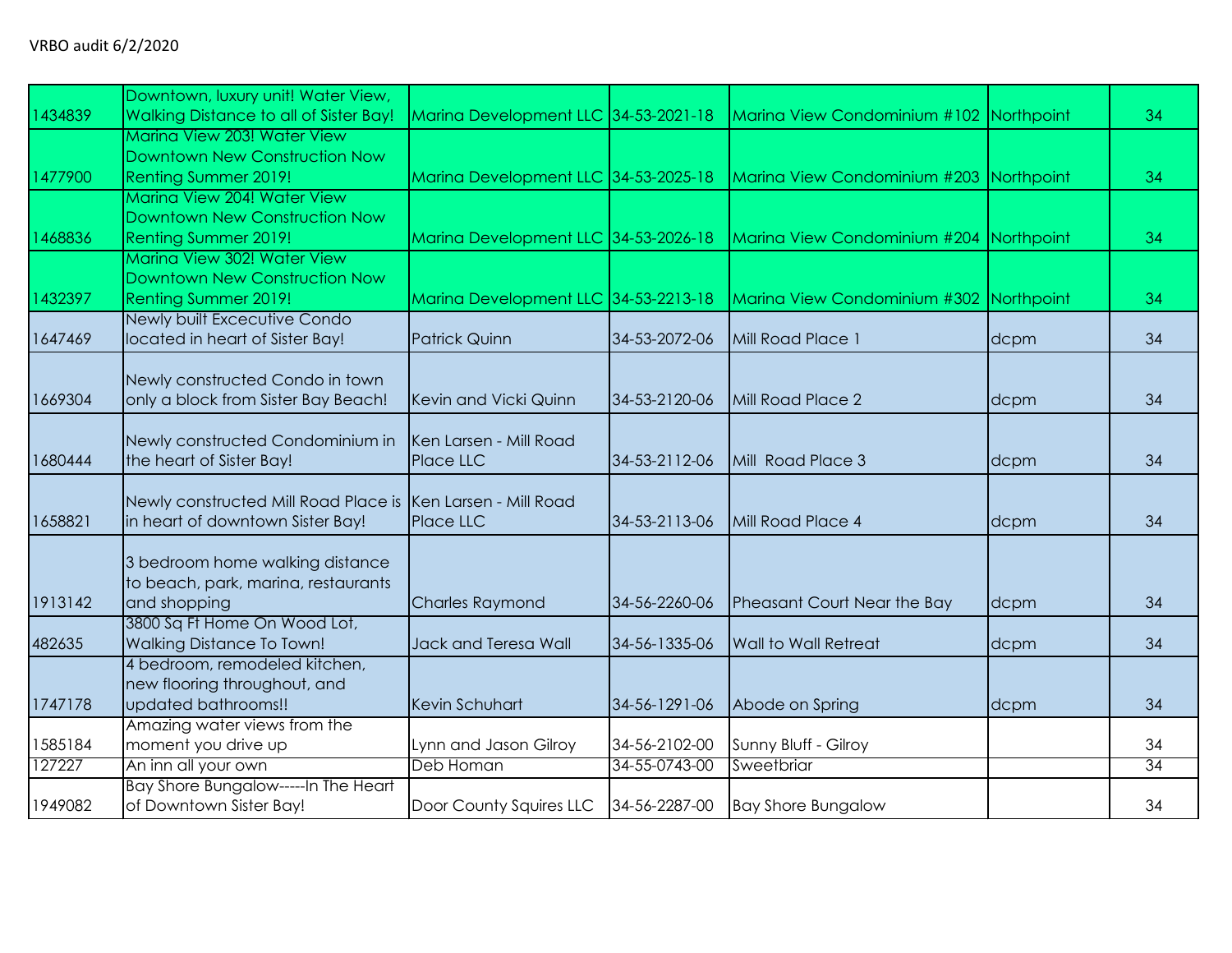|           | <b>Beach Views, Waterfront Park</b>                                                       |                                                                        |               |                                                 |                 |                 |
|-----------|-------------------------------------------------------------------------------------------|------------------------------------------------------------------------|---------------|-------------------------------------------------|-----------------|-----------------|
| 854329    | Access, Downtown Convenience!                                                             | Dawn and Walter Nawrot 34-56-1620-00                                   |               | The Sister Bay Getaway                          |                 | 34              |
| 188785    | Copper Moon Cottage                                                                       | Donald & Linda Denny                                                   | 34-55-0761-06 | Copper Moon Cottage                             | dcpm            | 34              |
| 299942    | Door County Church Restored to a<br><b>Beautiful Home</b>                                 | <b>Gary Polipnick</b>                                                  | 34-56-2050-00 | Maple Manor                                     |                 | 34              |
| 1282834   | Door County Farm House Sister Bay                                                         | Dorin Colcer                                                           | 34-56-1945-00 | My Door County Home - Colcer                    |                 | 34              |
| 1179558   | Door County Sunsets in Sister Bay!                                                        | Corrine B. Vieth Survivors<br>Trust                                    | 34-56-1675-00 | <b>Woldts Waterfront Retreat</b>                |                 | 34              |
| 4941549ha | Downtown Sister Bay Cottage (walk<br>to everything), Sleeps 15, Open Year<br>Round.       | <b>Brandon Cotter</b>                                                  | 34-56-1885-00 | Cotter Cottage                                  |                 | 34              |
| 788504    | Downtown-Walking Distance to<br>Everything                                                | Alma Vaicekauskas                                                      | 34-56-1597-00 | <b>Parkview Rental</b>                          |                 | 34              |
| 1098719   | Enjoy the holidays in the heart of<br>Sister Bay.                                         | David and Karen Bushre                                                 | 34-56-1771-00 | Sunset Drive - Bushre                           |                 | 34              |
| 1359639   | Enjoy this restored, old log home<br>with recently completed renovations David R Peterson |                                                                        | 34-56-1805-06 | Another Thyme                                   | dcpm            | 34              |
| 4444671ha | Family Friendly Retreat in the Heart<br>of Sister Bay                                     | Pam Schmitz                                                            | 34-56-1695-00 | Sister Bay Chalet                               |                 | 34              |
| 1201340   | IN THE HEART OF SISTER BAY!!!                                                             | Dan and Chris Murphy                                                   | 34-56-1289-00 | <b>Waterview Place</b>                          | permitted for 3 | 34              |
| 810432    | In Town Sister Bay, Completely<br>Renovated In 2015 With Excellent<br><b>Upgrades</b>     | Jeff & Alicia Wiswell -<br><b>Wiswell Property Group</b><br><b>LLC</b> | 34-56-1888-06 | <b>High Garden Wiswell</b>                      | dcpm            | 34              |
| 1983538   | Large Classic Cottage in Heart of<br>Sister Bay                                           | ASHLEY PRANGE ET AL                                                    | 34-56-1985-00 | Large Classic Cottage in Heart<br>of Sister Bay |                 | 34              |
| 1624727   | Mid-Century Home Close to the<br>Beach                                                    | Louis J Wuollett                                                       | 34-56-2106-00 | Mid Century on Forest                           |                 | 34              |
| 7625994ha | Minutes away from downtown Sis                                                            | Enza Piech                                                             | 34-56-2064-00 | Piech - 10873 N Spring                          |                 | 34              |
|           | 1551169 Modern Dörr   Brand NEW Downtown                                                  | VandenLangenberg                                                       | 34-56-2196-00 | Modern Dorr                                     |                 | $\overline{34}$ |
| 1239848   | New 2018 Condo - Water View -<br>Walk To Everything                                       | Dan & Chris Murphy                                                     | 34-56-1289-00 | <b>Waterview Place</b>                          | permitted for 3 | 34              |
| 1215728   | New Condo in the heart of Sister Bay<br>Waterview!!!                                      | Chris and Dan Murphy                                                   | 34-56-1289-00 | <b>Water View Place</b>                         | permitted for 3 | 34              |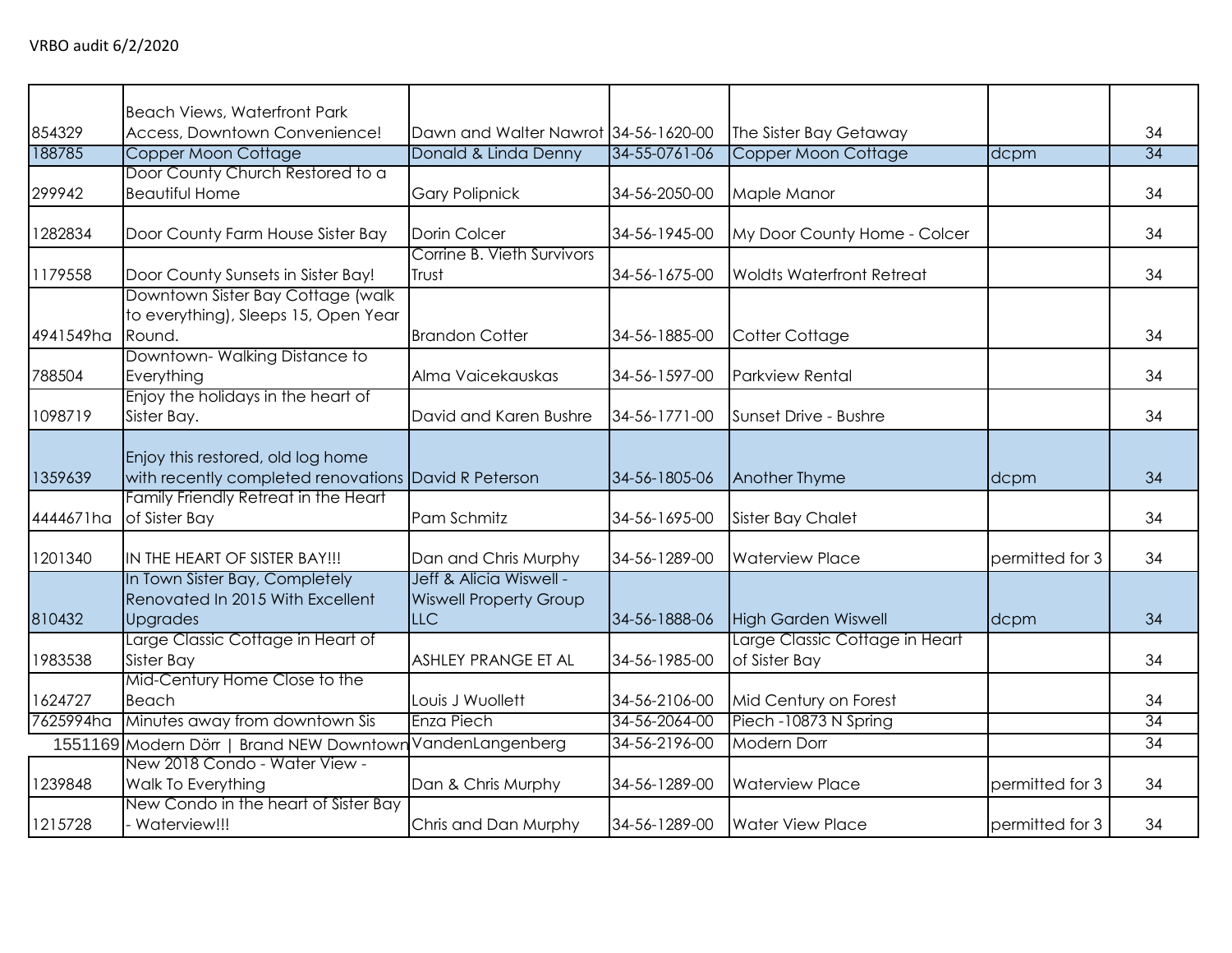|                    | New for 2016, Luxuriously                             |                                             |                                |                                            |                 |          |
|--------------------|-------------------------------------------------------|---------------------------------------------|--------------------------------|--------------------------------------------|-----------------|----------|
| 849698             | Renovated, Walk to the Beach &<br>Downtown Sister Bay | <b>Wiswell Property Group</b><br><b>LLC</b> | 34-56-1602-06                  |                                            |                 | 34       |
|                    | New Gathering Spot in Heart of                        |                                             |                                | Kings Landing                              | dcpm            |          |
| 1635434            | Door County!                                          | Daniel & Laurel Simons                      | 34-56-2173-00                  | Treetops in Sister Bay                     |                 | 34       |
|                    | NEW-Sister Bay Home w/Fire Pit, Walk                  |                                             |                                | Spacious Sister Bay Home - FEG             |                 |          |
| 9130657ha          | to Beach+Town                                         | <b>Hristo Blagoev</b>                       | 34-56-2180-00                  | <b>LLC</b>                                 | evolve          | 34       |
|                    | Port New, One Block from                              |                                             |                                |                                            |                 |          |
| 286713             | Downtown and Public Beach                             | Andrew Boockmeier                           | 34-56-0075-06                  | Port New                                   | dcpm            | 34       |
|                    | Remodeled Cottage only steps                          |                                             |                                |                                            |                 |          |
| 1359612            | away from Sister Bay!                                 | Jim Sailinsky                               | 34-56-1757-06                  | Salinsky's Domicile - Cottage              | dcpm            | 34       |
|                    | Sister Bay Condo, Walk to the Beach                   |                                             |                                |                                            |                 |          |
| 1335838<br>1158494 | and Village<br>Sister Bay Cozy Cottage                | Jean Rosio<br>Karen Berndt                  | 34-56-1941-00<br>34-56-1788-00 | Rosio Condo<br>Sister Bay Cottage - Berndt |                 | 34<br>34 |
|                    | Sister Bay Modern Farmhouse on                        |                                             |                                |                                            |                 |          |
| 1631282            | Northwoods                                            | Louis J Wuollett                            | 34-56-2080-00                  | Farmhouse on Northwoods                    |                 | 34       |
|                    | Sister Bay Parkview Beach Cottage                     |                                             |                                |                                            |                 |          |
| 1208896            | #1                                                    | Kim Erzinger                                | 34-56-1385-00                  | Parkview Beach Cottage                     | permitted for 2 | 34       |
|                    | Sister Bay Parkview Beach Cottage                     |                                             |                                |                                            |                 |          |
| 1218114            | #2                                                    | Kim Erzinger                                | 34-56-1385-00                  | Parkview Beach Cottage                     | permitted for 2 | 34       |
|                    |                                                       | Joan Chapeau Trust -                        |                                |                                            |                 |          |
|                    | Spectacular view just minutes away                    | Roberta Champeau                            |                                |                                            |                 |          |
| 1891154            | from the Marina and beach.                            | Trustee                                     | 34-56-2282-00                  | Cape Cod on the Shore                      | charnetski      | 34       |
|                    | Trillium Retreat is conveniently                      |                                             |                                |                                            |                 |          |
| 1360790            | located in the Village of Sister Bay                  | Dennis & Maribeth Dorn                      | 34-56-0495-06                  | <b>Trillium Retreat</b>                    | dcpm            | 34       |
|                    | Walk to town! Newly furnished 4                       |                                             |                                |                                            |                 |          |
| 1022700            | bedrooom home in Sister Bay                           | Julie & Nathan Slovin                       | 34-56-1702-06                  | Hidden Gem on Trillium                     | dcpm            | 34       |
|                    | Walk to Town, Quiet, Wooded                           |                                             |                                |                                            |                 |          |
| 7465774ha          | Neighborhood                                          | Pam Schmitz                                 | 34-56-2051-00                  | Hillside Hideaway                          |                 | 34       |
|                    | Walking Distance to beach, shops                      | Tom Ahlbeck - Daisy                         |                                |                                            |                 |          |
| 1357055            | and Sister Bay!                                       | <b>Ahlbeck Trust</b>                        | 34-56-1892-06                  | Door in the Woods                          | dcpm            | 34       |
|                    | Welcome to your own private                           |                                             |                                |                                            |                 |          |
| 1984096            | getaway!                                              | Nissa Norton                                | 34-56-2290-00                  | Norton - 10640 Little Sister Road          |                 | 34       |
|                    | Welcome to your home away from                        |                                             |                                |                                            |                 |          |
| 1607444            | home in the heart of Sister Bay!                      | Dennis King                                 | 34-56-2101-00                  | Sister Bay House - DJK Properties          |                 | 34       |
|                    |                                                       |                                             |                                |                                            |                 |          |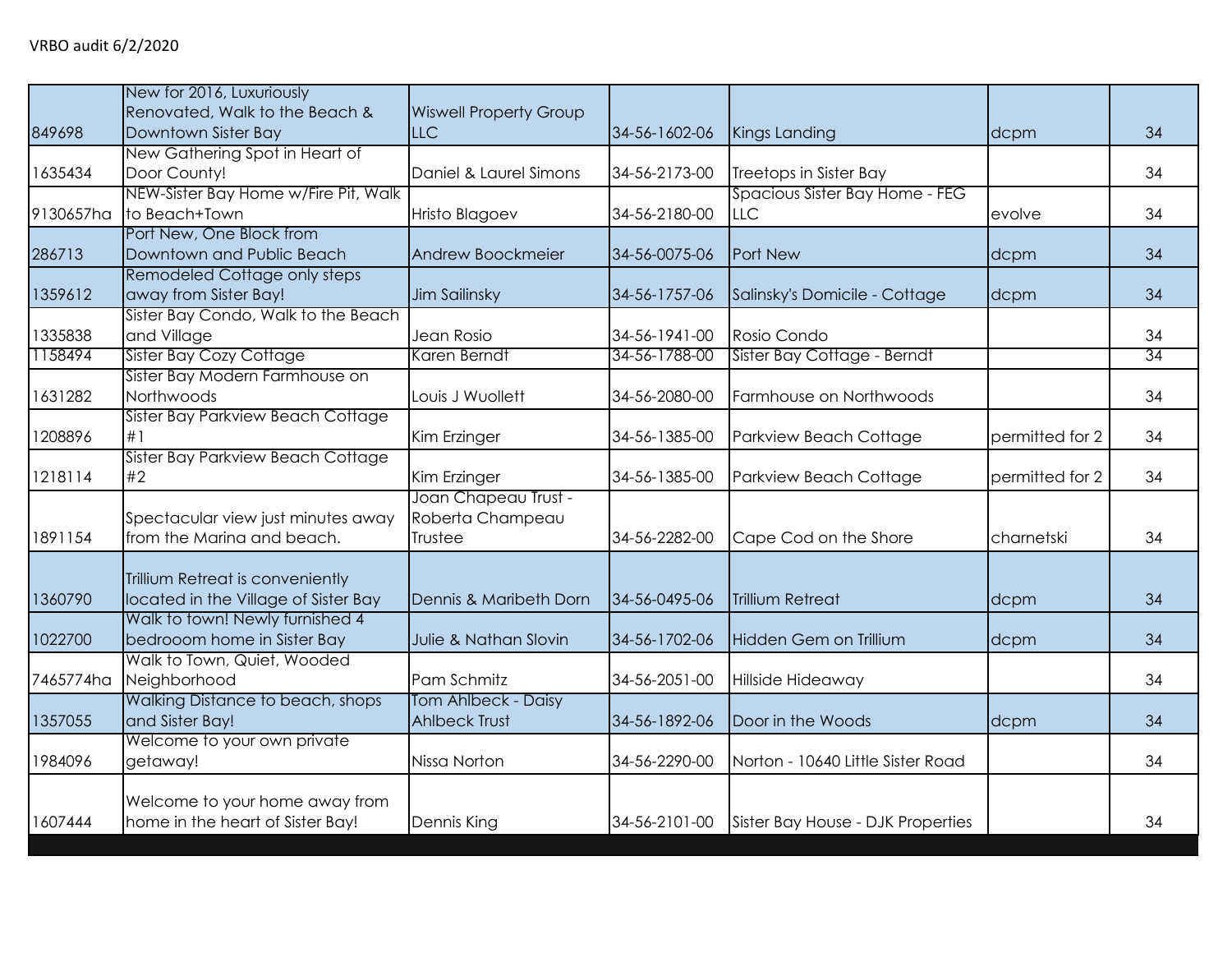|           | The Arbor Suite - Modern Comfort In         |                                                             |               |                                 |                 |    |
|-----------|---------------------------------------------|-------------------------------------------------------------|---------------|---------------------------------|-----------------|----|
|           | The Heart Of Downtown Sturgeon              | The Arbor & Postcard -                                      |               |                                 |                 |    |
| 746476    | Bay                                         | <b>RME Holdings</b>                                         | 35-53-1452-00 | Robert Esposito RME Holdings    | permitted for 2 | 35 |
|           | The Coach House Suite - Downtown            | Villa, Coach and Corner                                     |               |                                 |                 |    |
| 1103228   | Sturgeon Bay                                | Suite                                                       | 35-53-1628-00 | <b>ADIP LLC</b>                 |                 | 35 |
|           | The Magnolia Suite-Romantic                 |                                                             |               |                                 |                 |    |
| 360120    | Victorian Elegance                          | Diane Allen & Mike Perski                                   | 35-53-1096-00 | The Magnolia Suite              |                 | 35 |
|           | The Postcard: Modern Comfort in             | RME Holdings - Robert                                       |               |                                 |                 |    |
| 483699    | the Heart of Downtown Sturgeon Bay Esposito |                                                             | 35-53-1452-00 | Arbor & Postcard - RME Holdings | permitted for 2 | 35 |
|           | Villa Suite - Modern Comfort and            |                                                             |               |                                 |                 |    |
| 862731    | <b>Rustic Italian Charm</b>                 | Villa and Corner Suite                                      | 35-53-1628-00 | <b>ADIP LLC</b>                 | permitted for 3 | 35 |
|           | Historic Luxurious Suite, Modern            |                                                             |               |                                 |                 |    |
|           | Amenitites, Downtown, One block             |                                                             |               |                                 | permitted for 6 |    |
| 794064    | to waterfront                               | Tami Dal Santo                                              | 35-54-1544-00 | Diplomat B&B                    | units           | 35 |
|           | Historic Luxurious Suite, Modern            |                                                             |               |                                 |                 |    |
|           | Amenitites, Downtown, One block             |                                                             |               |                                 | permitted for 6 |    |
| 814648    | to waterfront                               | Tami Dal Santo                                              | 35-54-1544-00 | Diplomat B&B                    | units           | 35 |
|           |                                             |                                                             |               |                                 |                 |    |
|           | 'Collectic Farmhouse Suite!' in             | Hilpipre- 228 N 7th Ave -                                   |               |                                 |                 |    |
| 7154645ha | Sturgeon Bay!                               | Collectic Farmhouse Suite 35-56-1939-00<br>Door County Home |               | Aaron Hilpipre                  |                 | 35 |
|           | Door County Home Away From                  | Away from Home -                                            |               |                                 |                 |    |
| 1391961   | Home                                        | Weckler                                                     | 35-56-2001-00 | <b>Phil and Alison Weckler</b>  |                 | 35 |
|           |                                             |                                                             |               |                                 |                 |    |
|           |                                             | Door County Waterfront                                      |               |                                 |                 |    |
| 1017982   | Door County Waterfront Cottage              | Cottage - Minten                                            | 35-56-1767-00 | Eric Minten                     |                 | 35 |
|           |                                             | Marina                                                      |               |                                 |                 |    |
|           | Door County Waterfront Cottage              | Cottages/Centerpointe                                       |               |                                 |                 |    |
| 7713779ha | with Indoor/Outdoor Pools                   | Marina                                                      | 35-56-0911-00 | <b>Shipyard Partners</b>        | permitted for 3 | 35 |
|           |                                             | Marina                                                      |               |                                 |                 |    |
|           | Door County Waterfront Cottage              | Cottages/Centerpointe                                       |               |                                 |                 |    |
| 243639ha  | with Indoor/Outdoor Pools                   | Marina                                                      | 35-56-0911-00 | <b>Shipyard Partners</b>        | permitted for 3 | 35 |
|           |                                             |                                                             |               |                                 |                 |    |
| 892303    | Door County's Chalet on the Shore           | Chalet on the Shore                                         | 35-56-1663-00 | Jennifer Jorns & Brian Frisque  |                 | 35 |
| 1618234   | Eagle's Nest, Waterfront Apartment          | Lily Pad Cottage &<br>Eagles Nest                           | 35-56-1808-00 | Alisa Landman                   | permitted for 2 | 35 |
|           |                                             |                                                             |               |                                 |                 |    |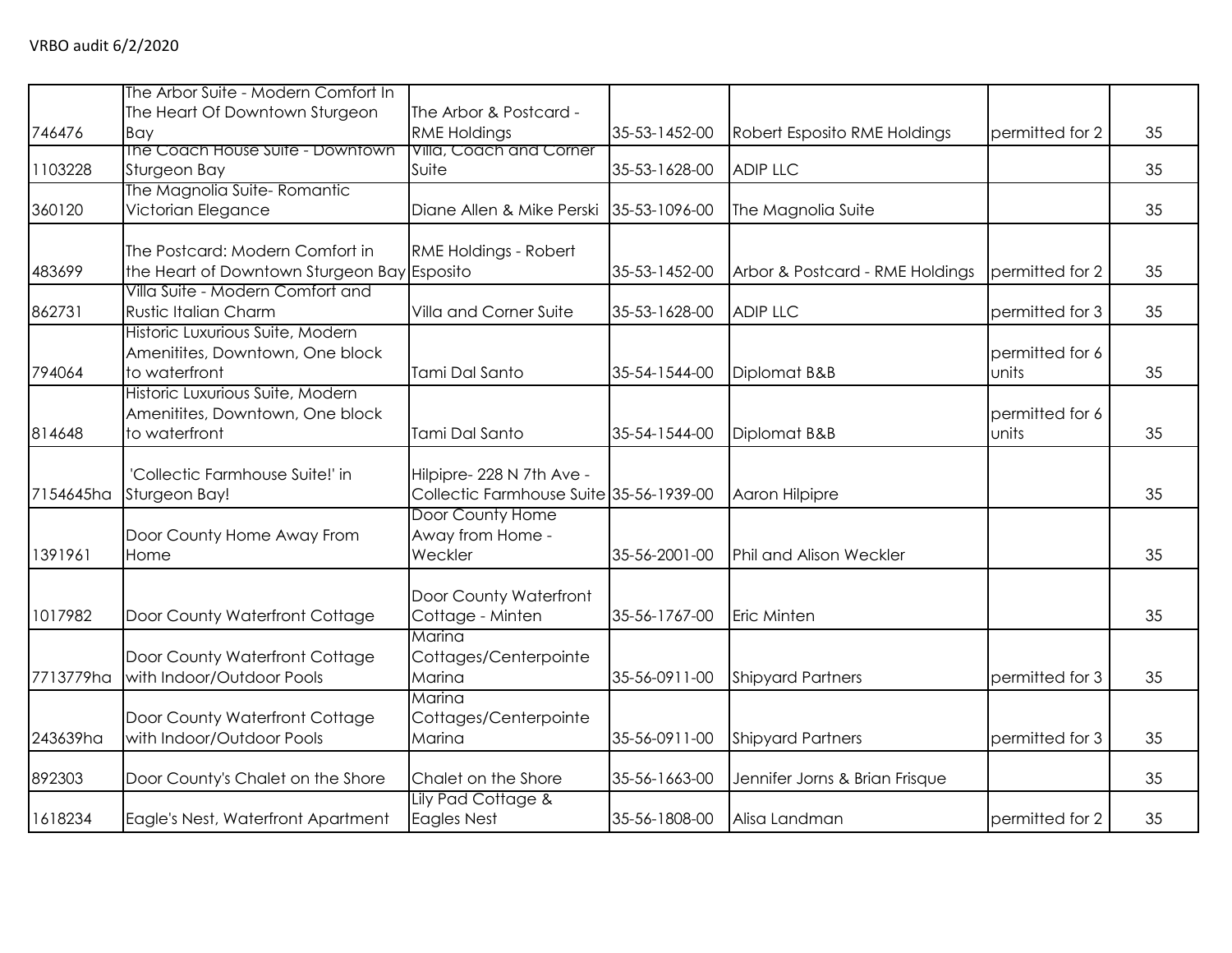|           | Lily Pad, a Door County Waterfront          | Lily Pad Cottage &                 |               |                                 |                 |    |
|-----------|---------------------------------------------|------------------------------------|---------------|---------------------------------|-----------------|----|
| 1618607   | Cottage in Sturgeon Bay                     | <b>Eagles Nest</b>                 | 35-56-1808-00 | Alisa Landman                   | permitted for 2 | 35 |
| 1948262   | Modern clean style + comfort                | <b>Compass Cove</b>                | 35-56-2048-17 | <b>Matthew and Desiree Wood</b> | restassure      | 35 |
|           | New Listing - Lagoon Bungalow               |                                    |               |                                 |                 |    |
|           | Retreat in Sturgeon Bay, with direct        |                                    |               |                                 |                 |    |
| 1318797   | water access!                               | Lagoon Bungalow                    | 35-56-1898-00 | Anne Thenell                    |                 | 35 |
|           | New Listing!! Beautiful Waterfront          |                                    |               |                                 |                 |    |
|           | Retreat On Sturgeon Bay with 114'           |                                    |               |                                 |                 |    |
| 1359613   | private doc                                 | Tacoma Beach Getaway 35-56-0880-00 |               | Anne Thenell                    |                 | 35 |
|           | NEW! Sturgeon Bay Home Near                 |                                    |               |                                 |                 |    |
| 7124043ha | Potawatomi State Park!                      | Port View Cottage                  | 35-56-1927-00 | <b>Christine Dehnert</b>        |                 | 35 |
|           |                                             |                                    |               |                                 |                 |    |
|           | Shabby chic updated downtown                | Sunset House/Door Bell -           |               |                                 |                 |    |
| 1870341   | living                                      | Keleny - ODK PROPERTIES            | 35-56-2017-00 | <b>ODK Properties</b>           |                 | 35 |
| 1576606   | Sturgeon Bay Hidden Gem                     | Sturgeon Bay Hidden<br>Gem         | 35-56-2074-00 | Paul Peot                       |                 | 35 |
| 1349260   | <b>Sturgeon Bay Waterfront Estate</b>       | R & H Bayshore Estate              | 35-56-1957-00 | Helen & Robin Urban             |                 | 35 |
|           |                                             |                                    |               |                                 |                 |    |
|           | The Corner Suite: Modern Comfort in         | <b>Robert and Teresa</b>           |               |                                 |                 |    |
| 862730    | the Heart of Downtown Sturgeon Bay Esposito |                                    | 35-56-1628-00 | Villa and Corner Suite          | permitted for 3 | 35 |
| 1643221   | Waterfront cottage 2bdrm                    | Bleck-316 N Joliet                 | 35-56-1911-00 | <b>Mike Bleck</b>               |                 | 35 |
|           | Waterfront Sturgeon Bay Home w/             |                                    |               |                                 |                 |    |
| 4976711ha | Deck & Fire Pit                             | Cheryl Link                        | 35-56-1875-00 | On Bay Thyme                    | evolve          | 35 |
|           |                                             |                                    |               |                                 |                 |    |
|           | 1 of 2 beachfront RUSTIC dog                |                                    |               |                                 |                 |    |
|           | friendly cottage Sturgeon Bay, Door         |                                    |               |                                 |                 |    |
| 379533    | County, sleeps                              | <b>Firefly Cottages</b>            | 36-56-0879-00 | Irene Johnson                   | permitted for 3 | 36 |
|           | A Scenic Lakefront cottage. Door            |                                    |               |                                 |                 |    |
|           | County spring is comsing soon               |                                    |               | Jenkins 2359-2361 S Lake        |                 |    |
| 418990    | flowers wildlife                            | David & Kay Jenkins                | 36-56-1243-00 | Michigan Dr                     | permitted for 3 | 36 |
|           | All Season Home- 200 Ft. of                 |                                    |               |                                 |                 |    |
|           | Beachfront, Spectacular Views of            |                                    |               |                                 |                 |    |
| 437119    | Lily Bay                                    | Mike Moreno                        | 36-56-1323-00 | Moreno All Season Home          |                 | 36 |
|           |                                             |                                    |               |                                 |                 |    |
|           | Arrowhead Waterfront Log Cottage            |                                    |               |                                 |                 |    |
| 838167    | On Sand Beach With Fireplace.               | <b>Arrowhead Cottage</b>           | 36-56-0844-00 | Tom Groenfeldt                  |                 | 36 |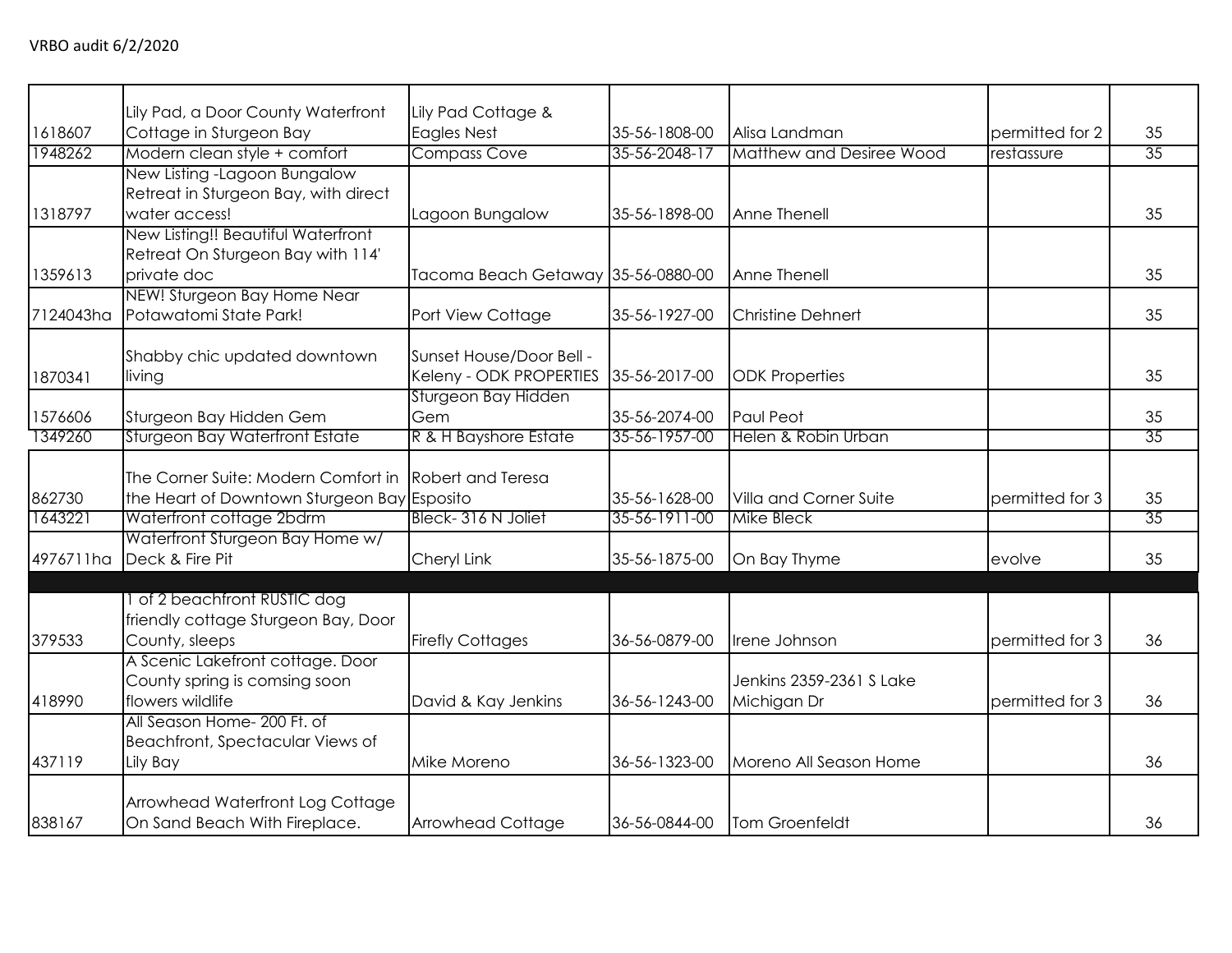| 893687    | Authentic Waterfront Log Cottage<br>On Sand Beach       | Pioneer Cottage           | 36-56-0866-00 | David Groenfeldt                 |                 | 36 |
|-----------|---------------------------------------------------------|---------------------------|---------------|----------------------------------|-----------------|----|
|           | <b>Beautiful cozy cottage on Lake</b>                   |                           |               |                                  |                 |    |
|           | Michigan. Steps to sandy beach.                         |                           |               | Jenkins 2359-2361 S Lake         |                 |    |
| 429277    | Shake off winter!                                       | David & Kay Jenkins       | 36-56-1243-00 | Michigan Dr                      | permitted for 3 | 36 |
|           | Beautiful waterfront home with                          |                           |               |                                  |                 |    |
| 659505    | swimming pond - North Unit                              | Joe Fittshur              | 36-56-1329-00 | Porthaven Executive Homes        | permitted for 2 | 36 |
|           | <b>Beautiful Waterfront Home with</b>                   |                           |               |                                  |                 |    |
| 659503    | swimming pond - south unit                              | Joe Fittshur              | 36-56-1329-00 | Porthaven Executive Homes        | permitted for 2 | 36 |
|           | Door County Sand Beach Lake                             |                           |               |                                  |                 |    |
|           | House * Linens Incl. * Prime Beach                      |                           |               |                                  |                 |    |
| 1013091   | Location * Kayaks                                       | <b>Harbour Lake House</b> | 36-56-1701-00 | <b>Tammy Estes</b>               |                 | 36 |
|           | Get away from it all at this serene,                    | The Clerestory on Lake    |               | Christopher Mohar and Kerry      |                 |    |
| 1154854   | modern Door County estate.                              | Michigan                  | 36-56-1789-00 | Kretchmar                        |                 | 36 |
|           | Lake Michigan Home; Awesome                             |                           |               |                                  |                 |    |
|           | SAND Beach; Taking October                              |                           |               |                                  |                 |    |
| 505916    | Reservations; filling up!                               | Mike Boyer                | 36-56-1358-00 | <b>Boyer Beach House</b>         |                 | 36 |
|           |                                                         |                           |               |                                  |                 |    |
|           | Lakefront, waterview, sand beach,                       |                           |               |                                  |                 |    |
|           | RUSTIC, dog friendly, Sturgeon Bay                      |                           |               |                                  |                 |    |
| 897656    | Door County                                             | <b>Firefly Cottages</b>   | 36-56-0879-00 | Irene Johnson                    | permitted for 3 | 36 |
|           | Merry Breeze 4 Cottage~Romantic                         |                           |               |                                  |                 |    |
|           | Getaway With 212 Ft Of Sandy Lake                       |                           |               |                                  |                 |    |
| 701320    | Michigan Beach                                          | Merry Breeze Unit 4       | 36-55-1438-00 | Peggy & Don Donaldson            |                 | 36 |
|           |                                                         |                           |               |                                  |                 |    |
|           | New! Lake Michigan Beach Home                           |                           |               |                                  |                 |    |
| 1375405   | with 107' of Private Sand Beach                         | Just Beechy               | 36-56-1924-00 | Kristin & Theodore Blackwood     |                 | 36 |
|           | Newly remodeled water front home                        |                           |               |                                  |                 |    |
| 1863503   | on Lilly Bay!                                           | Philip & Rebecca Roever   | 36-56-2232-06 | Cedars on Lily Bay               | <b>DCPM</b>     | 36 |
|           | Peace of Beach Cottage, private                         |                           |               |                                  |                 |    |
|           | cottage on beautiful shores of Door                     |                           |               |                                  |                 |    |
| 7189649ha | County                                                  | Chris Jeanquart           | 36-56-1969-00 | Jeanguart -3140 Lake Forest Park |                 | 36 |
|           |                                                         |                           |               | Jenkins 2359-2361 S Lake         |                 |    |
| 433883    | Property overview<br>Relaxing cottage in the woods near | David & Kay Jenkins       | 36-56-1243-00 | Michigan Dr                      | permitted for 3 | 36 |
| 1616605   | Lake Michigan                                           | Chickadee Cottage         | 36-56-2073-00 | KL Development Group LLC         |                 | 36 |
|           |                                                         |                           |               |                                  |                 |    |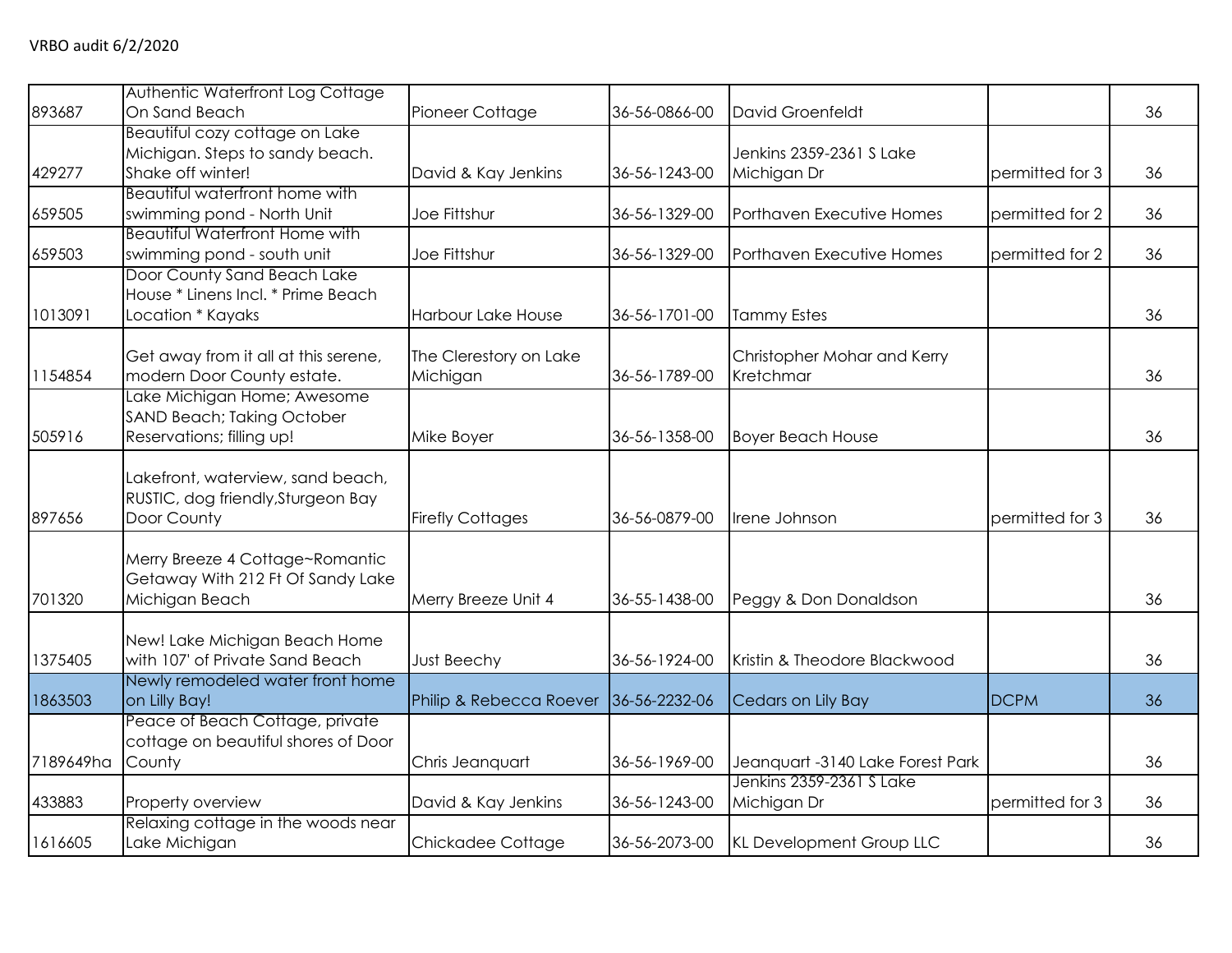|           | Sand Beach on Lake Michigan-                                  |                                            |               |                                 |                 |    |
|-----------|---------------------------------------------------------------|--------------------------------------------|---------------|---------------------------------|-----------------|----|
| 870129    | Rustic-Tolan's Log Cabin                                      | <b>Tolans Cottage</b>                      | 36-56-0816-13 | Sally Tolan (Sandy Tolan)       |                 | 36 |
|           | Spacious Waterfront Home + High                               | Writt-3446 N Lake                          |               |                                 |                 |    |
| 1928341   | Speed Internet                                                | Michigan Drive                             | 36-56-2139-17 | Amber and Brian Writt           | restassure      | 36 |
|           | Sunrises, Quiet Beach WalksRelax                              |                                            |               |                                 |                 |    |
|           | with Family & Friends. Dogs                                   |                                            |               | Great Wulf Partners LLC/Capn    |                 |    |
| 451482    | Welcome!                                                      | Abode on the Beach                         | 36-56-0811-00 | Wulf                            |                 | 36 |
|           |                                                               |                                            |               |                                 |                 |    |
| 1489258   | Walking distance to Lake Michigan -                           | Clay Banks Woodsy<br>Retreat               | 36-56-1731-17 | David Goettelman                | restassure      | 36 |
|           | Public Beaches   Family-Pet friendly                          |                                            |               |                                 |                 |    |
|           | Beautiful spacious home with 260                              |                                            |               |                                 |                 |    |
| 224425    | feet of lakefront                                             | <b>Steve Pratapas</b>                      | 39-56-1015-00 | White Star Lodge                |                 | 39 |
|           | <b>BOOKING NOW! WATERFRONT-</b>                               |                                            |               |                                 |                 |    |
|           | ISLAND-LG.SCREEN PORCH-SUNRISE-                               | Gordon's Isle View                         |               | Jane & Brett Barr/ Jerry &      |                 |    |
| 810620    | SUNSET-CAMPFIRES                                              | Cottages                                   | 39-56-1648-00 | Jacquelyn Gordon                |                 | 39 |
|           | <b>BOOKING NOW-WATERFRONT-</b>                                |                                            |               |                                 |                 |    |
|           | ISLAND- FIRE PIT-SUNRISE SUNSET-9                             | Gordon's Isle View                         |               | Jane & Brett Barr/ Jerry &      |                 |    |
| 570935    | MI.TO STURGEON BAY                                            | Cottages                                   | 39-56-1648-00 | Jacquelyn Gordon                | permitted for 2 | 39 |
|           | Cozy Cottage On the water: Relax,                             |                                            |               |                                 |                 |    |
| 1447164   | Fish, Kayak                                                   | Cottage Creek Ahlswede 39-56-2005-00       |               | Rob & Emily Ahlswede            |                 | 39 |
|           | Cozy newly built home 35 feet off                             |                                            |               |                                 |                 |    |
| 1492937   | the Bay with stunning sunsets                                 | Fox Lane Beach House<br>Cabin on the Bay - | 39-56-2039-00 | Duane and Linda Nolte           |                 | 39 |
| 962273    | Family Friendly Cabin On The Bay!                             | Goffard                                    | 39-56-1709-00 | <b>Gregory Goffard</b>          |                 | 39 |
|           | Picturesque Door County Waterfront                            |                                            |               |                                 |                 |    |
|           | Cottage! Swim, Play, RelaxHave It                             | Bayhouse, The - 2769 Bay                   |               |                                 |                 |    |
| 1765908   | All!                                                          | Road                                       | 39-56-2219-00 | Michael Morrison                |                 | 39 |
|           |                                                               |                                            |               |                                 |                 |    |
|           |                                                               |                                            |               |                                 |                 |    |
|           |                                                               | <b>Writers Haven - Desotell</b>            |               |                                 |                 |    |
| 1150626   | Dock, Firepit, WIFI, Large Private Yard   Waterfront Property |                                            | 42-56-1781-13 | Helen M Desotell & Tim Desotell | dreamland       | 42 |
| 1269309   | Door county rental on Sand Beach or Madl                      |                                            | 42-56-1862-00 | George Madle                    |                 | 42 |
| 4264111ha | Cottage. 20 minutes to Green Bay                              | Waterfront Cottage - Bur                   | 42-56-1666-00 | Waterfront Cottage - Bur        |                 | 42 |
|           |                                                               |                                            |               |                                 |                 |    |
|           | NEW!!! STUNNING BAY-FRONT NEW                                 |                                            |               | KAMI LLC-315 Breezy Acres LLC - |                 |    |
| 1688188   | <b>CONSTRUCTION IN SOUTHERN DOOR!</b>                         | 315 Breezy Acres                           | 42-56-2115-07 | <b>Michael Martell</b>          | simplelife      | 42 |
| 1117085   | Door County, near Green Bay and                               | Soukup                                     | 42-56-1774-00 | Lisa Soukup                     |                 | 42 |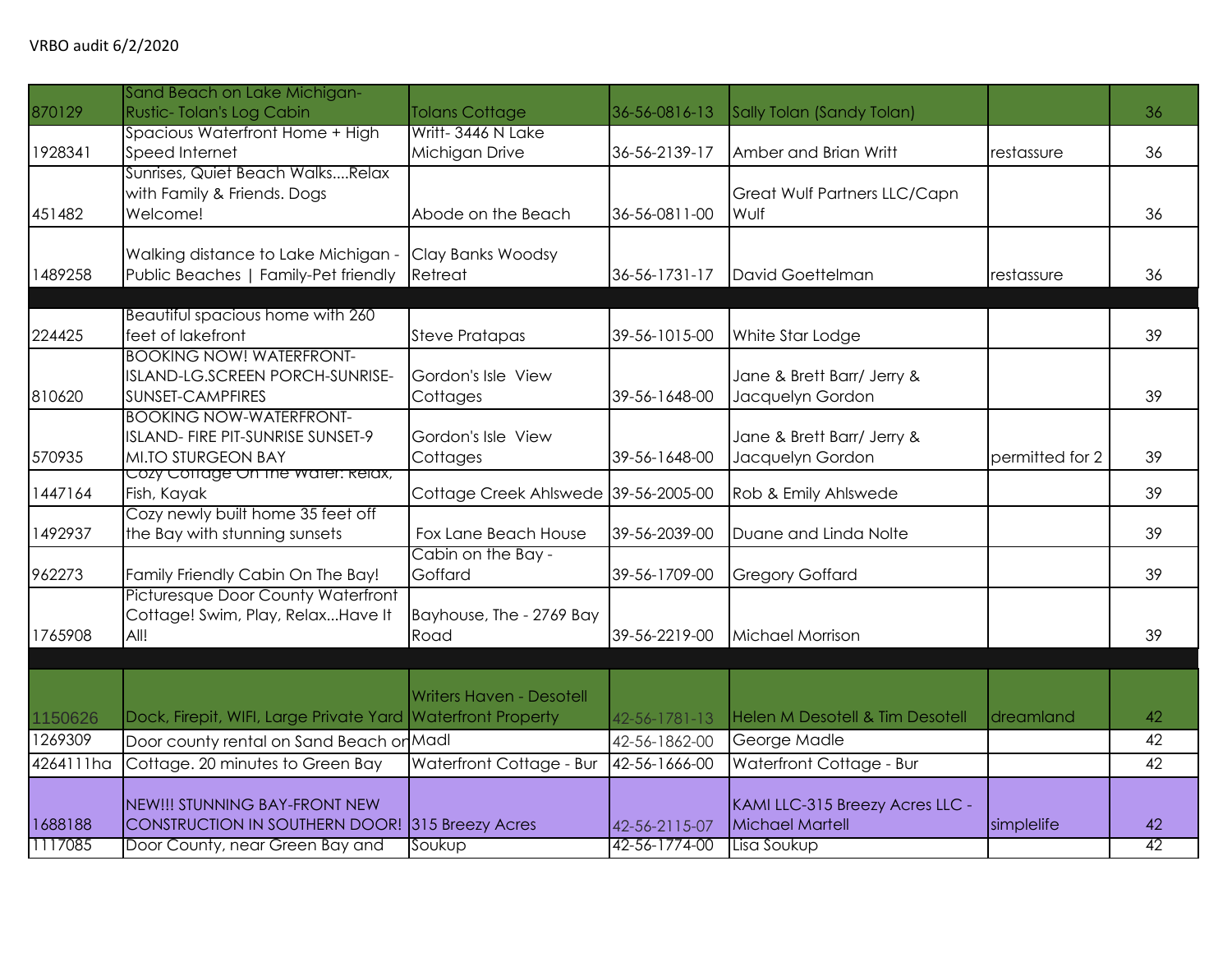|         | Amazing Sunsets*80ft shore* 25                      |                          |               |                               |    |
|---------|-----------------------------------------------------|--------------------------|---------------|-------------------------------|----|
| 285175  | acres*great cottage                                 | Amy Jorgenson            | 46-56-0581-00 | <b>Funks Cottage</b>          | 46 |
|         | Beautiful lake front 4 bedrom home                  |                          |               |                               |    |
| 292728  | with incredible sunsets                             | <b>RC Rudolph</b>        | 46-55-0566-00 | Cascio Cottages               | 46 |
|         | Beautiful waterfront log home,                      | Washington Island LP -   |               |                               |    |
| 1889052 | stunning private swimming area                      | Jennifer Imig            | 46-56-2262-00 | Sunrise Cove - 406 Hemlock    | 46 |
| 1391479 | <b>Breezy Beach Cottage</b>                         | <b>Richard Tobey</b>     | 46-56-1940-00 | <b>Breezy Beach</b>           | 46 |
|         |                                                     |                          |               |                               |    |
|         | Century farmhouse with 4 bedrooms                   | Debra Sheridan (Thielke) |               |                               |    |
| 806333  | and large outside deck.                             | and Dawn Chier           | 46-56-1867-00 | Old Orchard Century Farmhouse | 46 |
|         | Great sunrises 200 ft of Lake                       |                          |               |                               |    |
|         | Michigan Shorefront 1.5 acres, 2                    |                          |               |                               |    |
| 780911  | bedroom 1 bath                                      | Greg & Kristine Koetter  | 46-56-1588-00 | Koetter                       | 46 |
| 594977  | Home Owner Custom Built Log Cabin Dan & Lory Porter |                          | 46-56-1668-00 | Log Cabin House - Porter      | 46 |
|         | Initiative's Retreat - Ultimate                     |                          |               |                               |    |
| 1243560 | Lakefront Destination!                              | Initiatives Retreat LLC  | 46-56-1846-00 | Initiatives Retreat           | 46 |
|         | Sectacular Sunsets from Becutiful                   |                          |               |                               |    |
| 362233  | Lake Shore Home                                     | <b>Trudy Schelitzche</b> | 46-55-0564-00 | Deer Run Shorefront Home      | 46 |
|         | Spacious Washington Island Home                     |                          |               | Washington Island Historical  |    |
| 1308276 | 4bed 2bath                                          | Carol Lemon              | 46-56-1917-00 | Home - Lemon                  | 46 |
|         | Washington Island Westside                          |                          |               |                               |    |
| 806850  | Shorefront Home                                     | William & Mary Filer     | 46-56-1428-00 | Above and Beyond Cottage      | 46 |
|         | Waterfront cottage on Detroit                       |                          |               |                               |    |
|         | Harbor. Beautiful beach and                         |                          |               |                               |    |
| 1392021 | dockage.                                            | Leon A Shellswick        | 46-55-0587-00 | Spring Beach Cottage          | 46 |

| 728187  | Amore' De Bay Romantic Suite for 2<br>includes Free Continental Breakfast<br><b>&amp; WiFi.</b> | Not in Door County |
|---------|-------------------------------------------------------------------------------------------------|--------------------|
| 480722  | Homey Lakefront Condo In Serene<br>Algoma, WI, A Stone's Throw From<br>Door County              | Not in Door County |
| 1375338 | Your Home Base for Discovering<br><b>Green Bay &amp; Door County!</b>                           | Not in Door County |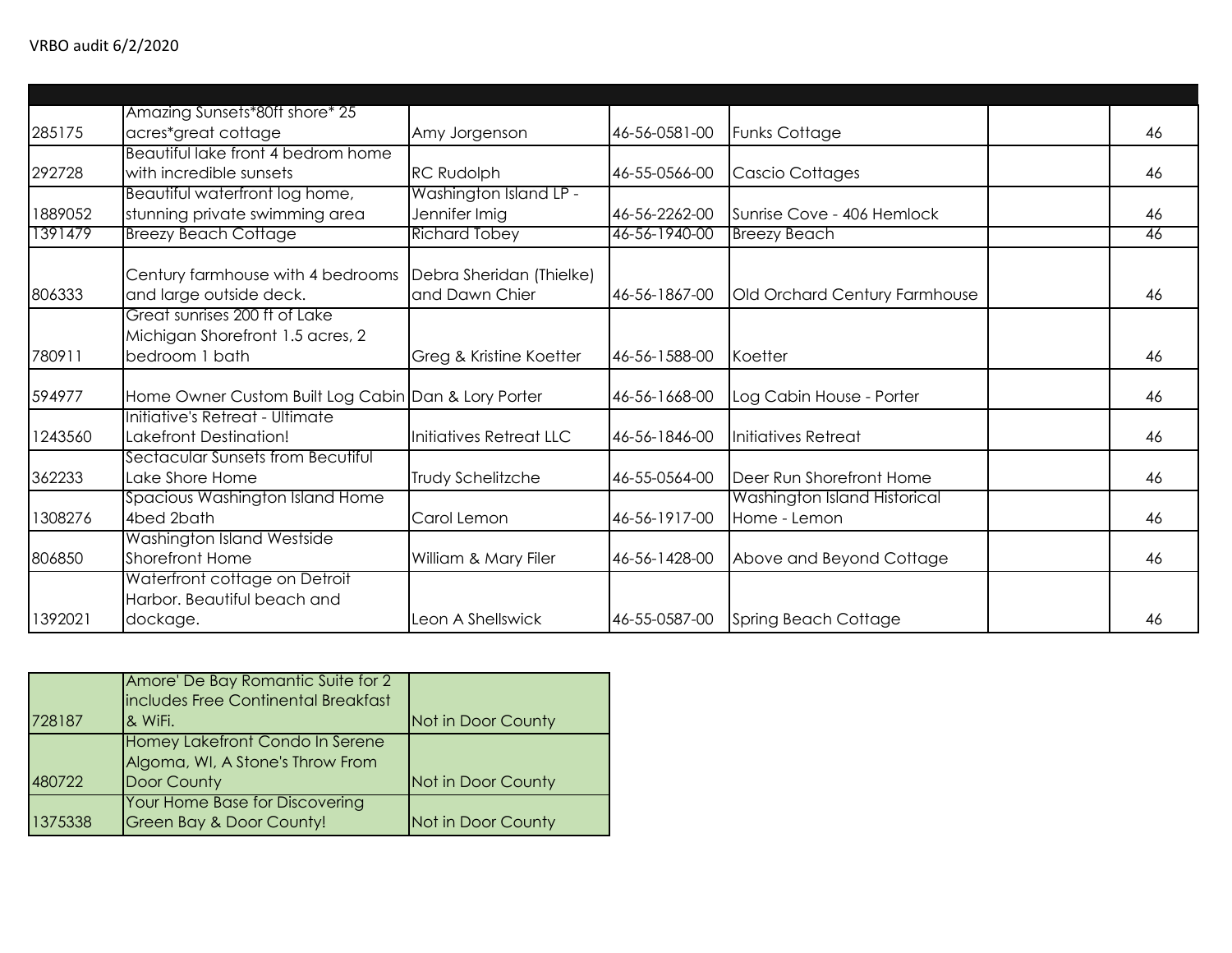|         | Modern Condo just steps from Lake      |                    |
|---------|----------------------------------------|--------------------|
| 1364728 | Michigan.                              | Not in Door County |
|         | One of the best lakefront condos       |                    |
| 723000  | Algoma has to offer!                   | Not in Door County |
|         | 2 Bdrm Waterfront condo in             |                    |
|         | beautiful Algoma, minutes to Door      |                    |
| 1318887 | County and Lambeau                     | Not in Door County |
|         | Beautiful Apartments in a turn-of-the- |                    |
| 428159  | century historic building              | Not in Door County |
|         | Rivers Edge Condominiums,              |                    |
|         | Waterfront condos located in           |                    |
| 843879  | Algoma WI. Lake Michigan               | Not in Door County |
|         | Beautiful Gem of a Home in Algoma      |                    |
| 4590279 | Wisconsin                              | Not in Door County |
|         | Home Base for Discovering Green        |                    |
| 25466   | <b>Bay &amp; Door County!</b>          | Not in Door County |
|         | Waterfront, Beautiful Sunrises, WIFI,  |                    |
| 344207  | Direct TV, Sleeps a Family of Six.     | Not in Door County |
|         | Secluded Beach Cottage - 100ft of      |                    |
| 394047  | Private, Sandy Beachfront              | Not in Door County |
|         | Cozy Condo with Gorgeous Views         |                    |
| 1414157 | on Lake Michigan                       | Not in Door County |
|         | Charming farmhouse located near        |                    |
|         | National Shrine of Our Lady of Good    |                    |
| 1574130 | Help                                   | Not in Door County |
|         | <b>CEDAR CABIN on the BAY (Lake</b>    |                    |
|         | Michigan--Green Bay): Just listed!     |                    |
| 7855081 | Sleeps 6, Dog friendly,                | Not in Door County |
|         | Lakeview Chalet - perfect for your     |                    |
| 1689283 | retreat                                | Not in Door County |
| 1726086 | <b>Camp Bayshore</b>                   | Not in Door County |
|         | Beautiful Condo on the shore of        |                    |
|         | Green Bay! Short drive to Green Bay    |                    |
| 1759002 | & Door Co.                             | Not in Door County |
|         | Water View Cottage on Lake             |                    |
| 1707156 | Michigan (Bay-side)                    | Not in Door County |